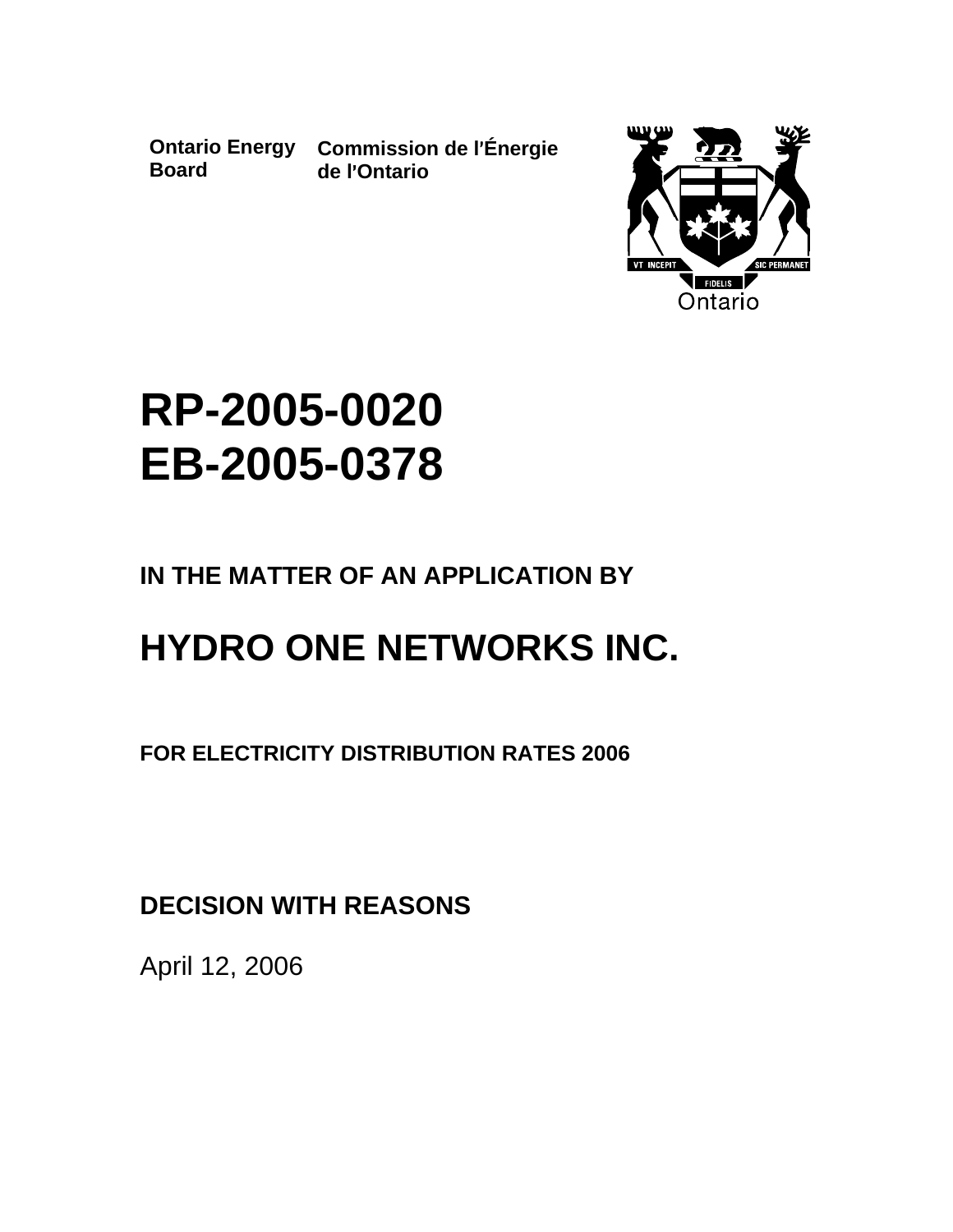### **Summary of Decision with Reasons<sup>1</sup> Hydro One Distribution 2006 Rates (RP-2005-0020/EB-2005-0378)**

| <b>Issue</b>                                                                                                                                                                                             | <b>Board Decision</b>                                                                                                                                          |
|----------------------------------------------------------------------------------------------------------------------------------------------------------------------------------------------------------|----------------------------------------------------------------------------------------------------------------------------------------------------------------|
| \$423 million OM&A budget<br>$\bullet$<br><b>Inergi Outsourcing Agreement</b><br><b>Compensation Costs</b><br><b>Pension Costs</b>                                                                       | Accepted<br>$\bullet$<br>Satisfied with cost consequences<br>Approved for test year, future<br>documentation required.<br>Accepted                             |
| <b>Load Forecast</b><br>$\bullet$<br><b>Associated CDM Forecast</b><br><b>LRAM</b><br>Revenue from other Services<br><b>Associated Variance Account</b><br><b>Benchmarking Study</b><br>$\bullet$        | Approved<br>Approved<br>Not required at this time<br>Accepted<br>$\bullet$<br>Not Required<br>Independent study required<br>$\bullet$                          |
| <b>Corporate Cost Allocation</b><br>$\bullet$                                                                                                                                                            | Accepted. Consequences must be<br>$\bullet$<br>reflected in future Transmission<br>rates application.                                                          |
| <b>Depreciation Costs</b><br>$\bullet$                                                                                                                                                                   | Accepted submitted study with<br>$\bullet$<br>recommended lower expense.                                                                                       |
| \$265.6 million Working Capital<br>$\bullet$<br>Allowance<br>\$333 million capital budget<br><b>Additional Line Loss Expenditures</b><br><b>AFUDC</b><br><b>Service Quality Performance</b><br>$\bullet$ | Accepted submitted study with<br>$\bullet$<br>recommended lower expense.<br>Accepted<br>Not required<br>Interest Rate Amended to 6.2%<br>Accepted<br>$\bullet$ |
| Capitalization & Cost of Capital<br><b>Capital Structure</b><br>Rate of Return on Equity<br>$\bullet$<br><b>Regulatory Asset Recovery</b>                                                                | Approved<br>٠<br>Approved<br>Maintained at 9% as per Rate<br>Handbook<br>Approved with interest rate<br>$\bullet$                                              |
| Harmonization Plan for Acquired<br><b>LDCs</b>                                                                                                                                                           | adjustments<br>Not Approved, should wait for<br>results of cost allocation work.                                                                               |
| All other proposed rates and<br>charges                                                                                                                                                                  | Approved                                                                                                                                                       |

 $<sup>1</sup>$  This summary does not form part of the Decision nor does it itemize all findings and is not to be relied on for the</sup> purpose of applying or interpreting the Decision.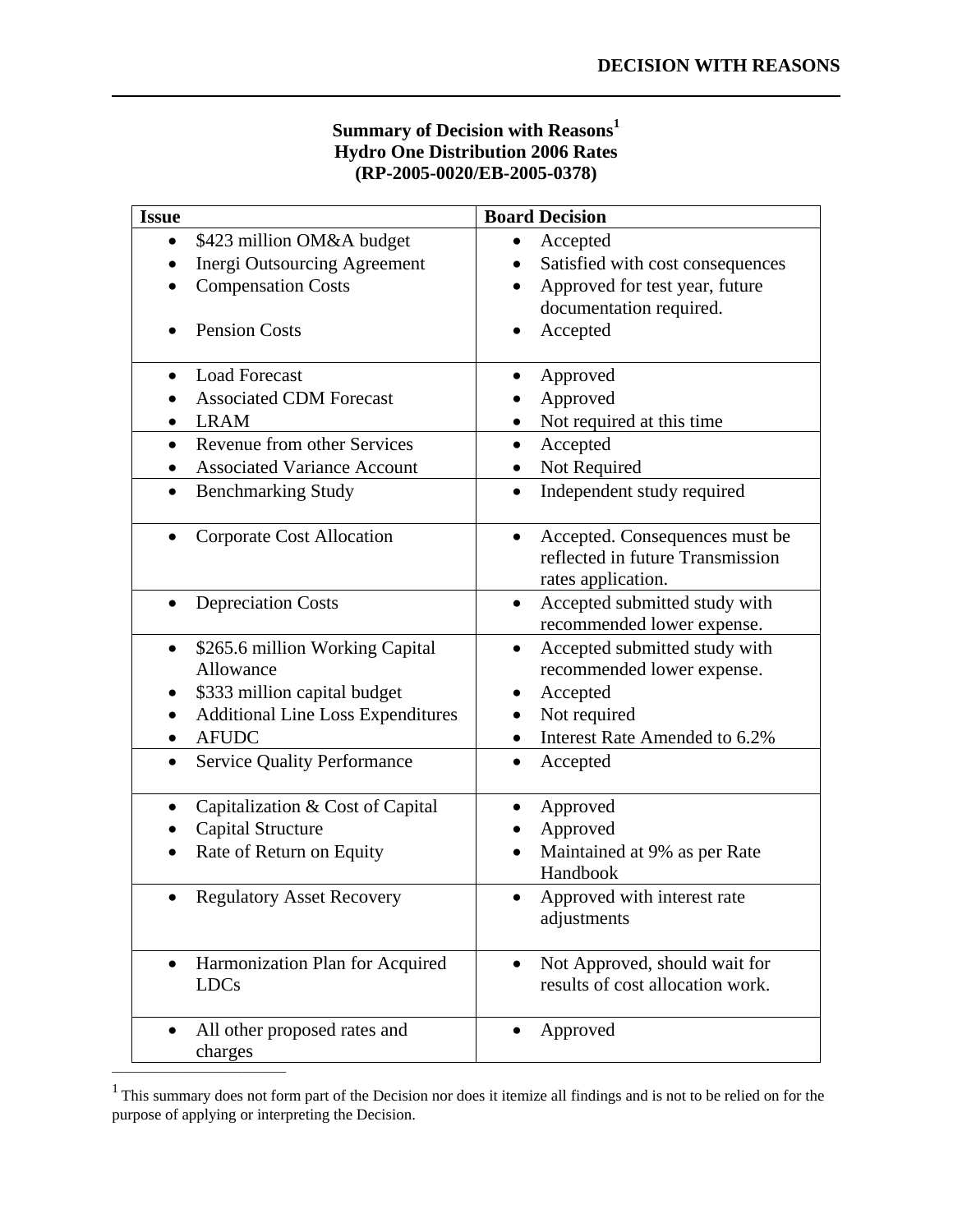### **TABLE OF CONTENTS**

| 1.                                                   |                                                                                                                                                                                                                                 |  |
|------------------------------------------------------|---------------------------------------------------------------------------------------------------------------------------------------------------------------------------------------------------------------------------------|--|
| 1.1<br>1.2<br>1.3                                    |                                                                                                                                                                                                                                 |  |
| 2.                                                   |                                                                                                                                                                                                                                 |  |
| 2.1<br>2.2<br>2.3                                    | IS THE REVENUE FORECAST FROM OTHER SOURCES REASONABLE AND DOES IT RECOVER COSTS?3                                                                                                                                               |  |
| 3.                                                   |                                                                                                                                                                                                                                 |  |
| 3.1<br>3.2<br>3.3<br>3.4<br>3.5<br>3.6<br>3.7<br>3.8 | ARE THE COSTS FLOWING FROM HYDRO ONE'S CONTRACT WITH INERGI REASONABLE? 13<br>ARE HYDRO ONE'S COMPENSATION, BENEFITS AND PENSION COSTS REASONABLE?  14<br>IS THE PROPOSED METHODOLOGY OF ALLOCATING COMMON COSTS REASONABLE? 21 |  |
| $\mathbf{4}$                                         |                                                                                                                                                                                                                                 |  |
| 4.1<br>4.2<br>4.3<br>4.4<br>4.5<br>4.6               |                                                                                                                                                                                                                                 |  |
| 5.                                                   |                                                                                                                                                                                                                                 |  |
| 5.1<br>5.2<br>5.3                                    | SHOULD THE DEEMED COMMON EQUITY COMPONENT BE REDUCED TO 35% FROM 36%? 39<br>SHOULD MORE RECENT INTEREST RATE FORECASTS BE USED DETERMINE THE COST OF NEW PROPOSED                                                               |  |
| 6.                                                   |                                                                                                                                                                                                                                 |  |
| 6.1<br>6.2<br>6.3                                    |                                                                                                                                                                                                                                 |  |
| 7.                                                   |                                                                                                                                                                                                                                 |  |
| 7.1<br>7.2<br>7.3                                    |                                                                                                                                                                                                                                 |  |
| 8.                                                   | RATE IMPLEMENTATION AND COMPLETION OF THE PROCEEDING 56                                                                                                                                                                         |  |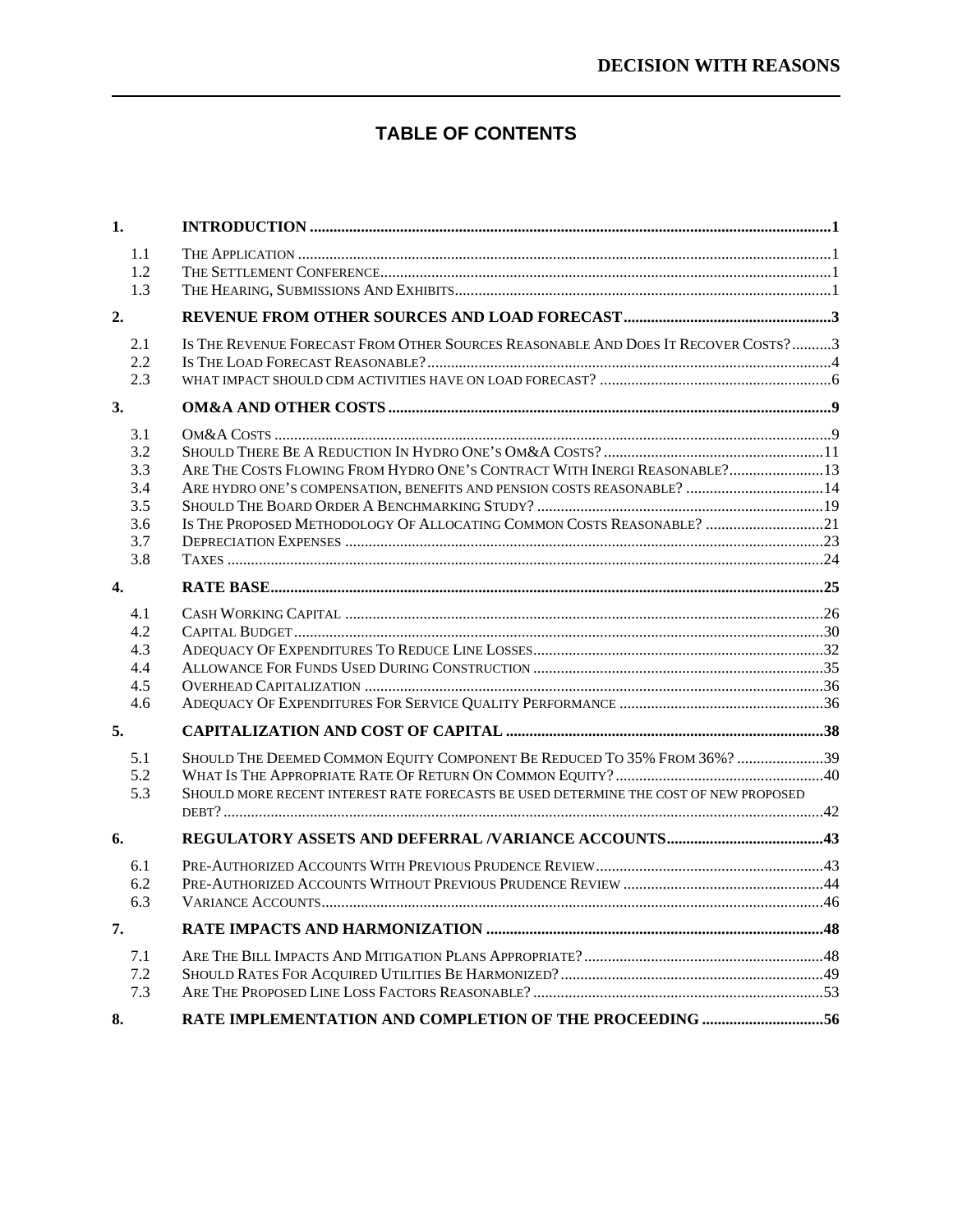**RP-2005-0020 EB-2005-0378**

**IN THE MATTER OF** the *Ontario Energy Board Act, 1998,* S.O. 1998, C.15 (Schedule B);

l

**AND IN THE MATTER OF** an Application by Hydro One Networks Inc. for an order or orders approving or fixing just and reasonable rates and other charges for the distribution of electricity commencing May 1, 2006.

> **BEFORE**: Pamela Nowina Vice Chair, Presiding Member

> > Paul Vlahos Member

Bob Betts Member

### **DECISION WITH REASONS**

April 12, 2006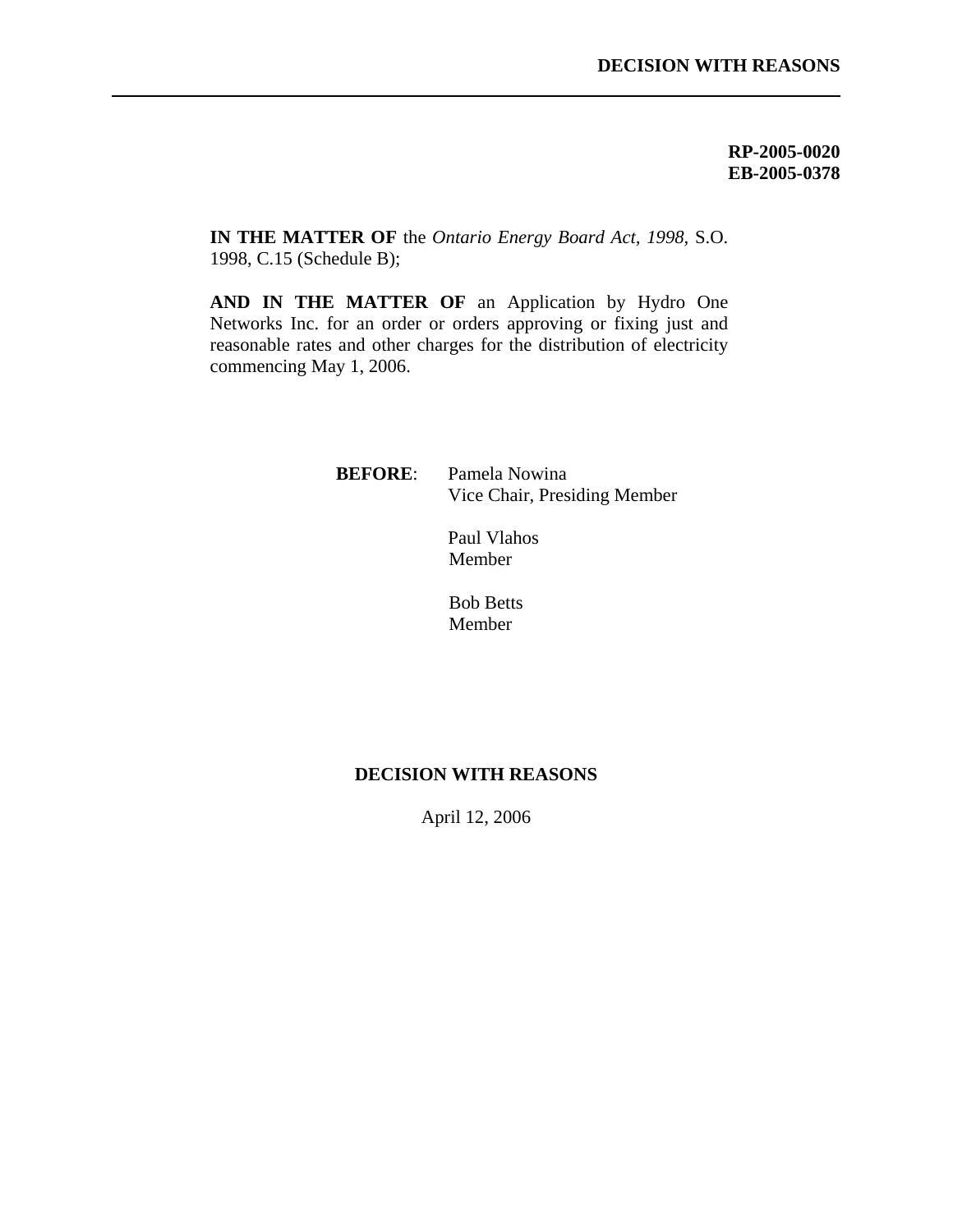### **1. INTRODUCTION**

<span id="page-4-0"></span>l

### **1.1 THE APPLICATION**

- 1.1.1 Hydro One Networks Inc. ("Hydro One", the "Company", or the "Applicant") filed an application dated August 17, 2005 with the Ontario Energy Board (the "Board") under section 78 of the *Ontario Energy Board Act, 1998*; S.O. c.15, Schedule B, for an order or orders approving or fixing just and reasonable rates for the distribution of electricity effective May 1, 2006 ("2006 test year" or "test year"). The Board assigned file number RP-2005-0020/EB-2005-0378 to the Application.
- 1.1.2 Appendix 1 contains details regarding some of the procedural aspects of the Application, including a list of witnesses and a list of parties.

### **1.2 THE SETTLEMENT CONFERENCE**

1.2.1 An initial Issues List was provided to parties with Procedural Order No. 2 on October 18, 2005. On November 28, 2005 a Settlement Conference was held with the objective of reaching settlement on as many of the topics on the Issues List as possible, and also to refine the Issues List into a list of actual issues that the Board was to determine. While no settlement was achieved, a revised Issues List was proposed which included a more refined list of issues. The revised list also identified a number of topics which would not be the subject of questioning by the intervenors at the oral hearing. The revised Issues List was approved by the Board in Procedural Order No. 5.

### **1.3 THE HEARING, SUBMISSIONS AND EXHIBITS**

1.3.1 The hearing took place at the Board offices in Toronto on January 9, 10, 12, 13, 17, 18, 23, 26, 27, 31 and February 6, 7 and 9, 2006. Copies of the evidence, exhibits,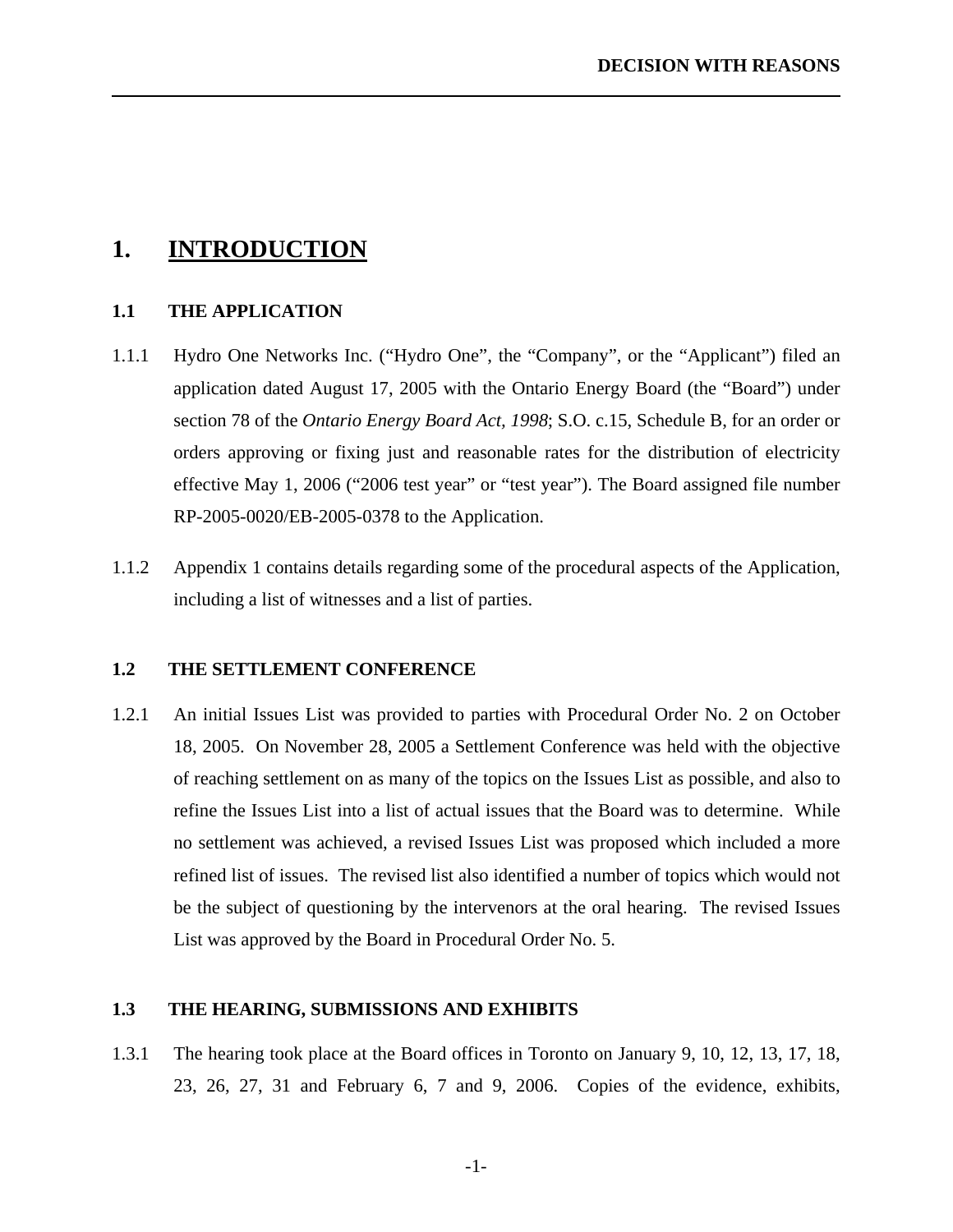arguments, and transcripts of the proceeding are available for review at the Board's offices.

l

1.3.2 The Company's filing and the record produced was voluminous. The Board deals in this decision mainly with matters that were raised as issues by parties. Even then, the Board has summarized the record only to the extent necessary to provide context to its findings. The absence of Board commentary on other matters of the Company's evidence should not be construed by the Company as acceptance of those matters beyond the cost consequences for the test year.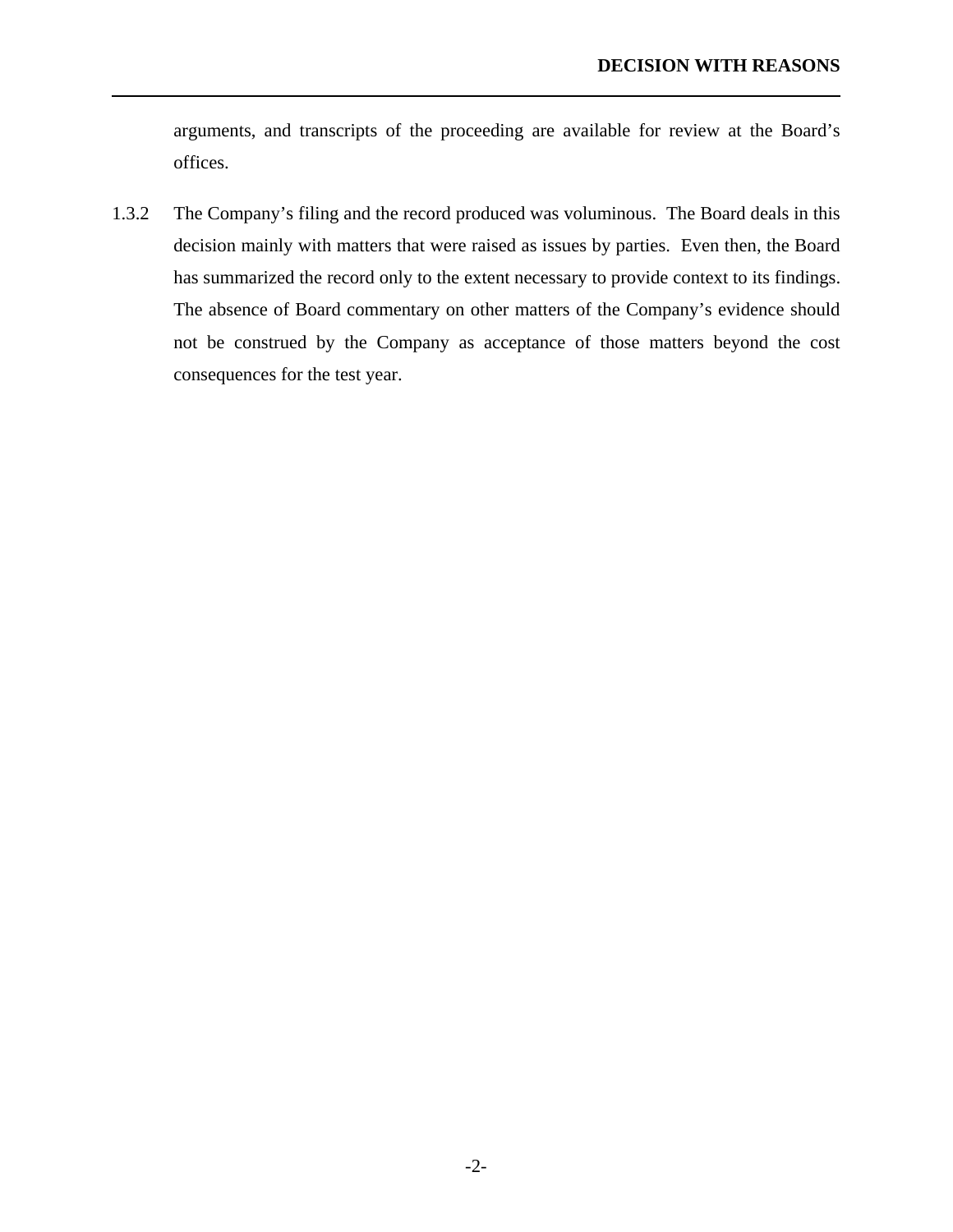# **2. REVENUE FROM OTHER SOURCES AND LOAD FORECAST**

<span id="page-6-0"></span>l

The Company's proposed \$965 million distribution revenue requirement is net of revenue from other sources. The concern about revenue from other sources focused on emergency services provided to other utilities following unexpected events, such as the hurricanes in the State of Florida. The distribution revenue requirement is recovered through the Company's rate classification based on the load forecast. The concerns about load forecasting focused on the Company's forecast for customer additions, its load forecast methodology, and the reduction to the load from Conservation and Demand Management ("CDM") programs. These matters are dealt with in turn below.

### **2.1 IS THE REVENUE FORECAST FROM OTHER SOURCES REASONABLE AND DOES IT RECOVER COSTS?**

- 2.1.1 The review of this issue focused on the revenues and associated costs of providing emergency support to other electricity utilities in North America. The specific area of focus was support provided to the State of Florida during hurricane seasons in 2004 and 2005. The Company testified that revenues received from Florida for the services provided were based upon the actual cost to Hydro One.
- 2.1.2 CCC argued there was no evidence that costs for services provided to other states and provinces were tracked correctly or that ratepayers were reasonably compensated for those costs, but also acknowledged that the likelihood of a windfall was remote. CCC recommended that a variance account be created to track both costs and revenues associated with the provision of services to other utilities, so that they can be settled on an annual basis.
- 2.1.3 The Board accepts the Company's testimony that the revenues generated from services provided to other North American utilities represent a flow through of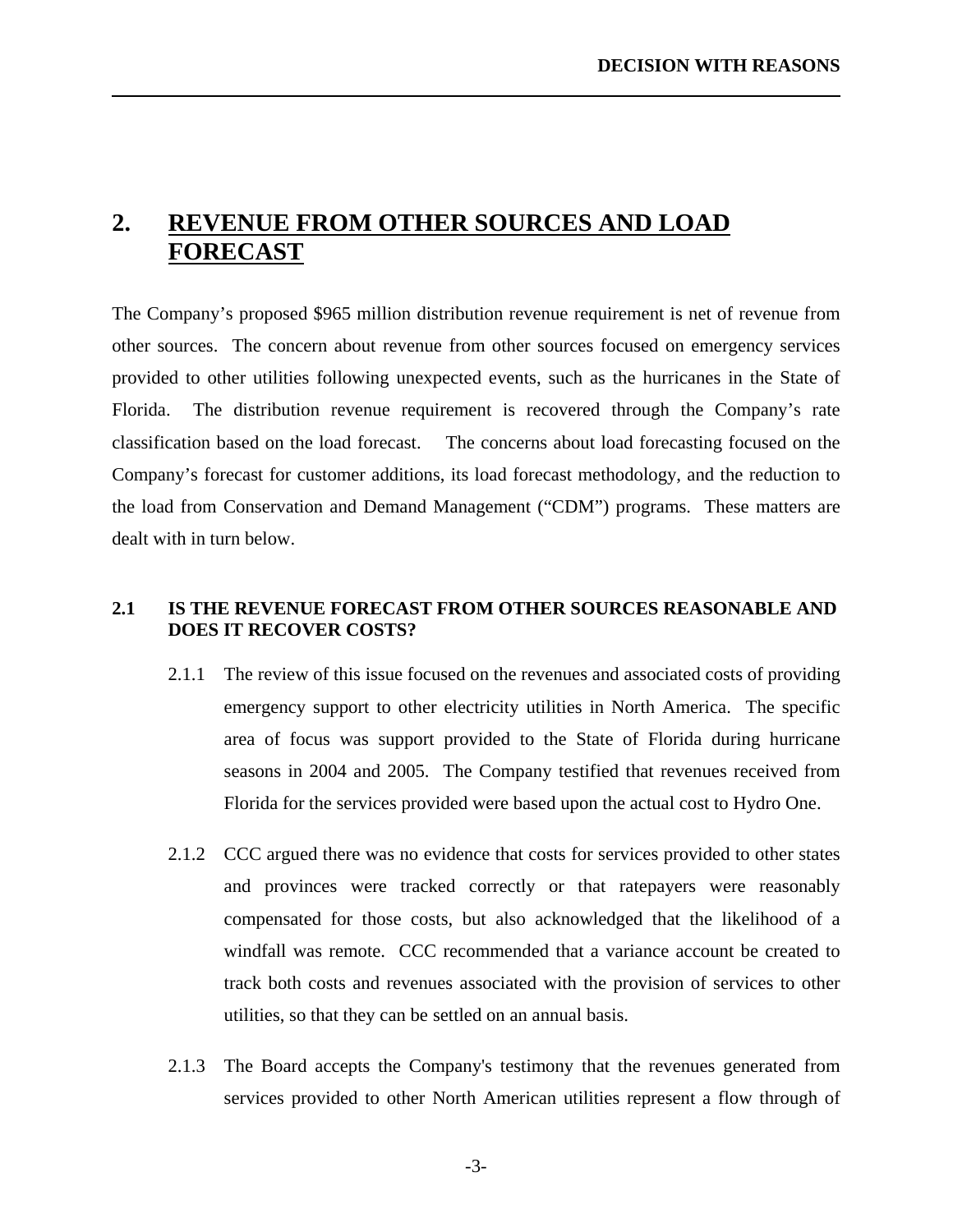<span id="page-7-0"></span>costs incurred and this activity has minimal impact on Hydro One's ratepayers. The Board therefore will not require the establishment of a deferral account to track the costs and revenues for those services.

#### **2.2 IS THE LOAD FORECAST REASONABLE?**

- 2.2.1 SEC raised concerns regarding the forecasting factors used to predict housing starts and customer additions. The Company predicted a reduction in housing starts in 2006 despite the fact that housing starts had grown in 2002, 2003 and 2004. The Company also forecast the share of housing starts in its service territory to be less than in previous years. SEC challenged both aspects of the forecast. It argued that the Company provided no evidence in support of the predicted decline in housing starts and the Company erred when it failed to base its calculation of future customer additions on an examination of the historic relationship between customer additions and housing starts. SEC asked the Board to find that 13,000 customer additions per year, the average of the last four years, was a more reliable estimate.
- 2.2.2 Hydro One responded to SEC's concerns in an undertaking. Hydro One has estimated that its share of provincial housing starts will decline from about 12% in 2004 to 10% in 2006. Hydro One attributes this decline in its share to the recent growth in the multi-residential segment which occurs primarily in the GTA and other urban centers (not in Hydro One's service territory).
- 2.2.3 For the province as a whole, the current forecast of housing starts by the Canada Mortgage and Housing Corporation (CMHC Housing Market Outlook, Canada Edition, Third Quarter 2005) is about 1,000 higher than the Hydro One forecast included in application. This difference was raised by Board staff. In response to a Board staff interrogatory, Hydro One calculated the impact assuming the CMHC forecast for 2006 was correct. The result would be about 1.2 GWh of additional load for Hydro One Distribution, or only about 0.005% of the total load in the test year.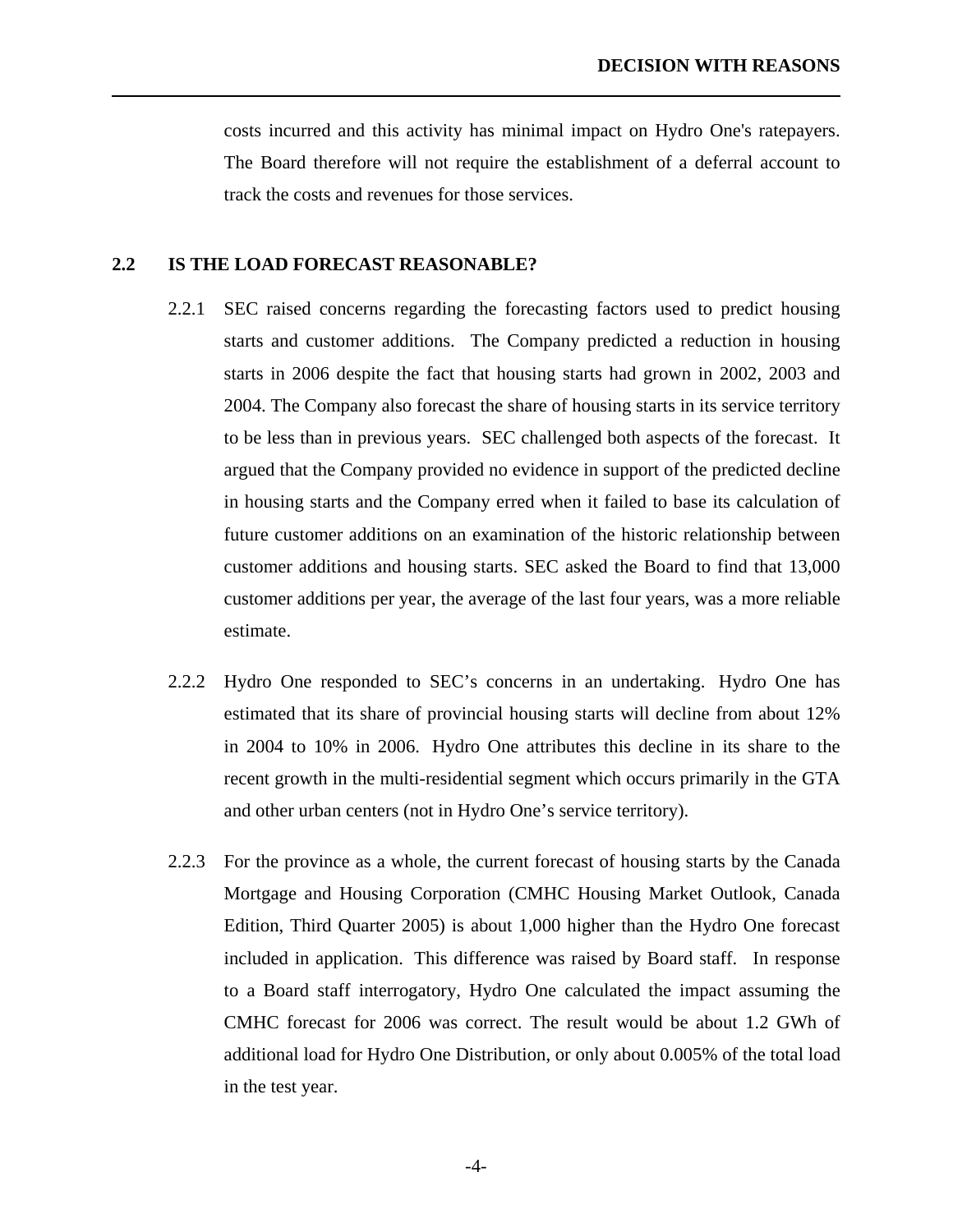2.2.4 The Board finds that SEC's challenge of the Company's prediction of customer additions and housing starts was largely anecdotal in nature and provided insufficient grounds to displace the forecasting factors used by the Company and the forecasts based upon them. The Company's estimates were based upon its experience and specific knowledge with respect to customer additions and its probable share of provincial housing starts. The Board finds that Hydro One's assumption underlying the decline in its provincial share of housing starts is reasonable. The Board also takes comfort in the fact that Hydro One's forecast, for the province as a whole, is relatively close to the more recent CMHC forecast.

- 2.2.5 The Company's load forecasting methodology combines elements of consensus input; mechanical adjustments to models to include changes in economic forecasts; energy prices; population and household trends; industrial development and production; residential and commercial building activities; and efficiency improvement standards. It employs both a monthly and annual econometric (topdown) and end-use (bottom-up) modeling approach, as well as specific methodology for low voltage, system-connected customers. The prefiled evidence described the logarithmic factors used in the regression equation, as well as the dummy variables applied to adjust for abnormal historical events, such as the 1998 ice storm and the August 2003 Blackout.
- 2.2.6 Several parties questioned the use of "dummy variables" in the forecasting formula as a method of adjusting for unusual events. Certain intervenors expressed concerns with a methodology that used 30-year rather than 5-year historic weather data and the use of dummy variables to adjust the 30-year weather history for unusual weather events.
- 2.2.7 Hydro One responded that the use of dummy variables is a well-established and accepted technique in econometric forecasting, and clarified that dummy variables were not included to normalize for weather. With respect to the use of 30 year versus five-year historic weather data, it was Hydro One's position that its weather normalization methodology was consistently shown to be very accurate,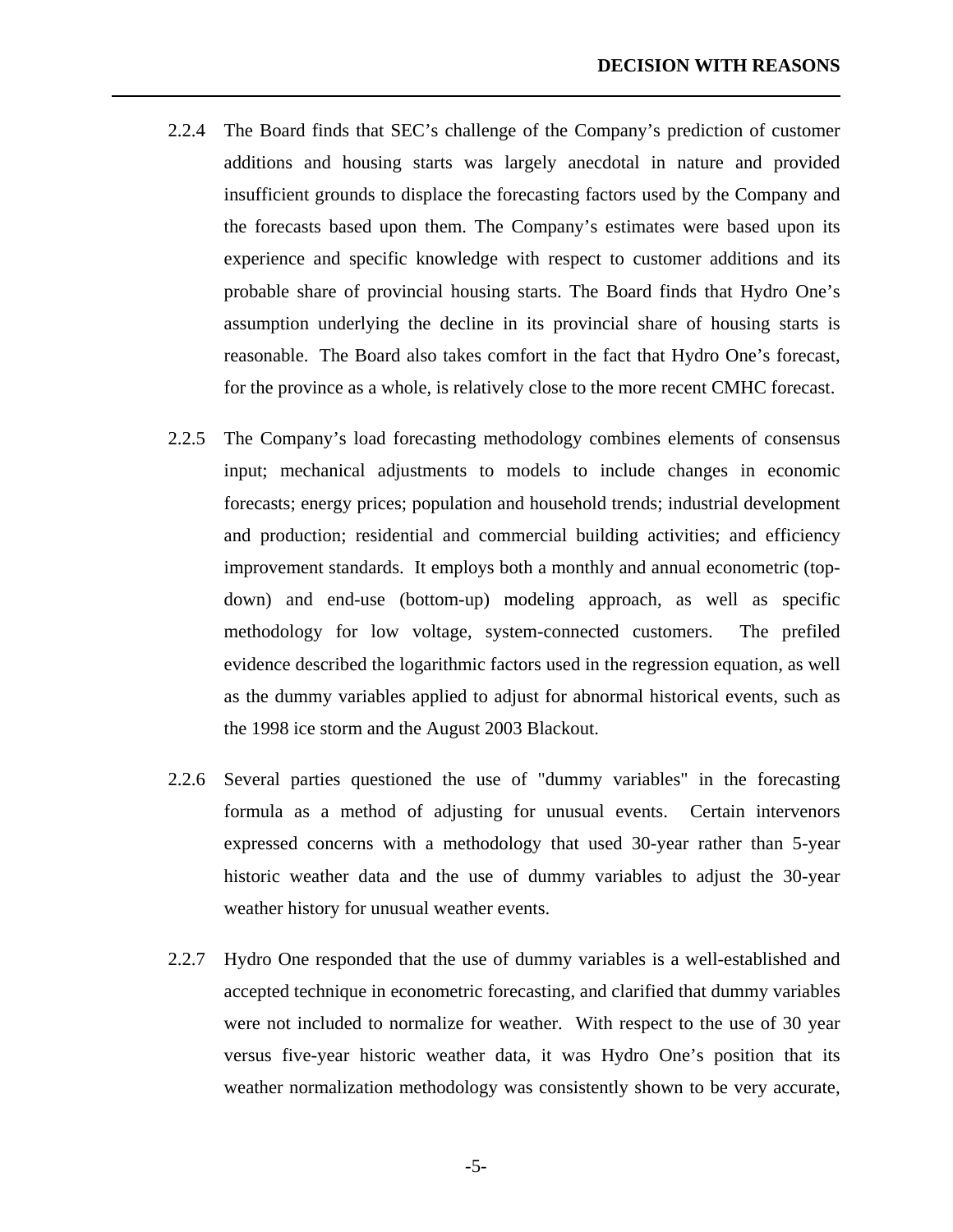and no compelling evidence or reason had been presented by the intervenors which warranted changing it.

<span id="page-9-0"></span>l

2.2.8 To order Hydro One to alter or change its proven forecasting methodology, the Board would require convincing expert evidence supporting the need for change. No such evidence was led by any of the intervenors. The use of dummy variables in econometric analysis is a standard tool and its very purpose is indeed to increase the fit of the observed data. The evidence indicated a very minimal variation between forecast loads resulting from the use of the Company's methodology and actual loads in the planning years between 1997 and 2004. Within that reporting period, the weather corrected actual energy consumed was within one standard deviation of the forecast. The Board therefore accepts Hydro One's load forecast of 41,509 GWh for the 2006 test year.

#### **2.3 WHAT IMPACT SHOULD CDM ACTIVITIES HAVE ON LOAD FORECAST?**

- 2.3.1 Another issue associated with the Company's load forecast was the appropriateness of the assumed reduction in load that would result from CDM activities. The Company forecast the reduction in the load to be 194 GWh in the 2006 test year. In reaching this estimate, Hydro One used the provincial CDM target for 2007 of 5% of peak load or 1350 MW, it assumed that half, or 675 MW, would be achieved during 2006, with 375 MW attributable to load management programs and 300 MW attributable to energy efficiency programs. Of the 300 MW, Hydro One estimated its share to be 43.6 MW using Hydro One Distribution's share of the Provincial peak in 2004.
- 2.3.2 The position of intervenors with respect to the forecast reduction varied greatly. Some parties argued that the load reduction estimate due to CDM was overstated and it should be reduced or even eliminated. Others argued that it should remain as proposed in order to support the provincial CDM objectives, and to promote a conservation culture within Hydro One.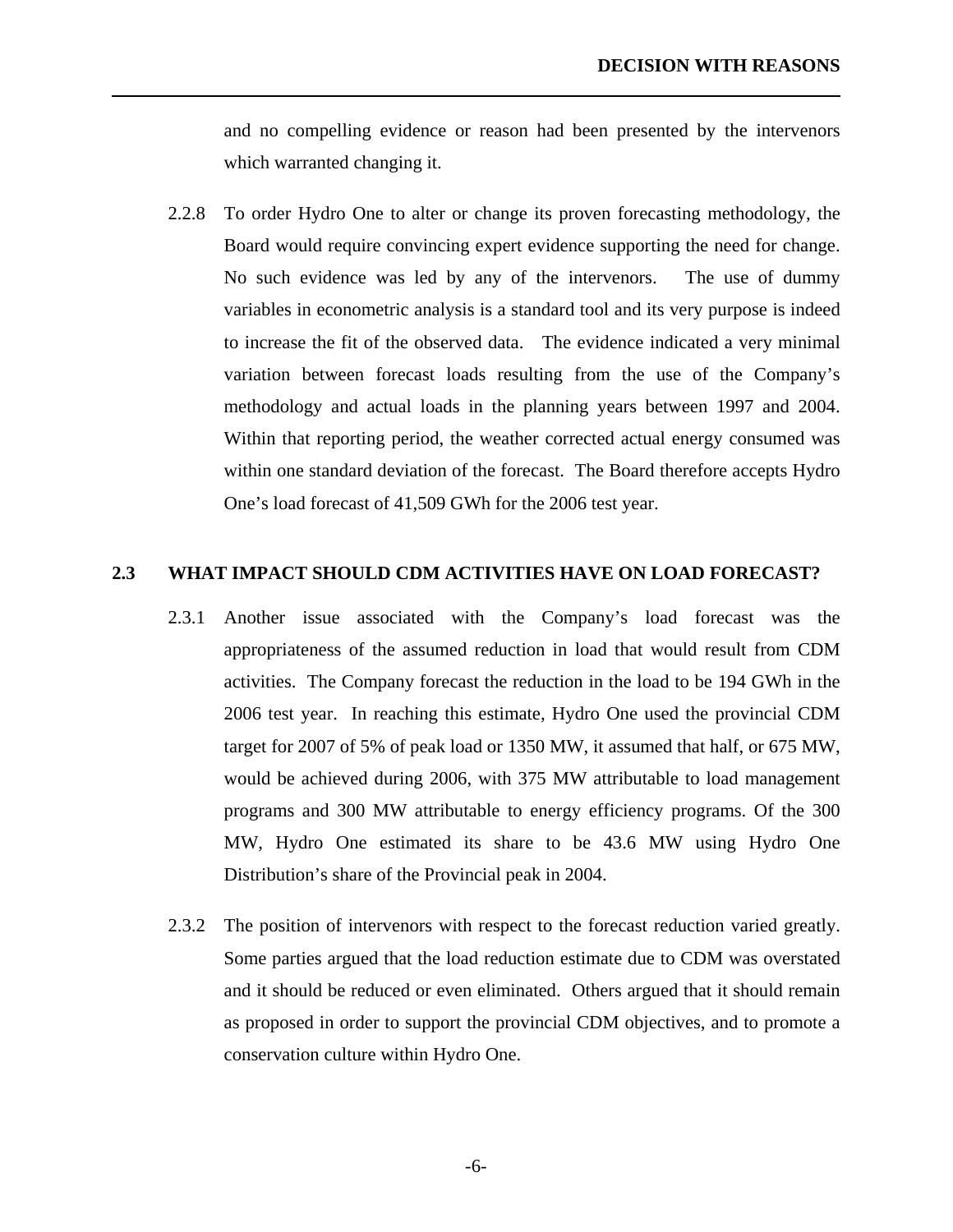2.3.3 All parties, including Hydro One, agreed that the reduction estimate was the result of a statistical dissection of provincial targets, rather than an estimate of reasonable results from Hydro One CDM programs.

- 2.3.4 A Board imposed LRAM was suggested by certain intervenors as a means of protecting the ratepayers and Hydro One from a material difference between the CDM reduction forecast and the actual reduction.
- 2.3.5 Hydro One submitted that its commitment to conservation is reflected in the 194 GWh target and that meeting the target, which requires half of the CDM savings to be achieved in the first two years of the three year program, was a reasonable and conservative assumption.
- 2.3.6 Hydro One resisted the inclusion of an LRAM on the grounds that it is premature to implement an LRAM for the 2006 test year because there is too much uncertainty respecting the nature of an LRAM mechanism. Furthermore, the Company is currently unable to predict the market participation rates or to reliably and cost-effectively measure the impact that CDM programs will have on utility revenues. It was the Company's position that LRAM concepts for the electricity industry should be reviewed in a generic proceeding.
- 2.3.7 The Board has not been convinced that the reduction in load forecast related to CDM programs should be changed or eliminated. On balance, the Board favours the Company's position on this question. It has the best vantage point from which to assess the reasonableness of the projects.
- 2.3.8 The Board acknowledges that electricity utilities are still gaining experience in forecasting the achievable results of CDM programs. The Board further acknowledges that the Hydro One's system loads may be impacted by the effects of CDM programs run by the province and other LDCs.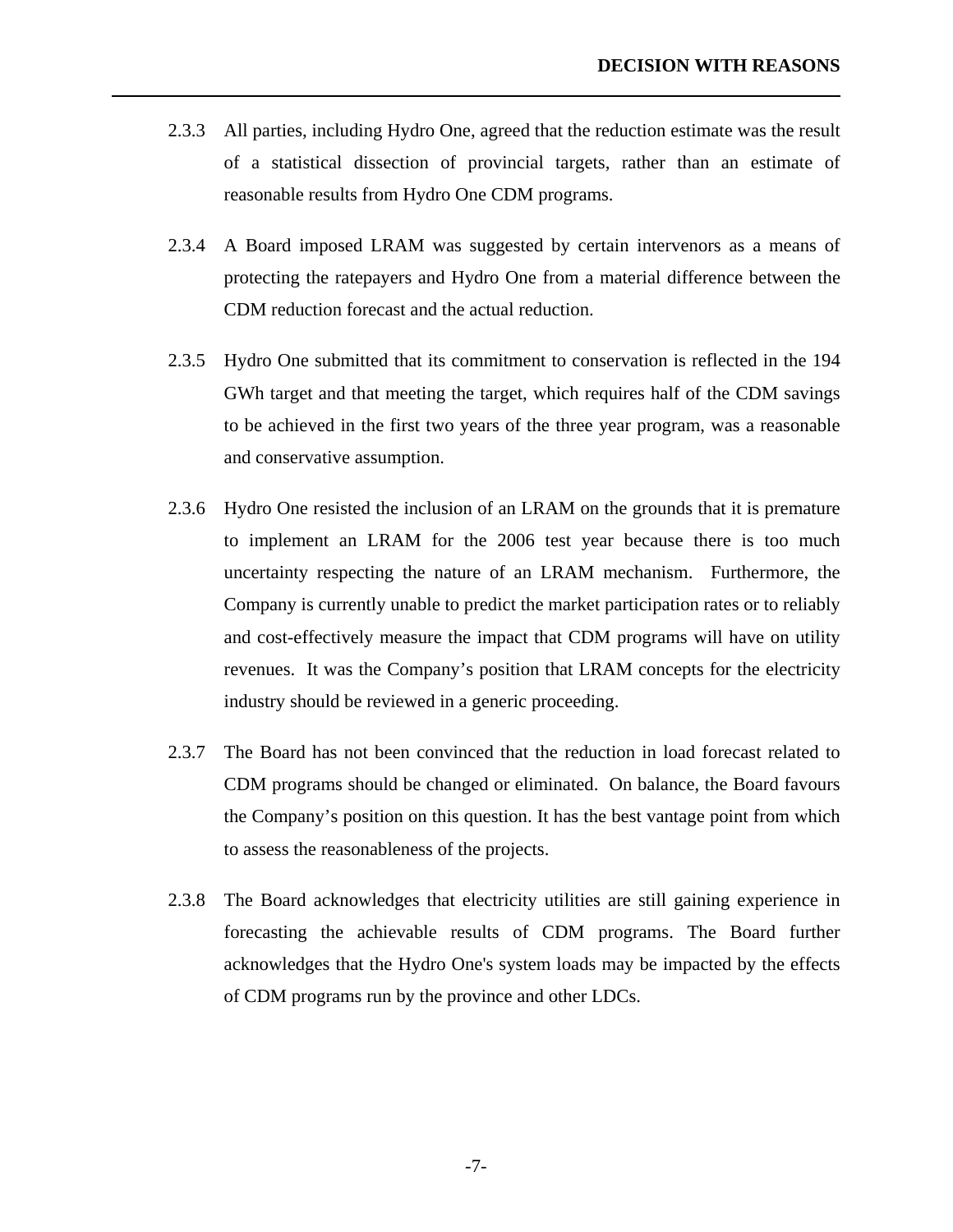2.3.9 While intervenor arguments opposing the CDM factor in the load forecast were not based upon sound technical evidence, the problem may well have stemmed from the fact that Hydro One's CDM forecast was established on provincial targets and some estimate of how those targets will influence Hydro One loads. The Board was dissatisfied with the clarity and precision of the determination of the forecast CDM, and expects Hydro One to provide a more sound analysis of CDM program details and reduction objectives in future applications.

- 2.3.10 The Board agrees that the forecast load reduction due to CDM efforts should be based upon thoughtful expectations of results from a defined CDM program; however, that is not how the reduction was conceived in this case.
- 2.3.11 The Board also acknowledges that there appears to be an insufficient understanding at this time, of the CDM programs and expected participation to define an LRAM capable of protecting either the ratepayer or the utility.
- 2.3.12 The Board accepts Hydro One's arguments regarding the complexity of establishing an LRAM at this time. However, the Board is dissatisfied with Hydro One's efforts to evaluate and analyze the quantum of the forecast load reduction due to CDM programs. The Board understands that Hydro One is not in direct control of the load reductions that may result from CDM activities of others, but no other party, except perhaps the OPA, is in a better position to estimate those effects, and certainly no other party, has a greater interest in doing so.
- 2.3.13 Several parties observed that Hydro One needs to internalize a Conservation Culture and the Board agrees. The Board expects Hydro One to present future CDM load reduction forecasts with a bottom-up analysis estimating the expected results of their CDM activities and those of others that affect their loads. The Board expects Hydro One's next CDM load reduction forecast, of this order of magnitude, to include a proposal for an LRAM.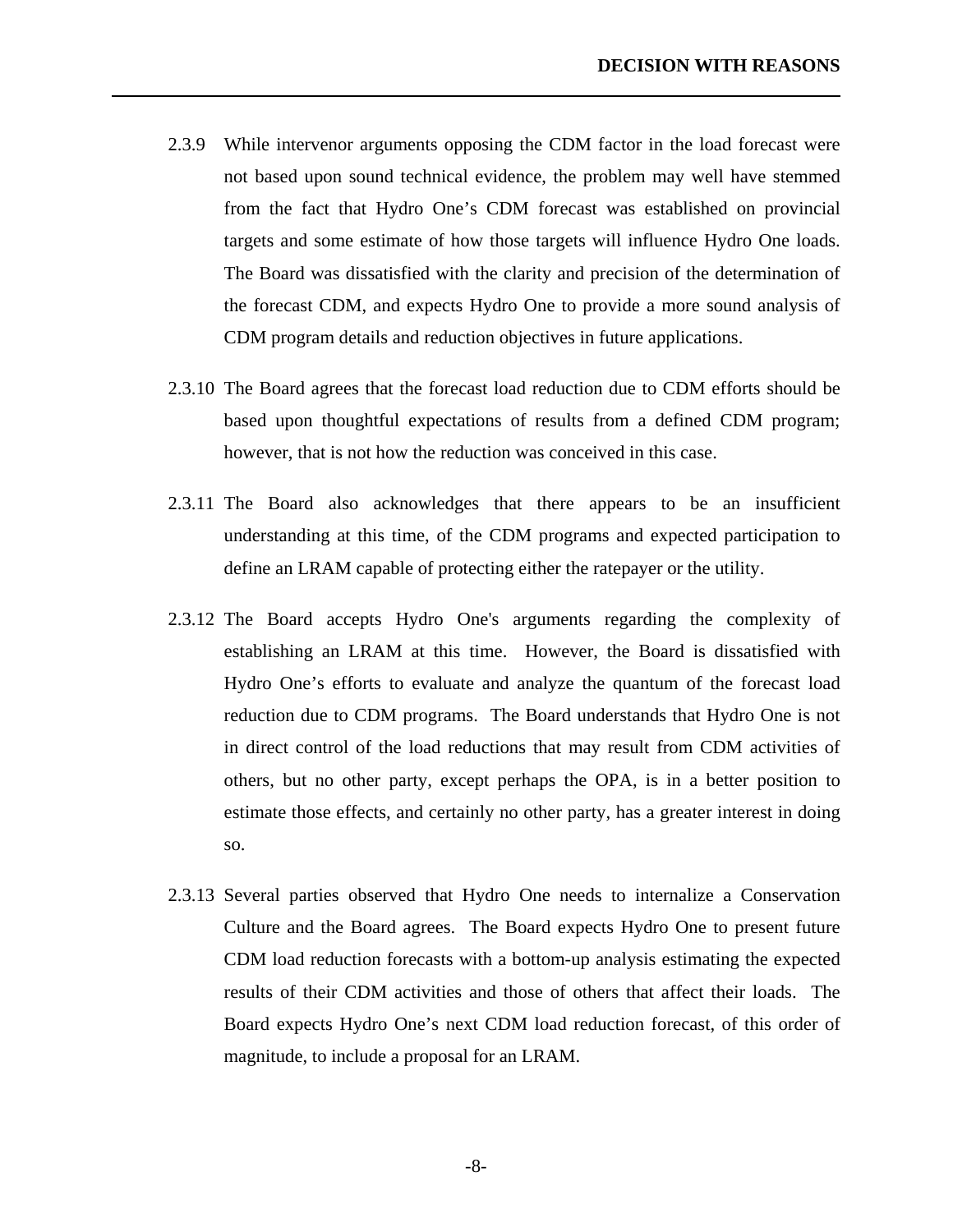## **3. OM&A AND OTHER COSTS**

This chapter deals with Hydro One's costs of operating its distribution business and includes operating, maintenance and administration (OM&A) costs, depreciation expenses, income taxes and other taxes. The issues for intervenors centered around OM&A costs but the Board also makes findings on the other cost issues.

### **3.1 OM&A COSTS**

<span id="page-12-0"></span>l

3.1.1 Total proposed OM&A costs for the 2006 test year are \$423.1 million. Grouped by category, they are as follows:

| <b>OM&amp;A Cost Categories</b>        | <b>2006 Total Costs</b><br>(\$ million) |
|----------------------------------------|-----------------------------------------|
| Sustaining                             | \$230.3                                 |
| Development                            | \$4.9                                   |
| Operations                             | \$14.3                                  |
| <b>Customer Care</b>                   | \$101.1                                 |
| <b>Shared Services and Other Costs</b> | \$67.9                                  |
| Taxes other than Income Taxes          | \$4.6                                   |
| <b>Total OM&amp;A</b>                  | \$423.1                                 |

3.1.2 The Sustaining OM&A budget represents expenses required to maintain existing distribution lines and stations facilities.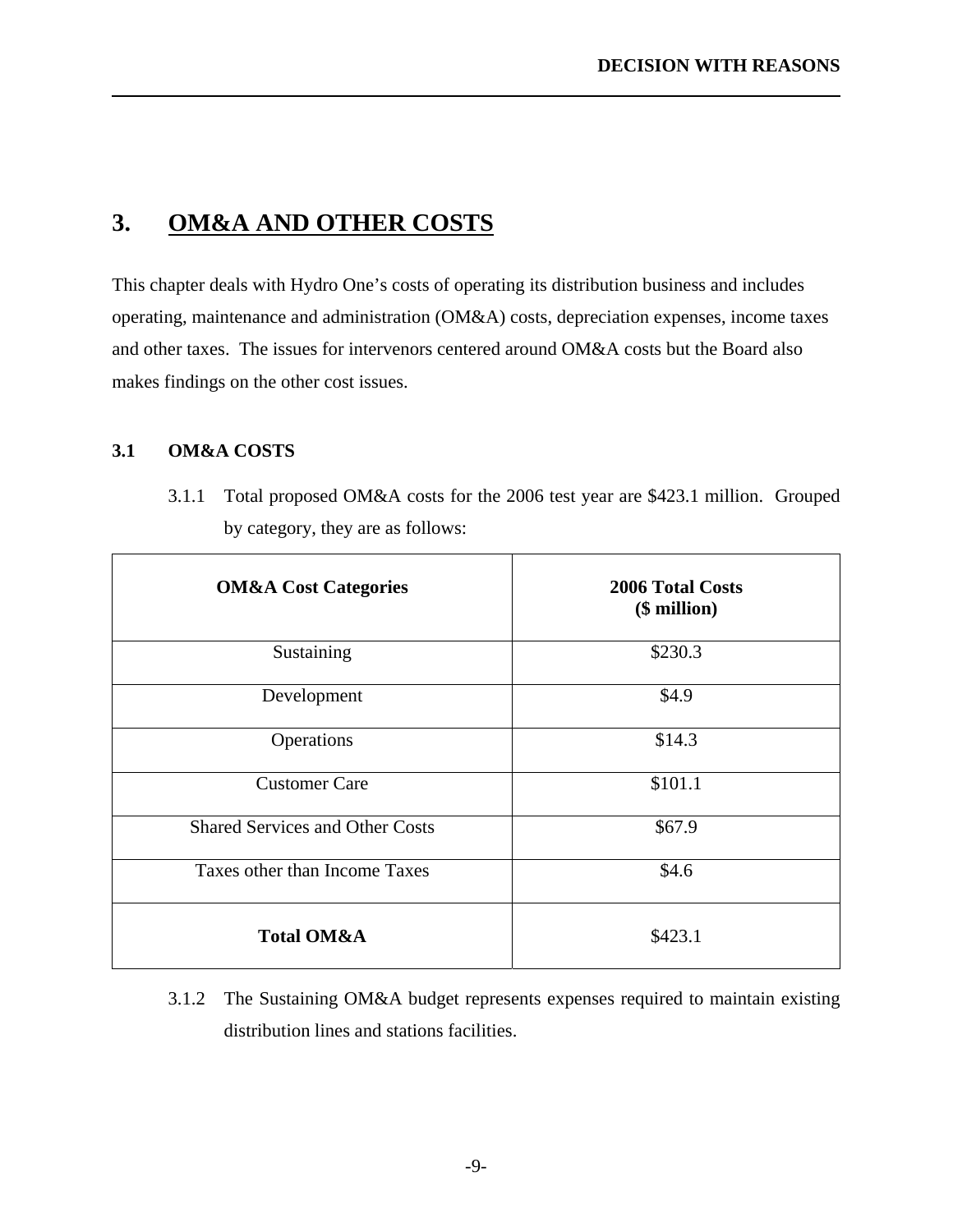3.1.3 The Development OM&A budget funds the analysis needed to expand the system for meeting load growth.

- 3.1.4 The Operations OM&A budget represents the annual expenditures required for the Central Distribution Operations function, operated out of Hydro One's Ontario Grid Control Centre.
- 3.1.5 The Customer Care OM&A work program represents the set of work activities that are required to provide services to distribution customers, served either under standard supply or retailer contracts.
- 3.1.6 The Shared Services and other OM&A programs include the provision of Common Corporate Functions and Services and Asset Management programs to support the Distribution business, as well as the maintenance of existing infrastructure, including business systems, facilities, and information technology.
- 3.1.7 Taxes Other than Income Taxes consist of property and proxy taxes, and indemnity payments to the Province.
- 3.1.8 It was agreed by the parties that all of the above expense groupings would be subjects to be addressed by witness panels at the hearing. Associated with these expense groupings were Hydro One's compensation provisions (including benefits and pension provisions), Hydro One's contract with Inergi LP for the provision of services in several areas and the allocation of common corporate expenses to Hydro One Distribution.
- 3.1.9 Based on parties' submissions, the Board needs to address the following issues:
	- Should there be a reduction in Hydro One's OM&A costs through either a general reduction or on line-by-line basis?
	- Are the costs flowing from Hydro One's contract with Inergi reasonable?
	- Are Hydro One's compensation, benefits and pension costs reasonable?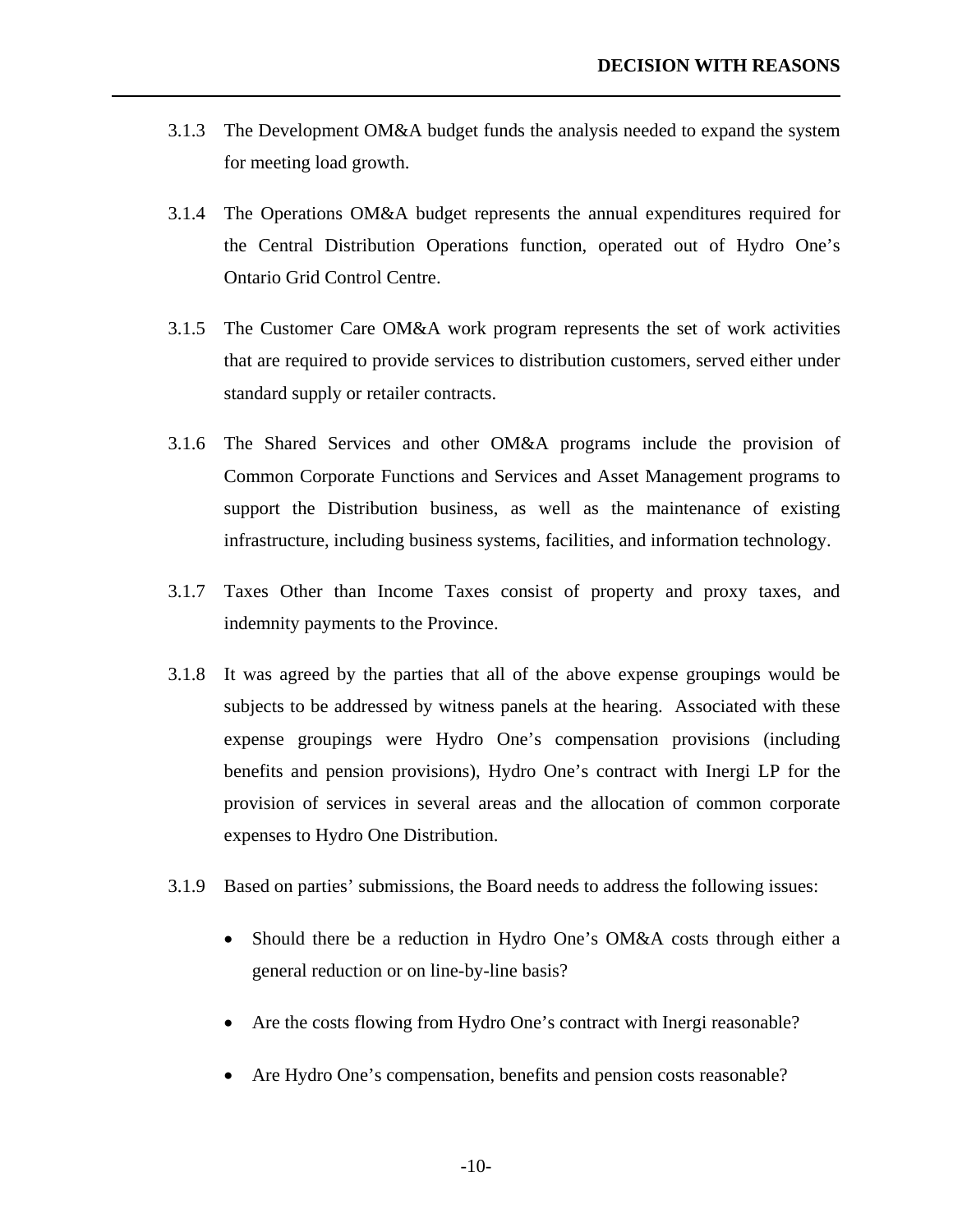• Should the Board order a benchmarking study?

<span id="page-14-0"></span>l

• Is the proposed methodology of allocating common costs reasonable?

### **3.2 SHOULD THERE BE A REDUCTION IN HYDRO ONE'S OM&A COSTS?**

- 3.2.1 A contextual theme of intervenors' submissions was that, given the history of regulation of Hydro One, it is difficult for intervenors and the Board to assess the reasonableness of the proposed OM&A expenses. Intervenors expressed general concern with the 10.6% increase in OM&A costs for 2006 on the heels of a similar increase in 2005 and a 25% increase since 2002. Only two intervenors made specific recommendations for a reduction in the OM&A budget.
- 3.2.2 In the view of the CCC, there is no objective evidence that the proposed costs are either necessary or reasonable without a true baseline and in the absence of comparison with other utilities. CCC also noted that Hydro One itself has acknowledged that its compensation costs are too high. CCC suggested that the Board reduce the proposed budget by 10% and allow Hydro One to make a decision where it will make the cuts.
- 3.2.3 In the Board's view, while global or envelope reductions to costs proposed by a utility can be and have served as a practical tool in other circumstances, this approach is not appropriate in this case. It is true, given the history of regulation of Hydro One, and its anomalous nature, that there is no solid historical baseline to compare the proposed costs. However, Hydro One's filing, interrogatory responses and testimony were thorough and this was recognized widely by intervenors, Board staff and the Board itself. In the circumstances, it would neither be fair for the utility nor would it be appropriate to forego the opportunity to establish a baseline for future rate reviews. An arbitrary reduction would in fact perpetuate the problems perceived by the absence of a baseline. Therefore, the Board does not accept CCC's suggestion. The Board has instead assessed the specific OM&A cost issues that have arisen on their own merits.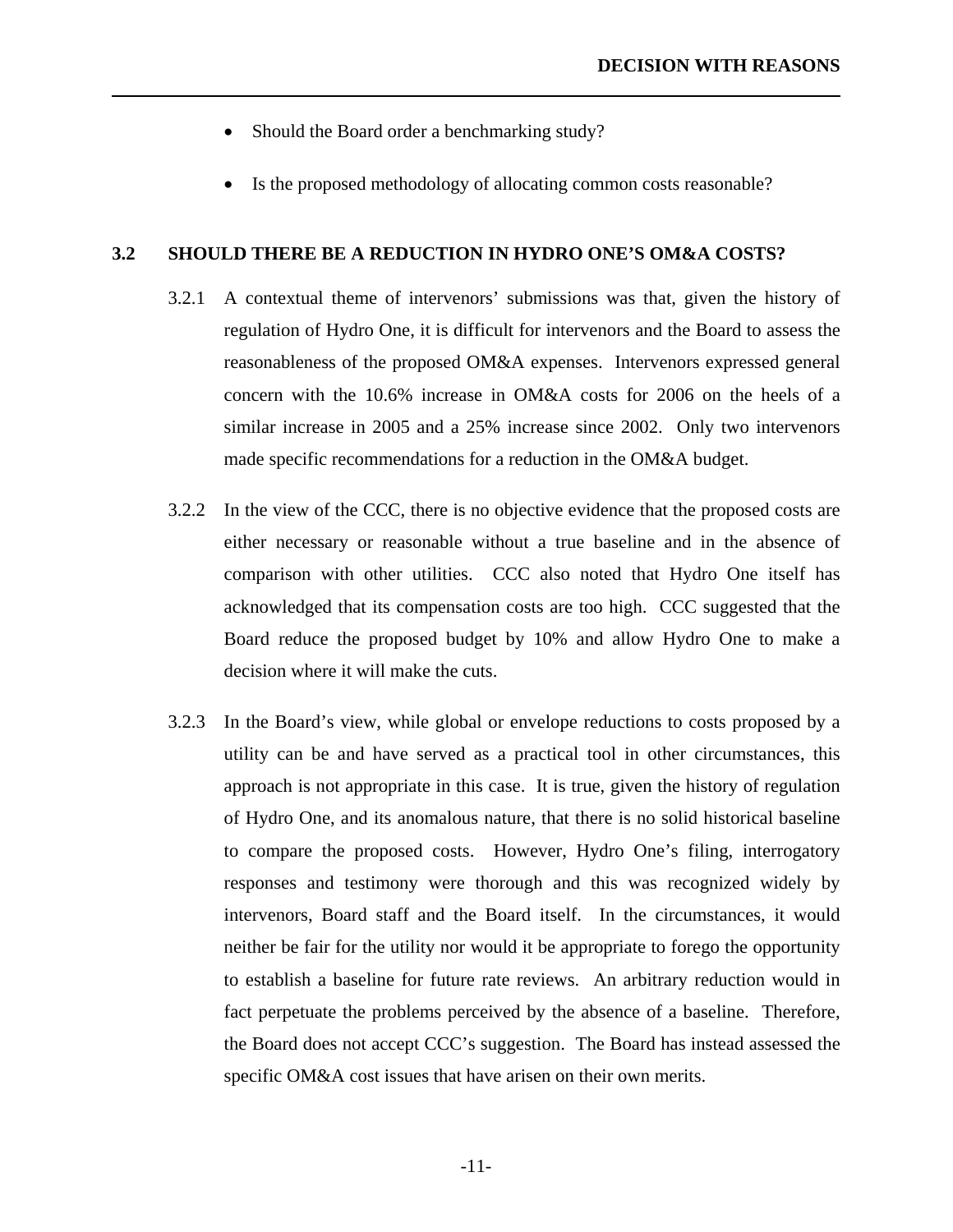3.2.4 In addition to a \$38 million reduction associated with pensions, which is dealt with elsewhere in this decision, SEC argued that a line-by-line review of the OM&A costs would support a reduction of \$40.2 million. In calculating this amount SEC used 2002 as the base year, allowed \$28.7 million for inflation and by comparing the proxy amounts with the proposed 2006 amounts, the excess over the proxy amounts totalled \$89 million. The \$40.2 million figure was the result of SEC accepting increases over the proxy amounts for certain categories on the basis that these were justified by Hydro One's evidence.

- 3.2.5 The Board notes that the inflation escalator assumed by SEC is a surrogate, not the actual inflation escalator experienced by the utility. The Global Insight report filed in evidence shows that the total cost escalator for OM&A during the period was about 400 basis points higher than the 8.5% assumed by SEC. Further, SEC's analysis ignores the overall increased level of work over time and the prioritization of work in the test year compared to other years. The analysis also does not consider improvements in service quality. For the above reasons, the Board does not accept SEC's suggested cost reductions.
- 3.2.6 The issue of benchmarking OM&A costs with other utilities was raised by several intervenors. The Board deals with this item later in this chapter in conjunction with benchmarking beyond OM&A costs.
- 3.2.7 By way of general comment, while this first review of Hydro One's OM&A budget proved daunting for the intervenors and the Board, it is the Board's view that this proceeding has provided a good base for future examination of OM&A costs, which will permit a more rigorous assessment of OM&A costs in the future. It is expected that Hydro One will be mindful of, and guided by, concerns raised by intervenors as it is preparing future rate filings.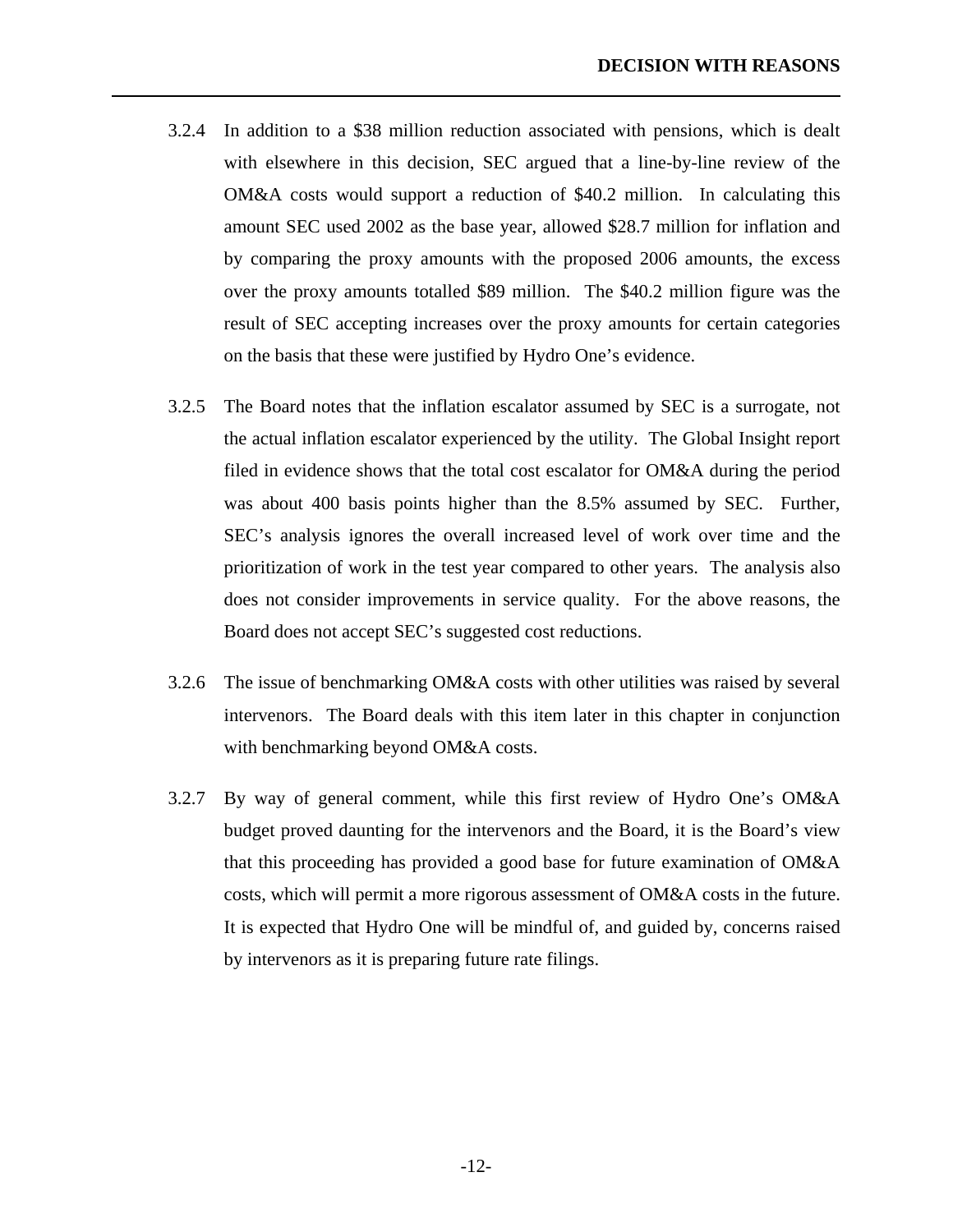### <span id="page-16-0"></span>**3.3 ARE THE COSTS FLOWING FROM HYDRO ONE'S CONTRACT WITH INERGI REASONABLE?**

- 3.3.1 Hydro One has entered into an outsourcing agreement with Inergi LP, a nonaffiliate, to receive a range of services starting March 1, 2002 in the areas of Information Technology, Customer Care, Settlements, Supply Management, Payroll, and Finance ("Base Services"). Under the agreement, Inergi is committed to provide Base Services for a fee of \$122.5 million in the first contract year, assuming performance remained at historical service levels and volumes remained unchanged, and declining in real terms over the 10 year term of the agreement by 30%. Inergi fees for Base Services payable in any given year vary according to agreed changes in volume and scope. In addition to Base Services and ongoing services added to the arrangement from time to time, Inergi also provides short term Project services at predetermined rates. Hydro One owns substantially all assets involved in Inergi's delivery of Base services. In 2006, Hydro One expects to pay a fee of \$115.6 million for Base services.
- 3.3.2 The arrangement involved the transfer of 913 Hydro One employees to Inergi. Of these employees, 569 were represented by the Power Workers Union and 277 by the Society of Energy Professionals. The remaining 67 were not represented by a bargaining union. It was agreed that Hydro One would be responsible for supplementary pension costs and post retirement benefit costs for the transferred employees.
- 3.3.3 The agreement provides for benchmarking of fees in contract years 3, 6, and 9 and downward adjustment of pricing in the event the benchmarking exercise determines the bundled pricing of Base Services is not competitive. The Company issued an RFP for benchmarking but no compliant bids were received as none of the bidders were capable of completing the benchmarking work on all lines of business. P.A. Consulting eventually was awarded the work of completing an IT Services price benchmarking study. The report by P.A. Consulting was filed in evidence in the proceeding. The results of the P.A.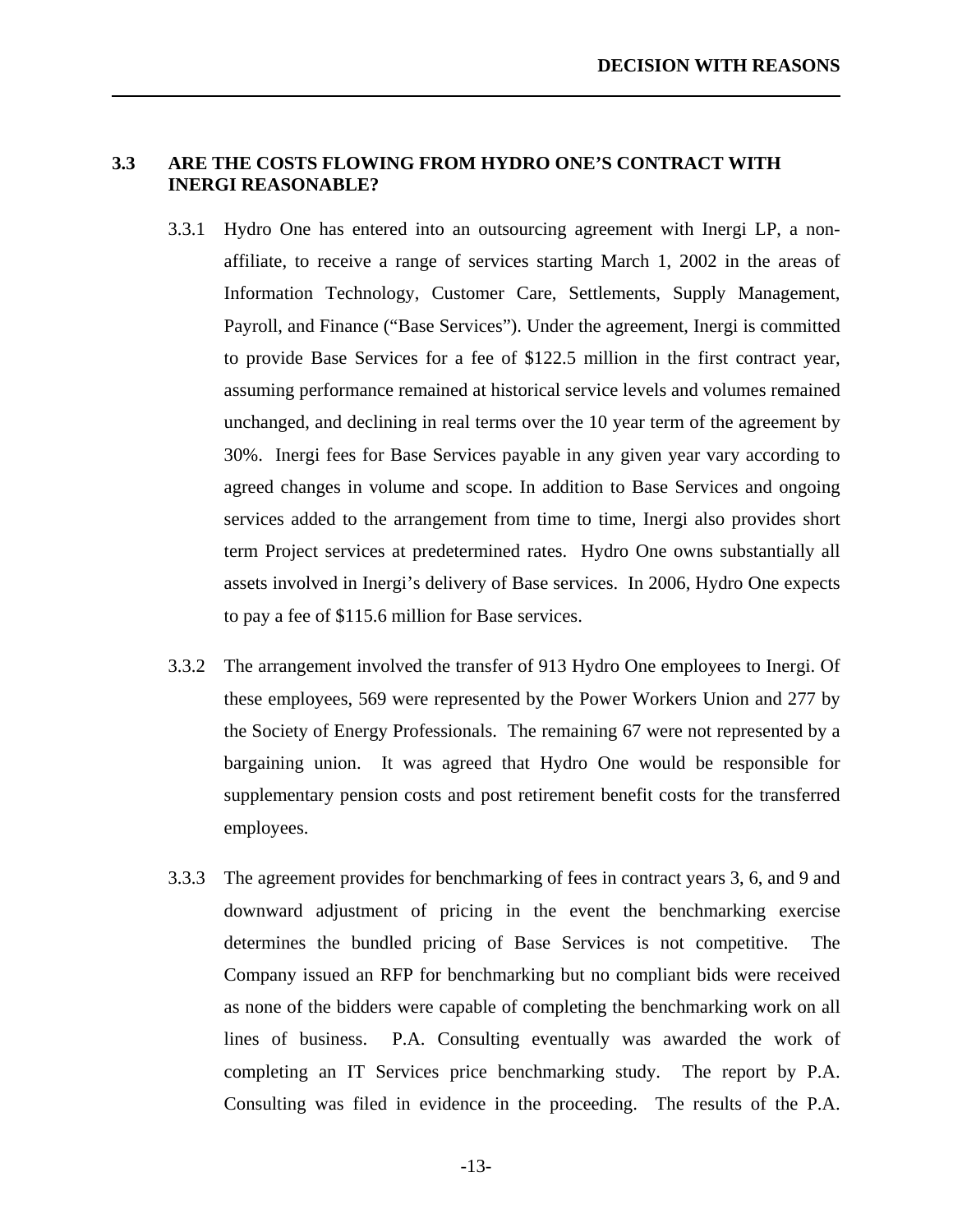<span id="page-17-0"></span>Consulting analysis show that Inergi fees for IT service are \$0.51 million or within 1% above the  $50<sup>th</sup>$  percentile of the Fair Market Value Range.

3.3.4 The Board notes that despite considerable scrutiny regarding the Inergi arrangement, intervenors did not identify any concerns regarding the selection process, the terms of the contract and the performance to date. Only CME suggested that benchmarking processes could be improved. It is the Board's assessment that the Inergi contract represents a reasonable strategy by Hydro One to reduce costs, improve efficiencies and improve focus on the utility's primary operations. The Board is satisfied that the cost consequences flowing from the Inergi agreement for the test year are reasonable and therefore approved for ratemaking purposes.

### **3.4 ARE HYDRO ONE'S COMPENSATION, BENEFITS AND PENSION COSTS REASONABLE?**

#### **Compensation Costs**

- 3.4.1 A common theme that emerged among intervenors was the utility's high labour rates and generally rich compensation levels. Intervenors urged the Board to reduce compensation costs for ratemaking purposes in the test year or to make it abundantly clear to the utility that in future, excessive compensation levels will not be tolerated. Noting Hydro One's claim that it is a unique utility and cannot be compared against other utilities, some intervenors suggested that an independent benchmarking study be undertaken to compare Hydro One's compensation with other utilities in the Province.
- 3.4.2 Hydro One countered that while its compensation costs are high, management is aware of its obligations and will continue to address the problem. Hydro One submitted that the Board should find the proposed compensation costs are reasonable in the circumstances.
- 3.4.3 The Board notes that the high compensation issue for Hydro One has a considerable history before this Board, dating back to the Ontario Hydro days.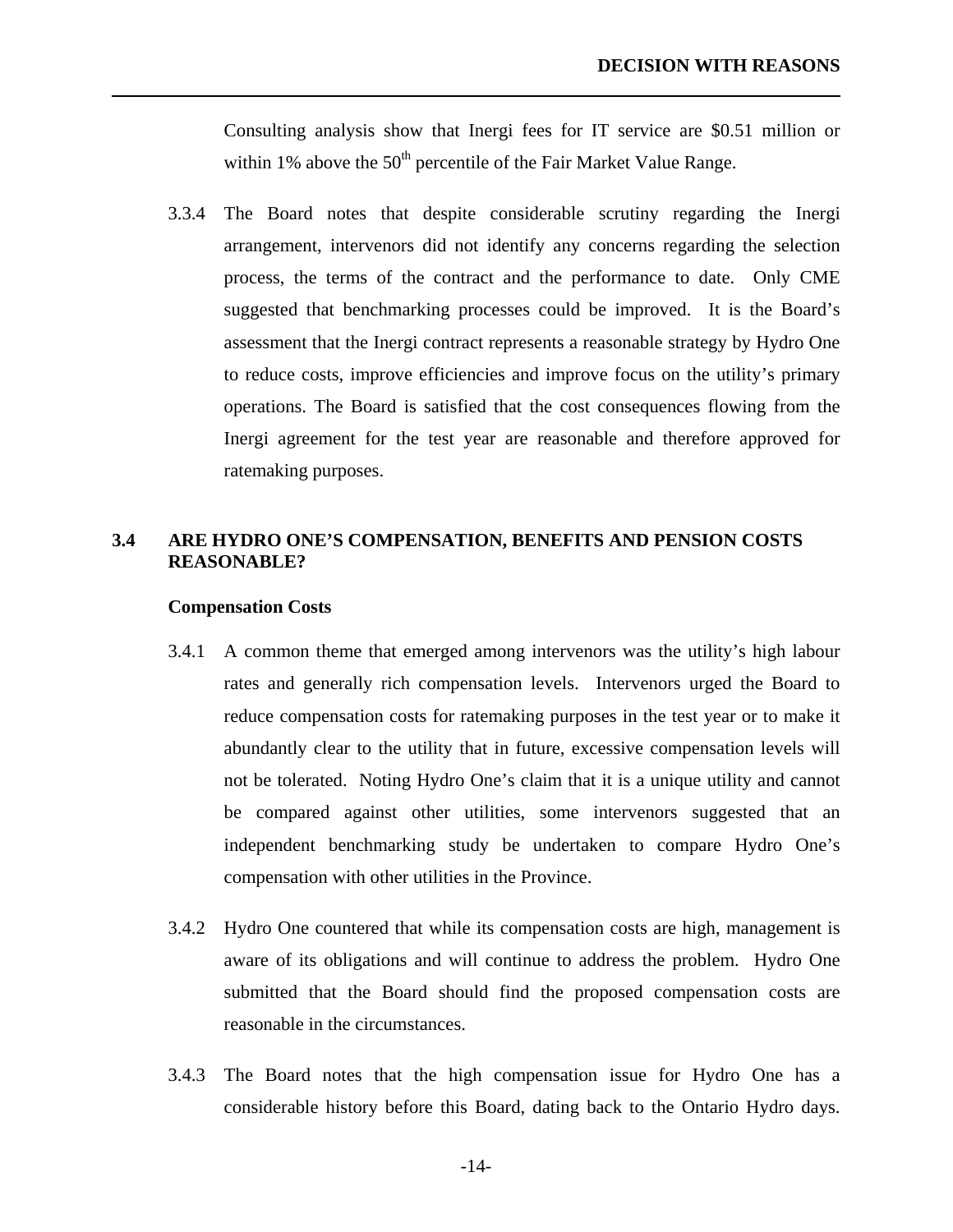The Board has noted in this proceeding that since the de-merger of Ontario Hydro, Hydro One has taken a number of steps to control its overall compensation costs by, for example, instituting a voluntary retirement program, outsourcing, use of the PWU hiring hall, initiating various cost efficiency programs, holding the line on compensation increases for management employees and imposing a twotiered pension structure or a pension plan that is less generous for new employees represented by the Society of Energy Professionals. These are positive steps and the Board expects the company to continue and enhance such efforts in the future and report to the Board at the next main rates case. The Board is particularly concerned about the apparently high labour rates. In this respect, the Board expects Hydro One to identify what steps the company has taken or will take to reduce labour rates.

- 3.4.4 Even so, the comparisons between Hydro One's cash compensation with certain other utilities presented by intervenors are of concern. For example, SEC calculated that by applying Ottawa Hydro's compensation costs to Hydro One employees there would a reduction of about \$85 million in Hydro One's cash compensation. The Board recognizes that there may be some roughness in the derivation of that figure and some differences in the profile of the two utilities. However the contrast between the compensation structures is of concern to the Board.
- 3.4.5 The Board will not make an adjustment to the proposed OM&A costs based on compensation levels at this time but expects the utility to demonstrate in the future that lower compensation costs per employee have been achieved or demonstrate concrete initiatives whereby compensation costs will be brought more in line with other utilities.
- 3.4.6 VECC noted that none of the \$3.4 million in incentive payments paid to employees have been charged to the shareholder when achievement of target net income is one of the factors in the criteria for incentive pay. While the Board does not consider the achievement of net income to be a factor that works only for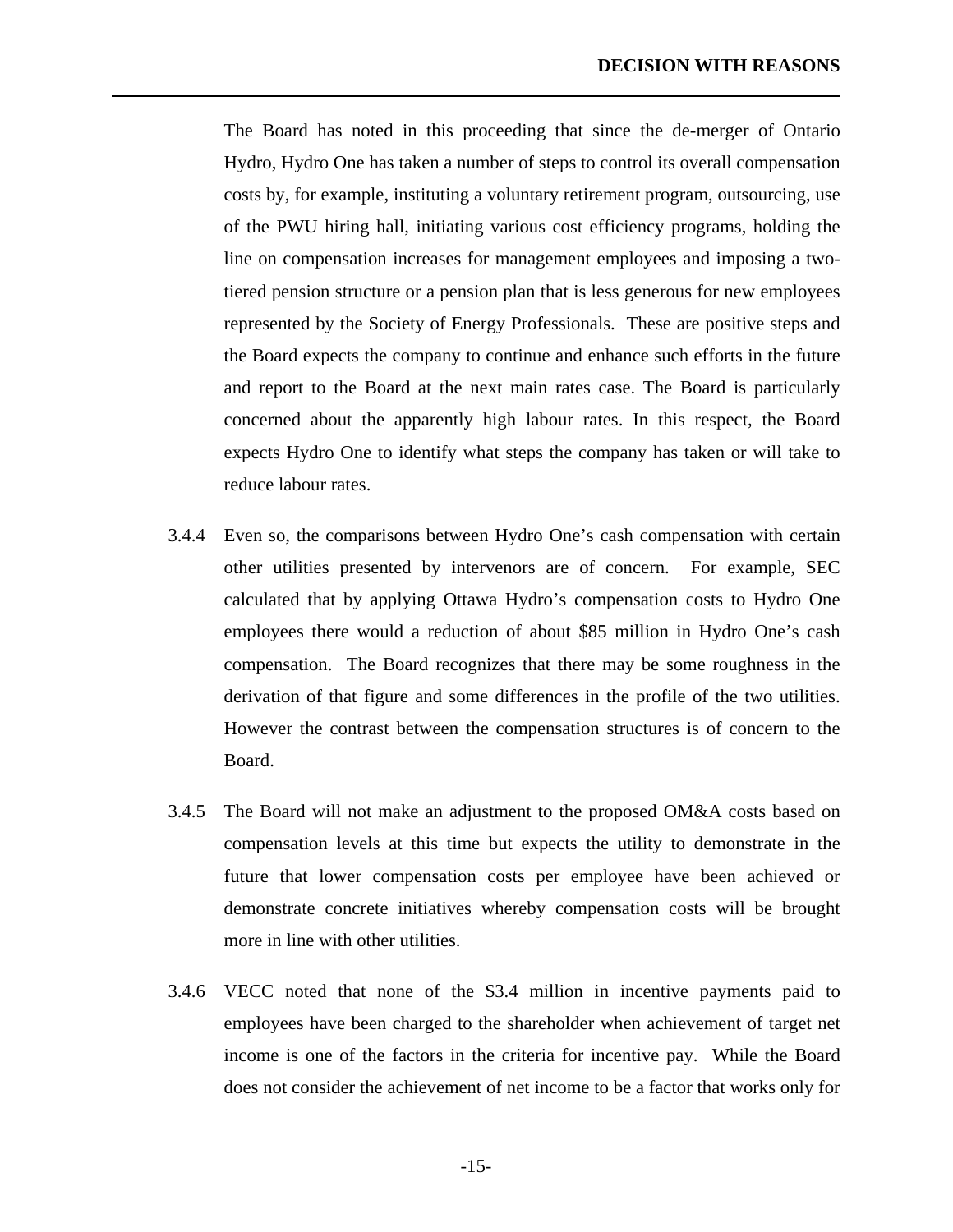the benefit of the shareholder, as customers also benefit by a financially healthy utility through higher credit ratings and good service, the Board would be concerned if this factor predominated compared to the other factors determining incentive pay. The Board expects Hydro One to file appropriate evidence in the next main rates case to establish that none of the incentive compensation should be charged to the shareholder.

3.4.7 VECC also noted that Hydro One includes 50% of bonus payments in the calculation of pensionable earnings and suggested that the shareholder should be responsible for part of this liability. The Board notes from the evidence that approximately one in five government sector companies and half of the nongovernment sector companies listed in the Mercer database consulted by Hydro One provide this benefit. There is a sufficient number of companies that provide such benefit for the Board to conclude that it is a reasonable practice and the Board will not reduce Hydro One's proposed costs in this regard.

#### **Pension Costs**

- 3.4.8 Hydro One's pension plan is a contributory, defined-benefit plan. Pursuant to the Board Decision RP-1998-0001, the utility is allowed to record pension costs on a cash basis for ratemaking purposes.
- 3.4.9 Commencing on January 1, 2004, Hydro One Networks (including Transmission) is required to make annual cash pension contributions of approximately \$81 million for the employer-paid portion. In addition, Networks has been paying to Inergi an annual amount of \$7 million related to pension costs for the transferred employees. A further "top-up" payment of about \$24 million became payable to Inergi beginning January 1, 2005. The "top-up" payment is being paid in 36 equal monthly payments, or \$8 million per year.
- 3.4.10 For Hydro One Distribution, the annual amount to recover pension costs through rates is estimated to be \$38 million. Approximately \$19 million in pension costs were allocated to OM&A and \$19 million to Capital projects. In addition, the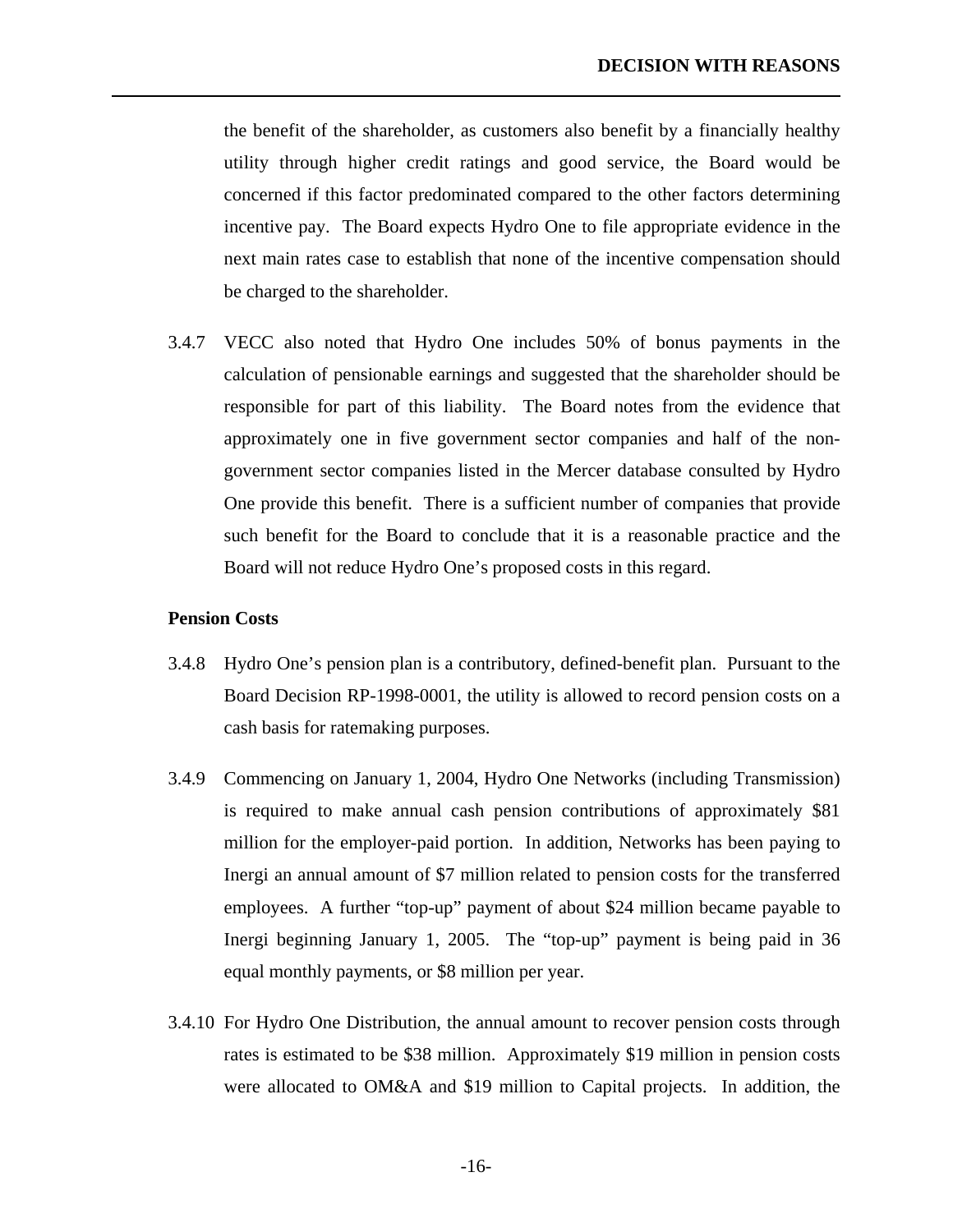utility had received Board approval to record pension contributions starting in 2004. The disposition of this deferral account is dealt with elsewhere in this decision.

- 3.4.11 From its commencement of operations on April 1, 1999 to December 31, 2003, Hydro One did not incur pension costs due to the Plan surplus. The Company also used the accumulated Plan surplus to fund negotiated enhancements to employees in the Plan. The value of enhancements was estimated to be \$109 million.
- 3.4.12 In 2000, Networks introduced a voluntary retirement program. The program was accepted by 1,401 employees. The cost of the program, \$270 million, was funded out of the Plan surplus at the time.
- 3.4.13 SEC suggested that ratepayers should not be burdened with any of the costs associated with the utility's decision to fund the downsizing from the Plan surplus. SEC argued that the funding of the \$270 million cost of downsizing has shifted the costs from a PBR period into the post-PBR period. If the funding did not draw down the Plan surplus, the contribution holiday would have continued until at least 2007. CME made similar submissions.
- 3.4.14 The Board notes that neither SEC nor any other intervenor questioned the prudence of the utility's initiative to downsize or "right-size" when it emerged from the former Ontario Hydro. On the contrary, it was accepted as being a prudent initiative and the Board agrees with that assessment.
- 3.4.15 The Board agrees with the utility that it is not the withdrawal of the \$270 million that triggered the resumption of company pension contributions. The trigger was the down turn in the markets combined with lower interest rates which combined to reduce and eventually place the Plan in a deficit position. However, it is also true that the \$270 million withdrawal advanced the resumption of contributions. The May 2000 coincident timing of the effective date of the PBR regime and the effective date of the voluntary retirement initiative may legitimately raise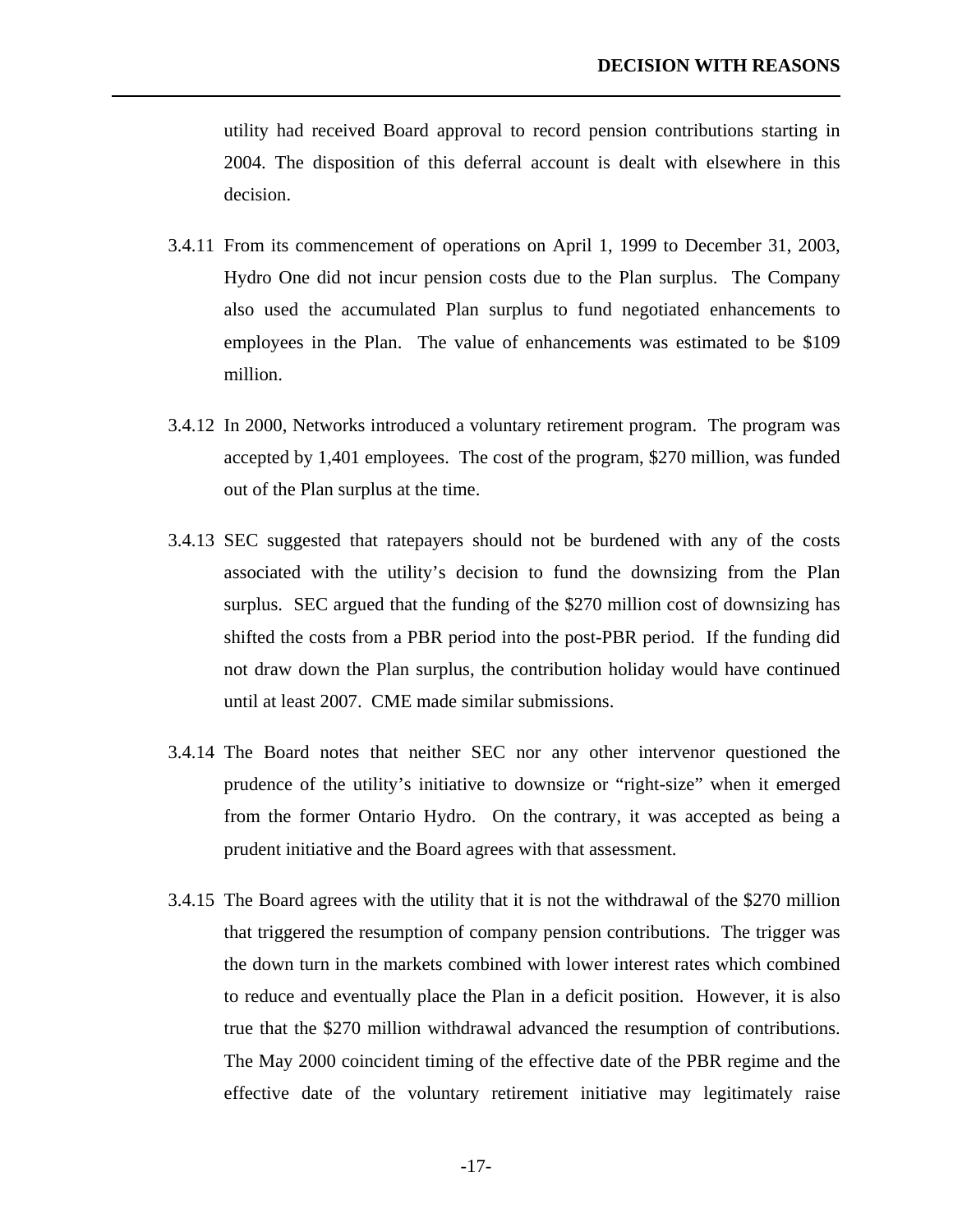questions, but we find no substantiation in SEC's argument that the utility knowingly and intentionally used the Plan surplus to shift costs from a PBR period to a post-PBR period.

- 3.4.16 Energy Probe argued that the costs associated with the \$109 million drawdown for benefit improvements should not be allowed in rates because it represented an enrichment of an "already overly-rich" pension and an attempt to enhance the value of the company by enhancing its intellectual capital prior to the failed Initial Public Offering (IPO). In Energy Probe's view, this is a risk that the company took and that decision should not now burden ratepayers.
- 3.4.17 The Board notes the statement of Counsel to Hydro One that the cost associated with the \$109 million drawdown for the test year is only about \$1 million. In any event, the Board finds that there is no evidence to substantiate Energy Probe's contention that this action was driven by the IPO initiative. The Board is convinced by the utility's argument that the evidence substantiates that the enhanced pension entitlement were in lieu of pressures by the utility's unions for enhanced wages and other benefits.
- 3.4.18 CME suggested that Hydro One should look into changing its pension plan from defined benefit to a defined contribution type to avoid funding fluctuations. In the Board's view, changes to the type of pension plan selected is a management decision and likely a result of labour negotiations; as such, and given the cursory canvas of the matter in this proceeding, the Board leaves decisions concerning the pension plan to the discretion of Hydro One management. The Board will not provide any direction to the utility at this time. This does not prevent the utility from coming forward on its own accord with any plans that it may have in this regard.
- 3.4.19 The Board will not reduce Hydro one's proposed pension costs.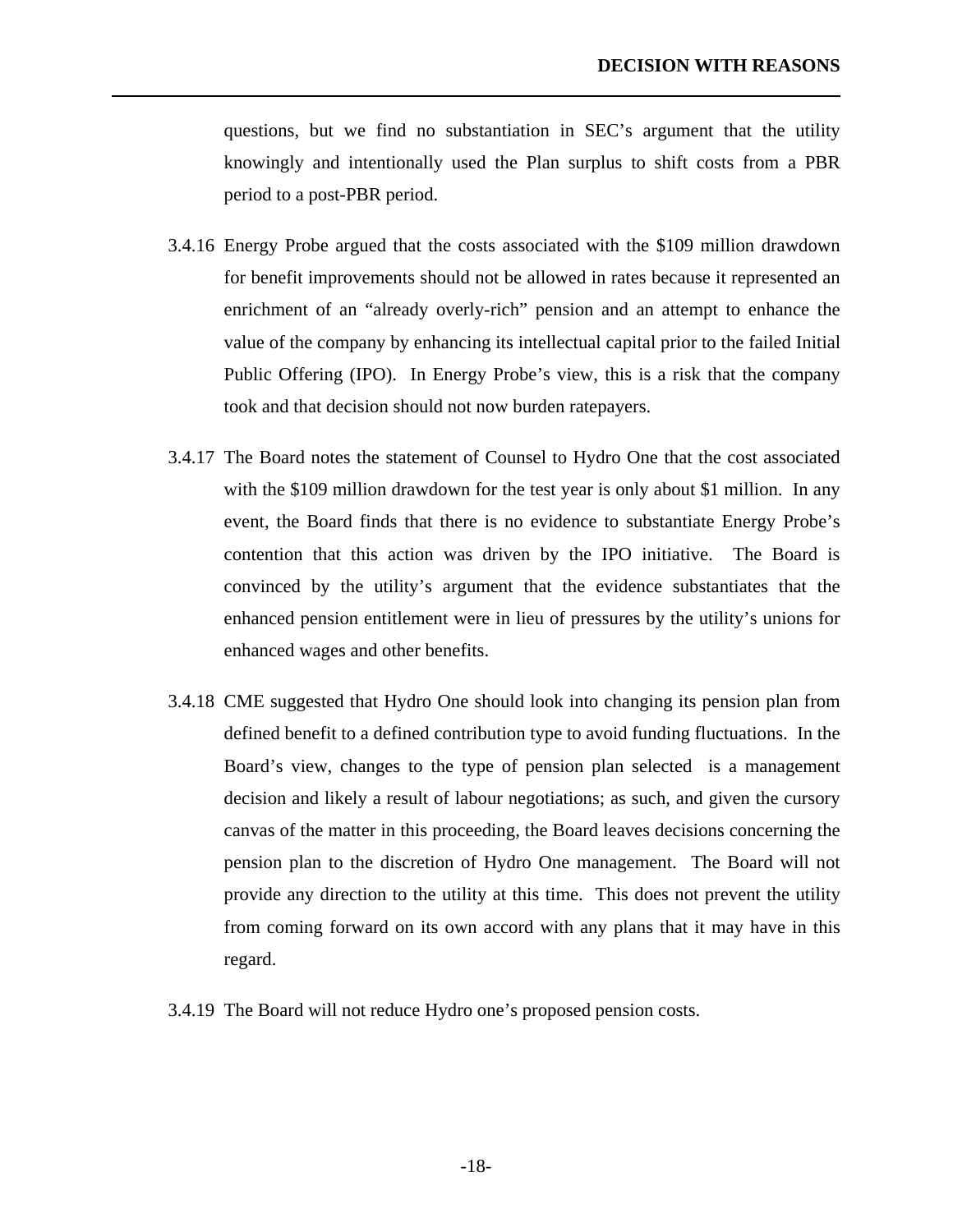### <span id="page-22-0"></span>**3.5 SHOULD THE BOARD ORDER A BENCHMARKING STUDY?**

- 3.5.1 Although benchmarking was not identified as a formal issue in the proceeding, the issue was raised by a number of intervenors in the context of OM&A costs, in particular compensation and benefits costs, and overall rate levels.
- 3.5.2 Specifically, SEC submitted that the Board should direct Hydro One to study the reasons why its rates are higher than other LDCs, covering both the key external and internal factors. For each factor, the impact should be quantified and a plan developed to manage that factor. CCC alleged that Hydro One is selectively using benchmarking when results favour it and the Board should obtain an objective assessment of whether or to what extent Hydro One's costs, or discrete areas of its operations, can be compared with other utilities. VECC alleged that Hydro One has used comparisons with external parties and uses these results only when favourable to it. Both VECC and CCC took the position that Hydro One should be directed by the Board to undertake formal benchmarking comparisons with like LDCs and report the results at the next rate proceeding. Support for benchmarking was expressed by FONOM, Energy Probe, and CME. PWU expressed skepticism whether the benefits of such study would outweigh the effort and cost involved.
- 3.5.3 Hydro One acknowledged the appeal of benchmarking but cautioned that such efforts could be expensive and may not be productive in the end. Hydro One submitted that if the Board wished that a benchmarking study be conducted, it should be led by the OEB itself as it has the power to compel production of relevant information from all Ontario utilities.
- 3.5.4 The Board is of the view that a study comparing Hydro One's distribution rates with other LDCs should be ordered only if it is likely that the study would yield information of value, and with direct application, to the ratemaking process. Benchmarking Hydro One's rate levels to those of other utilities would not produce information which would assist the Board in setting Hydro One's rates.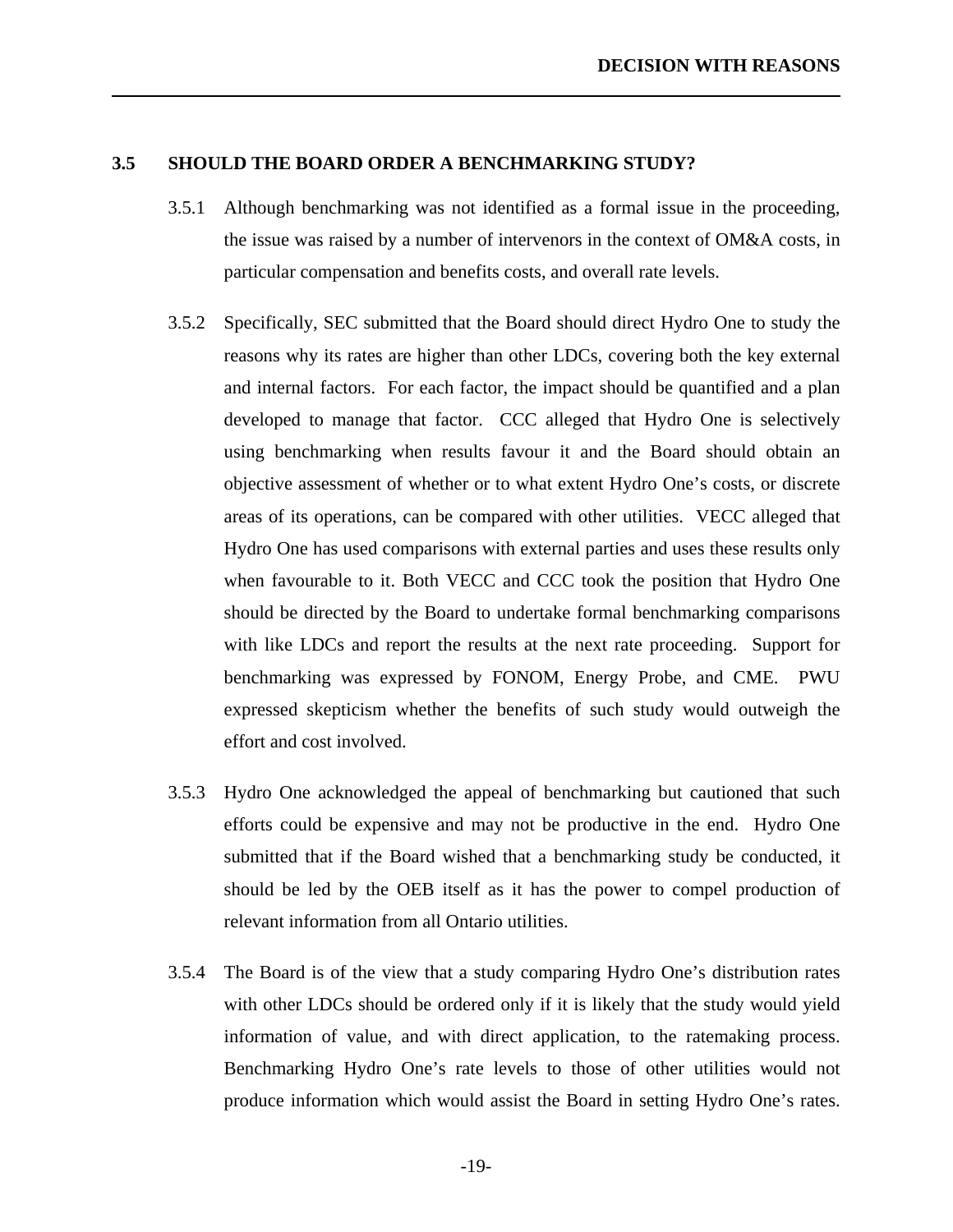Rate levels are underpinned by costs. It is the causation of relative costs that is at issue.

- 3.5.5 The Board recognizes that as part of its ongoing efforts to enhance productivity gains, Hydro One does engage in benchmarking studies of sorts. However, the Board also recognizes that a Board direction for the production of a comprehensive benchmarking study for direct ratemaking, whether it is undertaken by Hydro One or the Board itself, would involve substantial effort and expense.
- 3.5.6 While the Board is not prepared to order a comprehensive benchmarking study, the Board sees value in a high level benchmarking study for initial review at the next rate proceeding. The Board directs Hydro One to engage an independent party to develop a list of comparable North American companies with similar business models (transmission and/or distribution) and to report on high level comparative performance and cost information for Hydro One and these companies. In future rate cases, this information may assist with determination of areas for a more comprehensive benchmarking review. The Board does not anticipate that the high level benchmarking study will be overly costly. The Board anticipates that Hydro One will want to consult with intervenors regarding the scope of the study. The independent study should be submitted as part of Hydro One's next main application for distribution rates. On best efforts basis, Hydro would also submit the report as part of its transmission rates application for 2007.
- 3.5.7 In addition, the Board directs Hydro One to engage an independent party to develop a comparison of labour rates and overtime policies amongst Hydro One, other comparative Ontario electricity distributors, and other Canadian utilities as identified in the high level benchmarking study. This independent study should also be submitted as part of Hydro One's next main applications for distribution and transmission rates.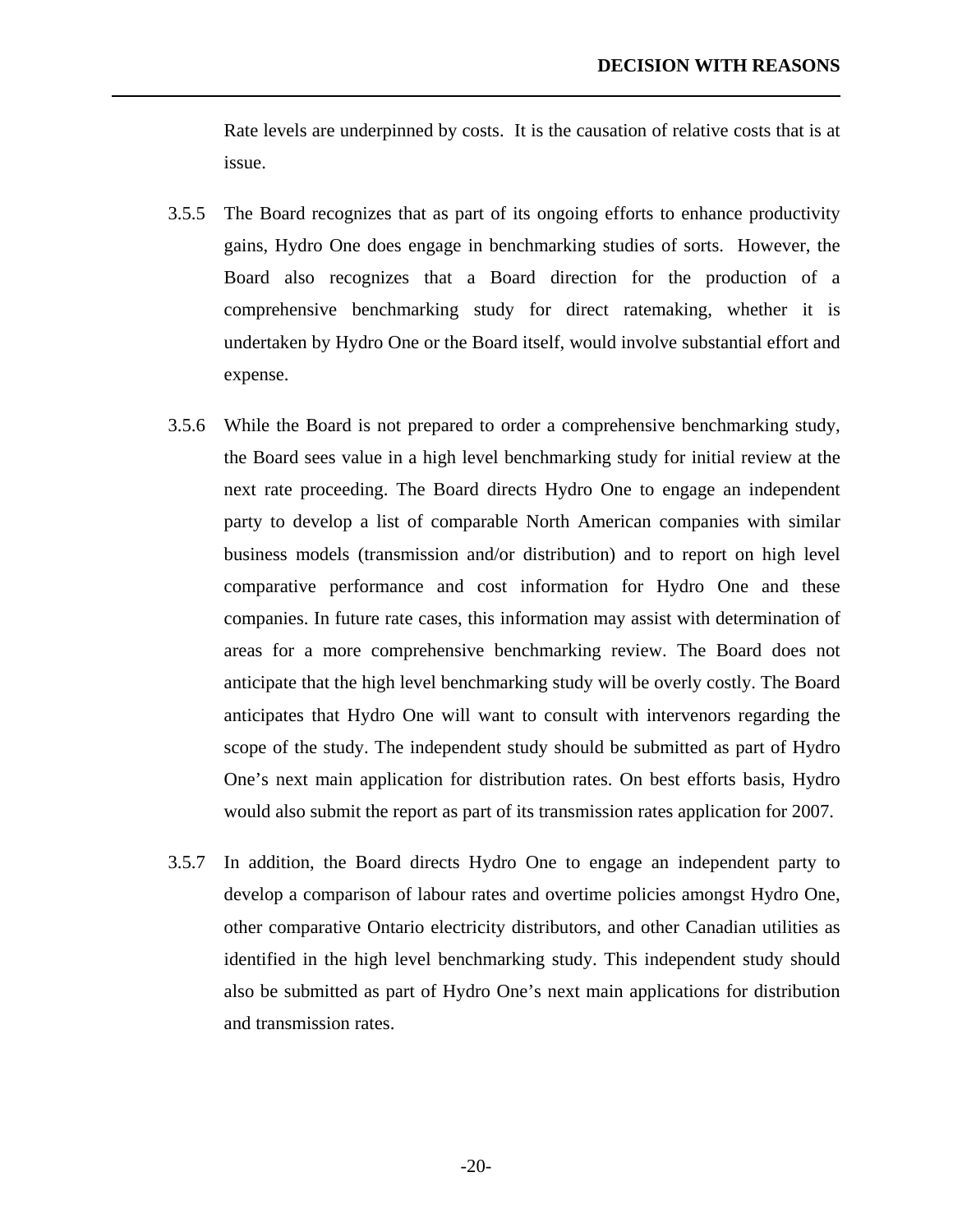### **3.6 IS THE PROPOSED METHODOLOGY OF ALLOCATING COMMON COSTS REASONABLE?**

<span id="page-24-0"></span>l

- 3.6.1 Hydro One Networks provides common services to Distribution and Transmission and Hydro One on a centralized basis. The costs of the services and assets are assigned to business units on the basis of cost causation. Where possible, these costs are directly assigned. Otherwise, they are allocated based on cost drivers and other methods. Hydro One's evidence described the assignment or allocation of these common costs as well as the derivation of the overhead capitalization rate, which determines the assignment of overhead costs to capital expenditures. In support of its proposals, Hydro One filed a study by R.J. Rudden Associates.
- 3.6.2 The results of the Rudden cost allocation approach for all common costs are shown in the table below.

| <b>Function/Service</b>                                    | <b>Total</b> | <b>Transmission</b> | <b>Distribution</b> | <b>Other</b>   |
|------------------------------------------------------------|--------------|---------------------|---------------------|----------------|
| <b>Common Corporate</b><br><b>Functions &amp; Services</b> | 210.7        | 81.2                | 112.7               | 16.8           |
| <b>Asset Management</b>                                    | 91.1         | 51.8                | 39.3                | 0              |
| Operating                                                  | 37.0         | 26.5                | 10.5                | $\overline{0}$ |
| <b>Customer Care</b><br>Management                         | 7.0          | 2.0                 | 5.0                 | $\theta$       |
| <b>Total</b>                                               | 345.8        | 161.5               | 167.5               | 16.8           |

### **Total Common Costs, 2006 Allocation to Transmission, Distribution and Other (\$ million)**

3.6.3 Hydro One requested that the proposed methodology in the Rudden study be accepted for purposes of setting distribution rates. Hydro One also indicated that if accepted, the methodology would be used in the pending transmission rates proceeding.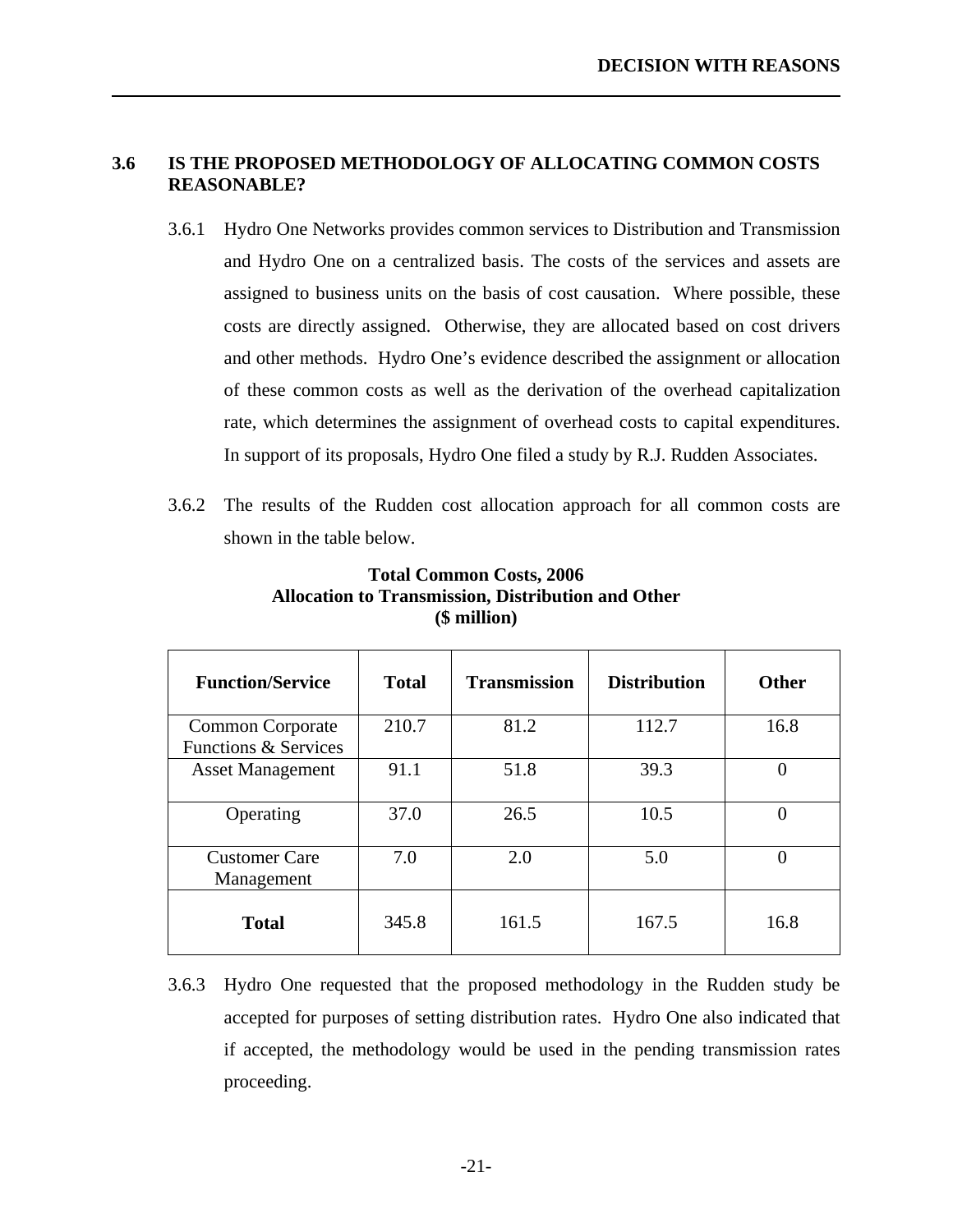3.6.4 VECC noted that the costs allocated to Hydro One Inc., the holding company, appear to be understated as they only represent 0.6% of the total common costs and only 2% of the total corporate costs. The proposed methodology does not assign any Board costs to the holding company or any of the costs associated with the President and CEO's office, even though the Board oversees Hydro One Inc., as well as the subsidiaries, and the President and CEO holds that position for both Hydro One Inc. and Hydro One Networks.

- 3.6.5 VECC acknowledges that its concerns regarding costs allocated to the parent company are influenced by VECC's experience with Ontario's gas utilities. Hydro One notes that, Hydro One Inc. only has regulated subsidiaries and there is no reason to assign more costs to it. The Board accepts Hydro One's explanation as reasonable at this time and will not make any adjustments to the Rudden methodology in this regard.
- 3.6.6 VECC also questioned the use of cost drivers based on the size of the entity rather than on effort expended, and the possible lack of transparency in demonstrating compliance with the Affiliate Relationships Code.
- 3.6.7 The Board notes that all intervenors accepted the Rudden study as a fair and balanced approach to allocate joint costs and the Board agrees with that assessment.
- 3.6.8 The Board therefore accepts the recommendations contained in the Rudden study and accepts the costs flowing to Hydro One Distribution for purposes of setting 2006 rates. The Board also considers it reasonable for the Company to employ the Rudden methodology in the pending transmission case. As noted by SEC, this should not prevent parties from raising issues that were not raised in this proceeding.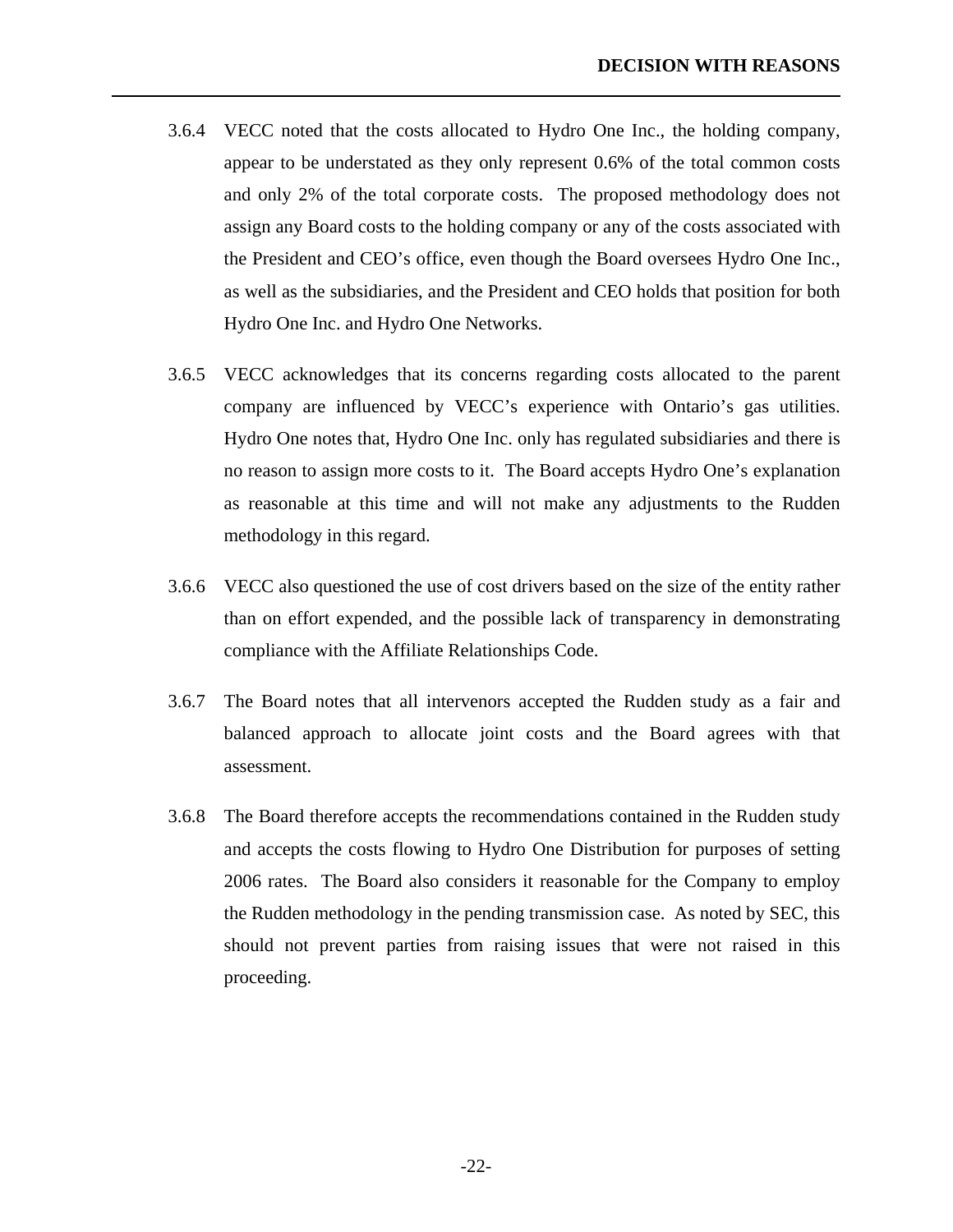3.6.9 VECC also noted that there may be double recovery of costs from both the Transmission and Distribution customers until such time as the rates for both are based on the same cost methodology. Hydro One acknowledged that this is an issue. The Board agrees. In the Board's RP-2005-0501 decision of February 22, 2006 finding that an earnings/sharing mechanism shall apply to 2006 excess revenues for Hydro One Transmission, the Board addressed this issue by stating the following:

> "While the final disposition of the cost allocation issue in the distribution hearing, has not been made at this time the Board wishes to consider the potential for double recovery of certain costs by Hydro One in the 2006 rate year, by having the costs of certain activities and assets included in both the existing rates of transmission, and the new rates of distribution.

> To avoid that unreasonable result, the Board orders Hydro One Transmission to report revenue changes for the 2006 rate year resulting from the Board's decision on cost allocation in RP-2005- 0020 / EB-2005- 0378. The report will be reviewed with the objective of crediting the resultant cost allocation adjustment to transmission customers in the 2007 rate application."

### **3.7 DEPRECIATION EXPENSES**

<span id="page-26-0"></span>l

3.7.1 In its previous revenue requirement rates case (RP-1998-0001), Hydro One was directed to file an independent Depreciation Study with its next revenue requirement application, which it did. The study, performed by Dr. Ron White of Foster Associates Inc., yields depreciation expenses of \$152.3 million in the test year, compared to \$161.2 million using the existing methodology. If Hydro One had used the depreciation rates in the Handbook, the expense for 2006 would be \$247.4 million. The proposed depreciation rates yield a lower expense of \$8.9 million over the existing rates and \$95.1 million over the Handbook rates. Intervenors had indicated that they would not cross examine on the issue. Therefore, Hydro One was not required and did not produce witnesses to testify to the Depreciation Study.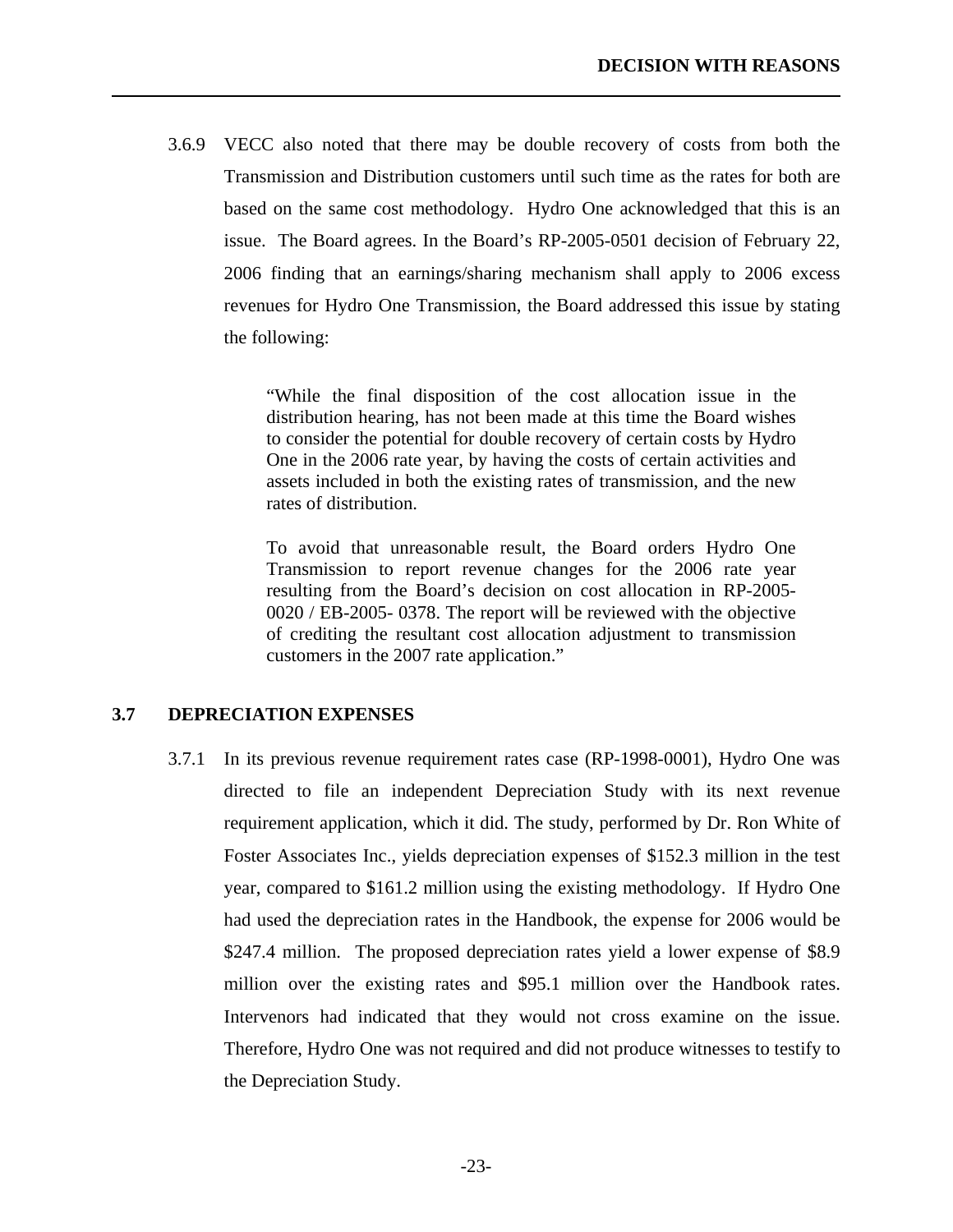<span id="page-27-0"></span>3.7.2 The Board accepts the costs flowing from the Depreciation Study for purposes of setting rates in the test year. Such approval should not be construed as Board acceptance of each specific recommendation contained in the study or that the study should form the definitive basis for depreciation studies for other electricity distributors.

### **3.8 TAXES**

- 3.8.1 Hydro One's cost of service includes provisions for Payments in Lieu of Income Taxes (PILS), Capital Tax and Large Corporation Tax, all paid to the Province of Ontario. The Company provided its estimates for these tax payments for 2006. No intervenor objected to the Company's estimates.
- 3.8.2 The Board accepts the Company's method of calculating these tax provisions, subject to any adjustments that may be required arising from the Board's findings on revenue and cost items in this decision. In a communiqué of December 2005, the Board set out the sources of possible changes to the tax provision for 2006, such as changes in income tax rates, and authorized the establishment of a variance account to capture these differences.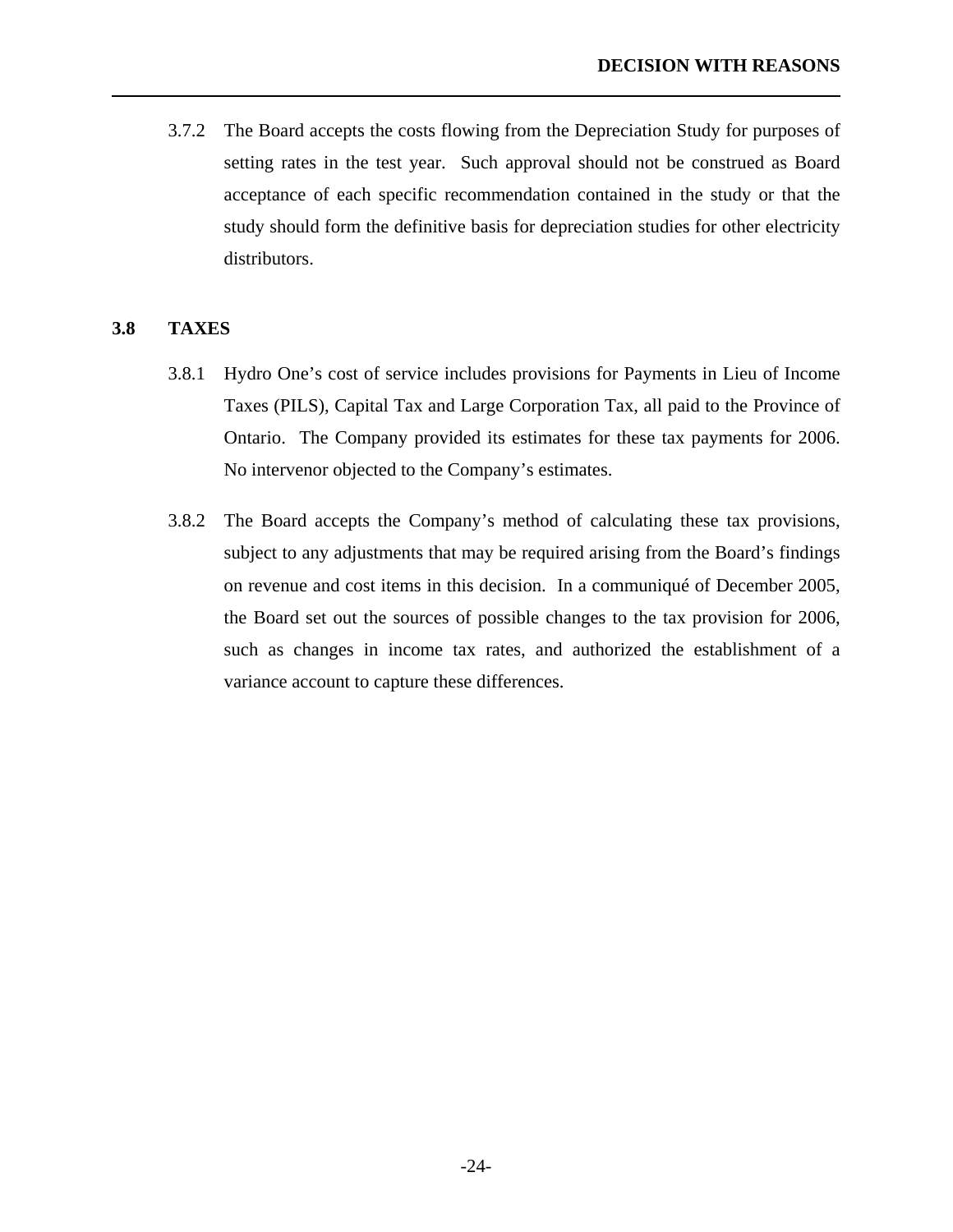### **4. RATE BASE**

<span id="page-28-0"></span>l

Hydro One's distribution rate base for the 2006 test year is made up of a forecast of net plant (calculated as a mid-year average) and a working capital consisting of an allowance for cash working capital and materials and supplies inventory. Hydro One's proposed rate base for the 2006 test year is \$3.7 billion as shown in the table below.

| <b>Rate Base Component</b>       | 2006 Test Year (\$ Millions) |
|----------------------------------|------------------------------|
| <b>Gross Plant</b>               | \$5,550.0                    |
| <b>Accumulated Depreciation</b>  | \$(2,126.7)                  |
| Net Plant                        | \$3,423.3                    |
| <b>Cash Working Capital</b>      | \$265.6                      |
| Materials and Supplies Inventory | \$22.9                       |
| <b>Total Rate Base</b>           | \$3,711.7                    |

### **2006 Rate Base**

The specific issues that arose and need to be addressed by the Board are as follows:

- Cash Working Capital
- Capital budget
- Adequacy of expenditures to reduce line losses
- Allowance for funds used during construction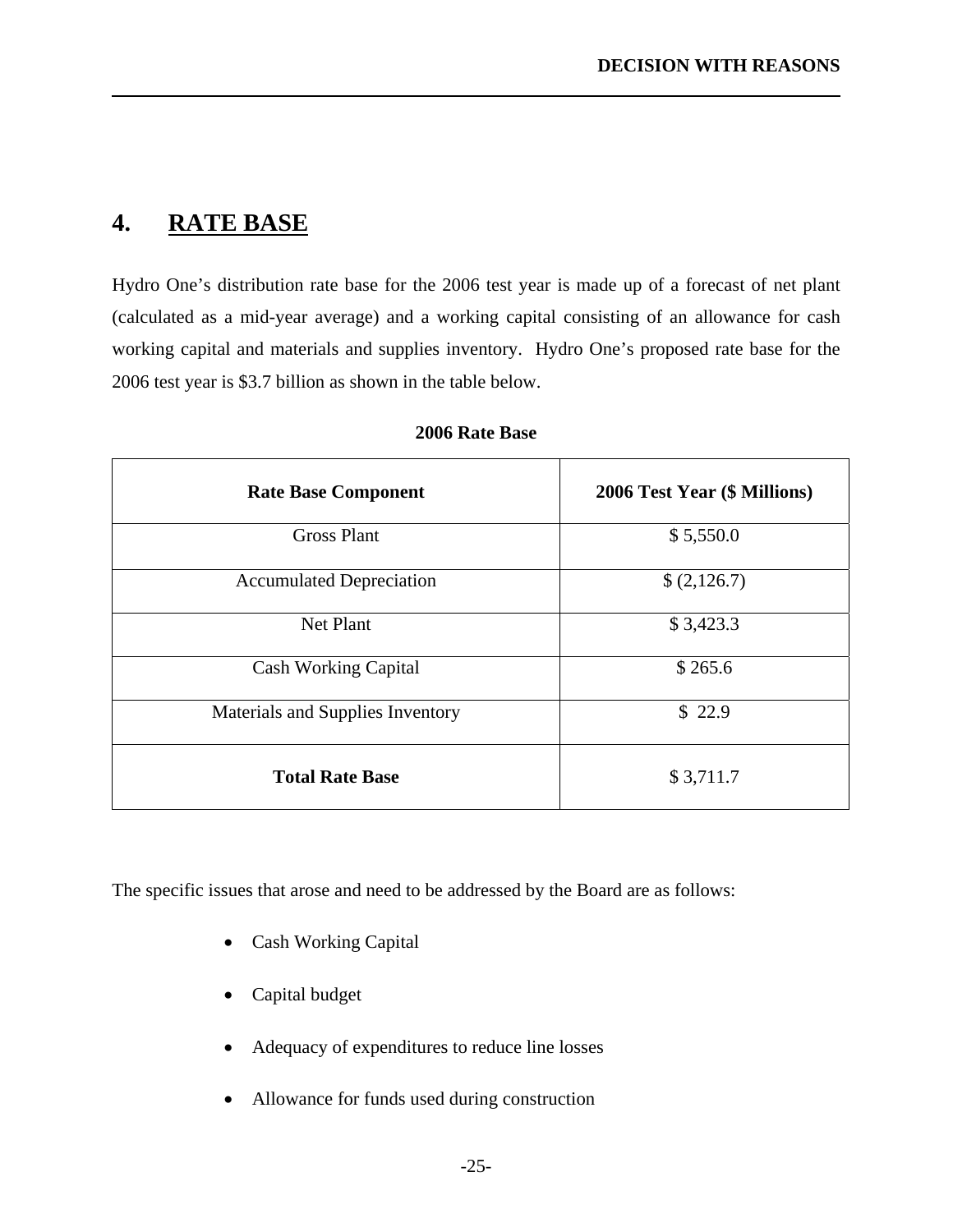- <span id="page-29-0"></span>• Overhead Capitalization
- Adequacy of funding for Service Quality Performance

### **4.1 CASH WORKING CAPITAL**

- 4.1.1 The issue before the Board concerning cash working capital is whether the methodology used to produce the result is appropriate and whether the result itself is reasonable.
- 4.1.2 In 1999, the Board issued a directive to Hydro One in its RP-1998-0001 order, requiring that it perform a lead/lag study in preparation for its next distribution rate hearing. Navigant Consulting ("Navigant") was selected by Hydro One to conduct the study. The Navigant report, ("Navigant study" or "lead/lag study" or "study") was filed by Hydro One as part of the Application. Hydro One accepted all of the recommendations in the study without changes.
- 4.1.3 The lead/lag study calculated cash working capital using a methodology different than that contained in the Handbook. The net cash working capital allowance of \$265.6 million for the 2006 test year requested by Hydro One represents 11.6% of Hydro One's OM&A and Cost of Power expenses, and is approximately \$54.5 million lower than it would have been if the Handbook methodology had been used, resulting in a \$5 million reduction to the 2006 revenue requirement.
- 4.1.4 While the amount requested is lower than the amount resulting from the application of the Handbook, it does represent an increase of \$76.7 million over the \$188.9 million approved by the Board in its RP-2000-0023 decision. According to the study, the increase relative to 2000 is primarily accounted for by: an increase in total cost of power, an increase in controllable expenses of \$1,027 million, and the inclusion of four additional items that are not included in working capital as set out in the Handbook methodology. These additional items are removal costs, environmental costs, taxes, and interest on long-term debt.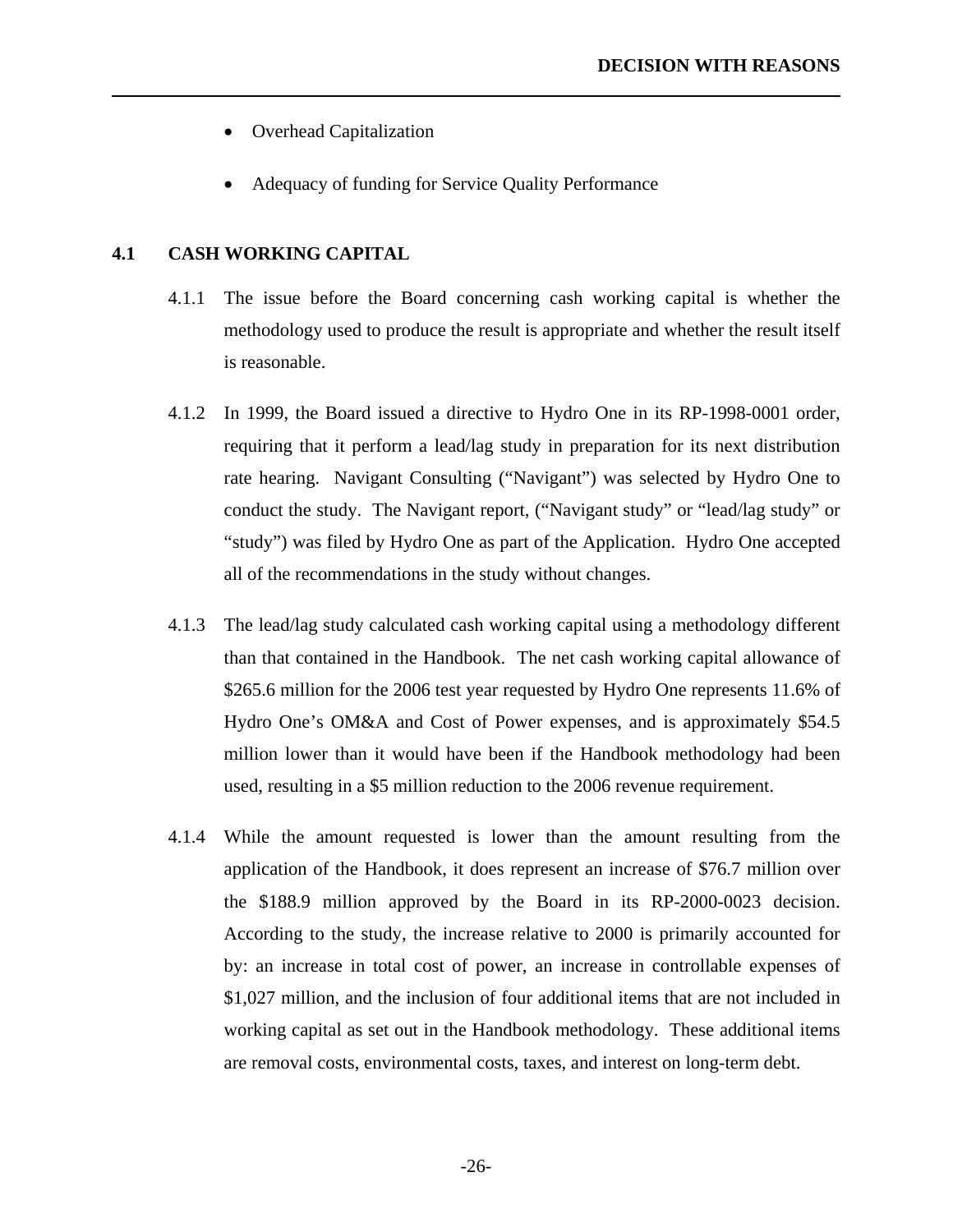4.1.5 The issue of security deposits and their inclusion in the calculation of cash working capital was the subject of some discussion. The Handbook (section 5.4) does not require an adjustment for customer security deposits in the calculation of the cash working capital. The Navigant study made no express recommendation regarding the treatment of security deposits collected from customers by Hydro One and did not use these deposits as an offset in the determination of working cash allowance.

- 4.1.6 Hydro One testified that it did not include these deposits in the cash working capital calculation because the Handbook did not require it and the Navigant study did not recommend it. Hydro One advised that the funds are kept in reserve, not used for cash flow purposes, and are placed in its general, not a segregated, account. Hydro One pointed out that the deposits are not assured; the Company must be prepared to refund them on short notice, and must pay interest on the deposits.
- 4.1.7 The amount of interest payable as set out in the Board's Distribution System Code is the prime bank rate less two hundred basis points, which is less than Hydro One's cost of debt. Depending on the type of customer, some deposits can be held for up to seven years. After deducting the interest payable to consumers, which would be approximately \$600,000, the net amount of the cash represented by the security deposits is \$21.2 million. As the interest rate is lower than the Company's cost of debt, Hydro One realizes a benefit of \$300,000.
- 4.1.8 With the exception of the broader approach taken by Energy Probe, intervenors generally focused their attention on the appropriateness of excluding customer security deposits from the calculation of working capital requirement.
- 4.1.9 CCC noted that the Ontario natural gas utilities are required by the Board to deduct security deposits from cash working capital and stated that, as a forward test year applicant, Hydro One is not bound by the Handbook, and therefore could include customer security deposits in the calculation. CCC further submitted that Hydro One had not justified the exclusion of customer security deposits from the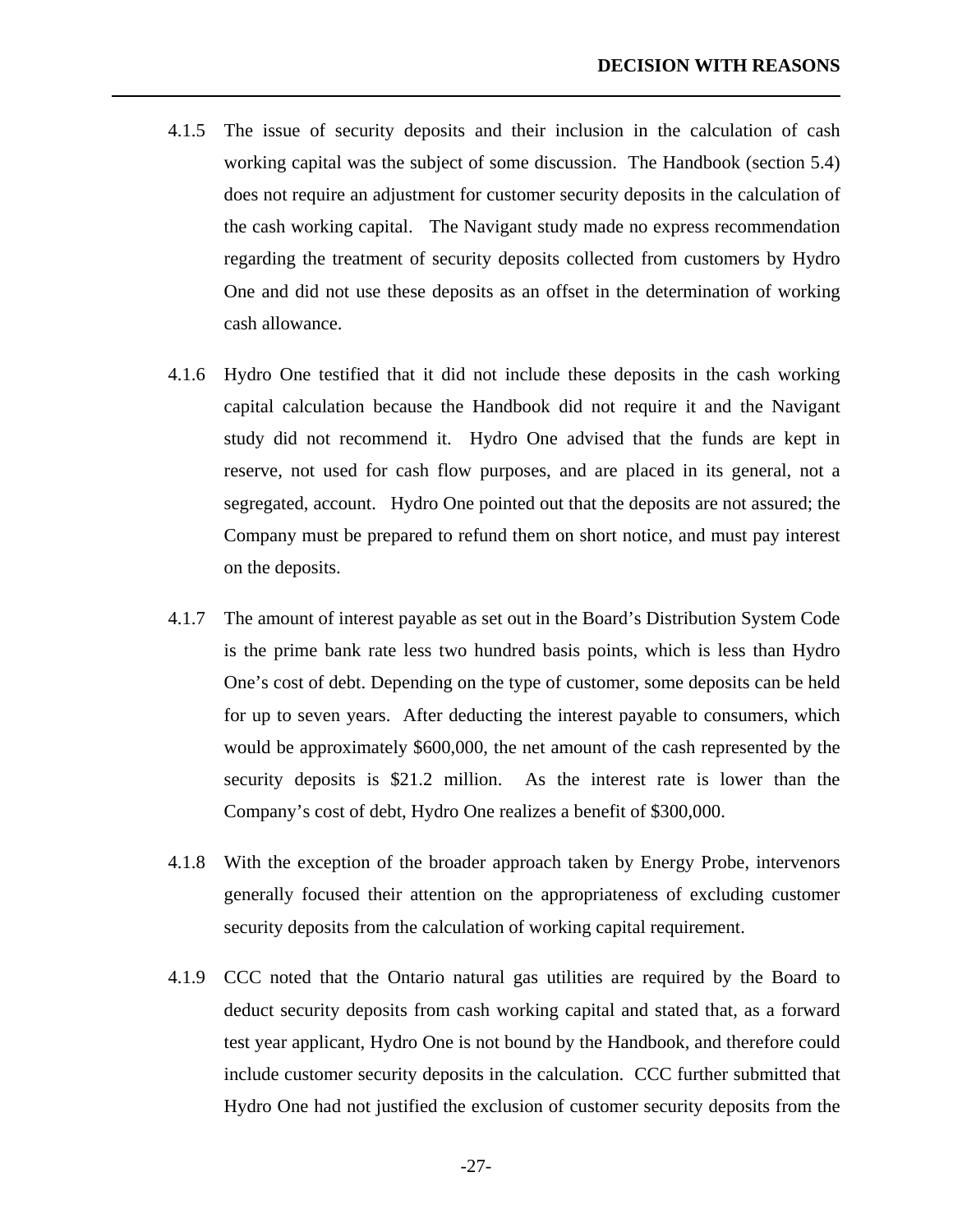working cash allowance calculation, and in the absence of evidence as to why a contrary position should be taken, Hydro One should follow the practice of the natural gas utilities.

- 4.1.10 VECC submitted that, at a minimum, the revenue requirement should be adjusted for the benefits accruing to Hydro One through the difference in interest rates. CME agreed with the position put forward by VECC, particularly if there is no specific obligation placed on Hydro One to segregate the deposits from its other accounts.
- 4.1.11 VECC also raised concerns regarding the lead/lag study, noting that there are a number of material differences between the methodology used by Navigant and that approved by the Board for Enbridge. VECC submitted that the cost elements included in Hydro One's working capital should generally align with those approved for natural gas utilities. This would lead to the exclusion of interest costs, capital and income tax, as well as a reduction for customer deposits.
- 4.1.12 Energy Probe objected to Hydro One using the Handbook to justify the exclusion of customer deposits and, at the same time, including in the calculation a number of cost elements that the Handbook specifically excludes. Energy Probe took the position that any lead/lag methodology employed should be broadly consistent with that approved for the gas utilities under the Board's jurisdiction and, therefore, both inventory and customer deposits should be used in the calculation of the working capital allowance component of rate base. Energy Probe pointed out that even though they pay interest on and refund customer deposits, the gas utilities must reduce the working capital requirements by the amount of customer security deposits they hold.
- 4.1.13 Energy Probe was the only intervenor with specific concerns related to the lead/lag study. In addition to its position that the lead/lag methodology used by Hydro One should be consistent with that used by all other utilities in Ontario, Energy Probe raised issues with the apparent internal inconsistencies in the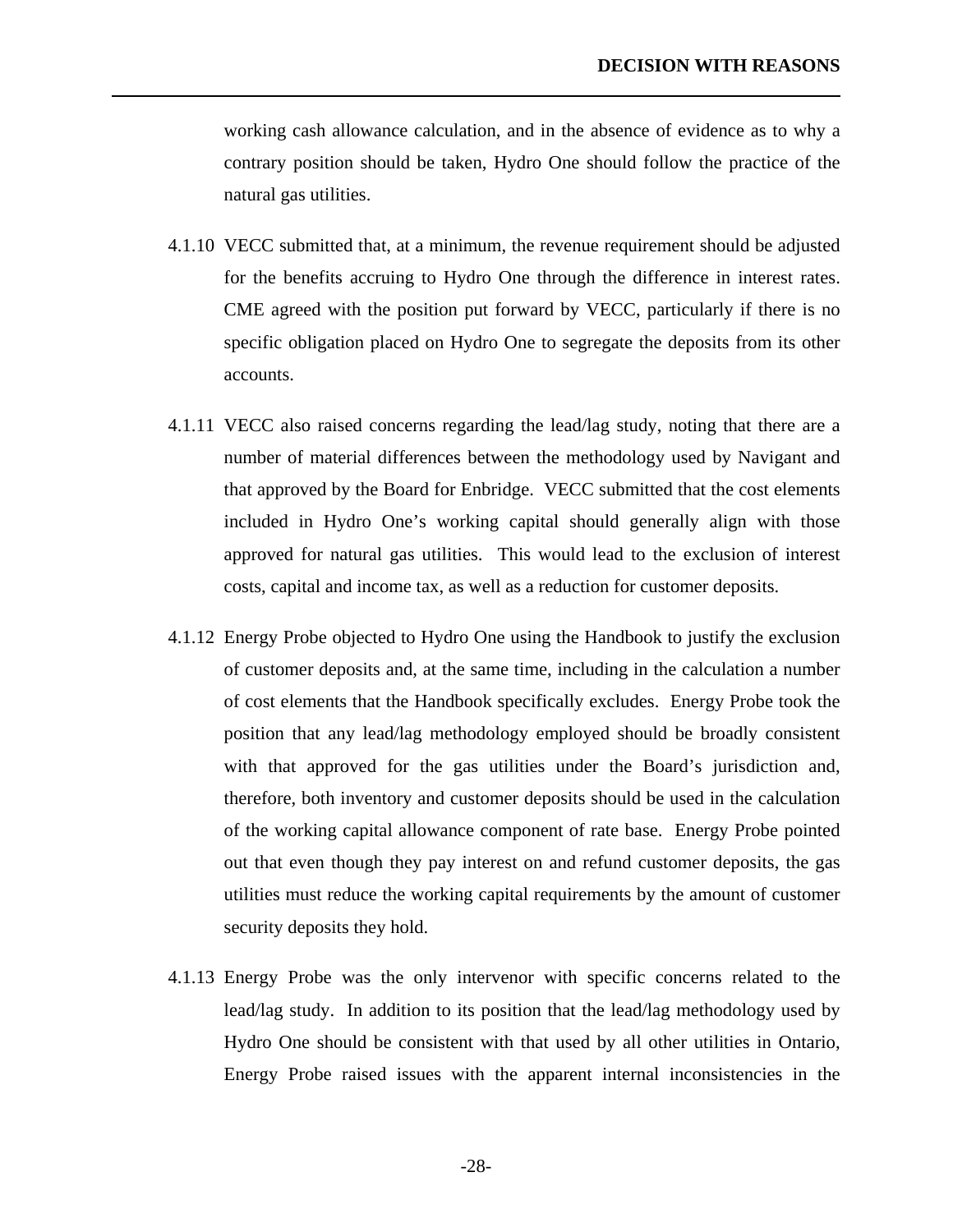lead/lag study and the impact of Retail Settlement Code requirements on working cash allowance.

4.1.14 Although raised in argument by Energy Probe, the impact of the Retail Settlement Code was not an issue in this hearing. The Board has insufficient evidence available from this proceeding to determine what action, if any, is reasonable. The Board suggests that Energy Probe raise the matter when the Board next reviews the Retail Settlement Code.

- 4.1.15 The Board acknowledges the inconsistent calculation of working cash allowance between electricity and natural gas distributors. Inconsistencies between the natural gas and electricity utilities are not uncommon and are often reasonable based upon the operational differences that exist within the two sectors. In this case, relief has been requested by intervenors based upon that inconsistency rather than the merits of excluding or including any of the specific components in the calculation.
- 4.1.16 Another argument relied upon by the intervenors to challenge Hydro One's working cash allowance calculation was the inconsistencies between the Navigant and the Handbook methodologies. The Board recognizes the inconsistencies, however, as a forward test year filer, Hydro One is not required to follow the Handbook.
- 4.1.17 Hydro One was directed by the Board to undertake a lead/lag study, and the Board finds that it acted reasonably when it accepted the Navigant study and its methodology, even though that methodology is inconsistent in certain respects with that of the Handbook.
- 4.1.18 While the Board has concerns about the inconsistencies, the Board finds the Navigant study to be a well-balanced approach that benefits both the ratepayer and Hydro One. The most significant benefit to the ratepayer is a revenue requirement significantly less than that which would be derived by applying the Handbook methodology.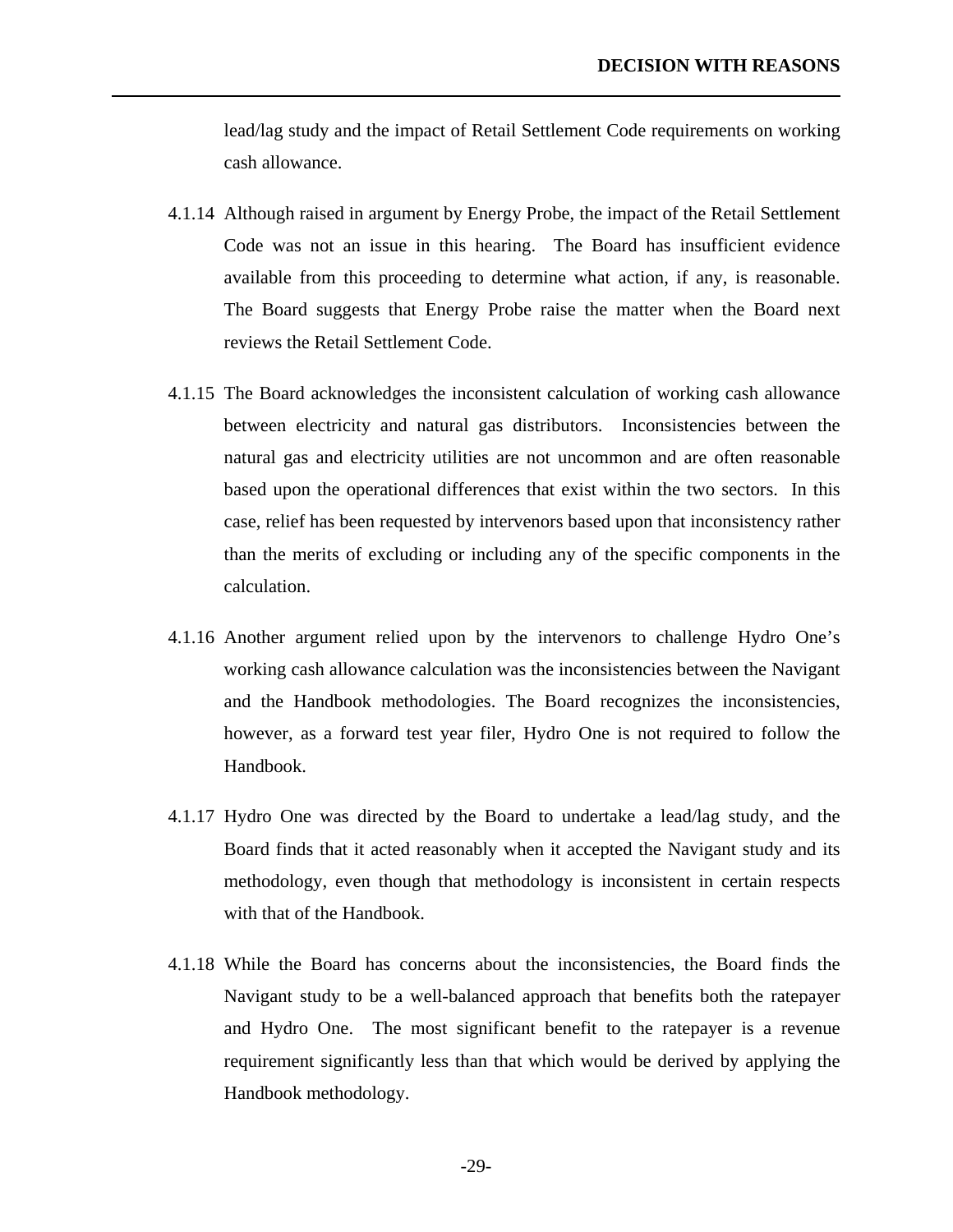- 4.1.19 The Board agrees with the intervenors and Board staff that a review of the merits of either methodology, particularly on the issue of the cost elements excluded by one but included by the other is warranted. Such a review will take into account the methodology that has been previously approved by the Board for the natural gas utilities. Following this review, the Board will consider whether the formulaic approach used in the Handbook should be replaced with a revised version of the Navigant methodology for future rate-making purposes.
- 4.1.20 Similarly, while the Board accepts the exclusion of customer security deposits from the working cash allowance methodology in this case, the appropriateness of the exclusion remains unresolved by this proceeding. The Board may review this question before issuing the next EDR Handbook.
- 4.1.21 The Board approves Hydro One's request for a working cash allowance of \$265.6 million for the 2006 test year.

### **4.2 CAPITAL BUDGET**

<span id="page-33-0"></span>l

4.2.1 Hydro One proposed a capital budget of \$333.0 million for the test year with expenditures in the bridge year of \$315.5 million. The capital budget was presented under the Sustaining, Development, Operations and Shared Services categories as shown in the table below.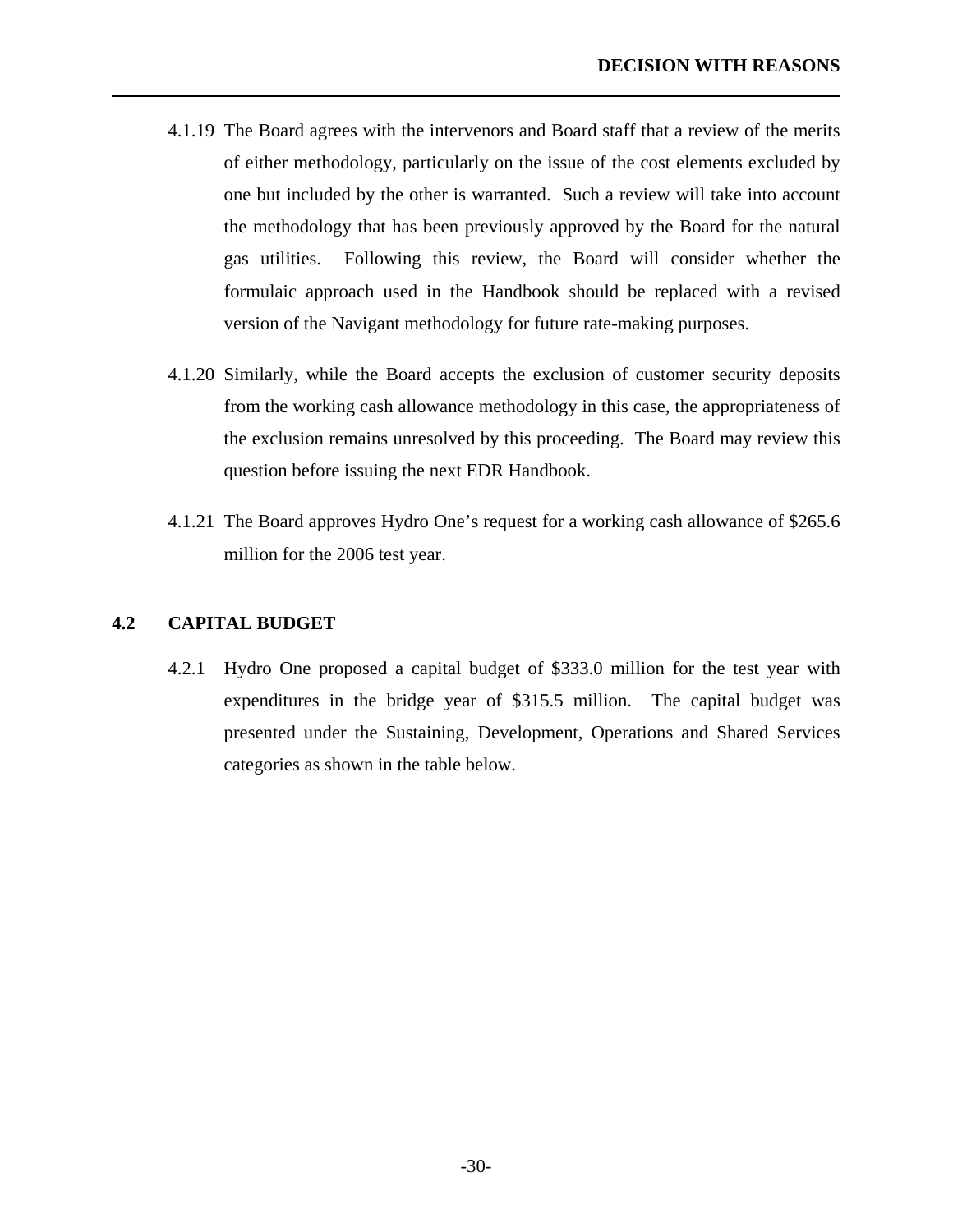| Category/Year          | 2002  | 2003  | 2004  | <b>Bridge</b><br>2005 | <b>Test</b><br>2006 |
|------------------------|-------|-------|-------|-----------------------|---------------------|
| Sustaining             | 99.4  | 116.3 | 104.9 | 117.9                 | 119.6               |
| Development            | 100.0 | 107.1 | 138.6 | 141.6                 | 137.2               |
| Operations             | 3.7   | 11.1  | 6.3   | 3.1                   | 3.5                 |
| <b>Shared Services</b> | 59.1  | 45.8  | 22.2  | 53.0                  | 72.7                |
| <b>Total</b>           | 262.2 | 280.4 | 272.0 | 315.5                 | 333.0               |

### **Capital Expenditures and Budget, 2002 – 2006 (\$ million)**

- 4.2.2 SEC argued that capital expenditures should be reduced using the same approach SEC used in its OM&A reduction submissions. Using a 2002 base with a Pension adjustment of \$19 million, an adjustment for more customer additions, and adjusting for inflation on the other line items (\$45 million), SEC proposed a reduction in capital expenditures of \$64 million, for a 2006 test year total of \$269 million.
- 4.2.3 CCC proposed a 10% reduction in capital expenditures, matching its recommendation for OM&A costs.
- 4.2.4 VECC noted that capital spending levels for 2005 and 2006 were significantly higher than in previous years and expressed a concern that capital expenditures do not appear to reflect a concern for the price increases that customers will experience as a result of the increased capital spending. No submissions on the recommended level of capital expenditures were made.
- 4.2.5 In reply, Hydro One argued that consideration should be given to the reasons that capital expenditures are made by Hydro One such as a large increase in customer connections, and an increase in costs due to a change in the Distribution System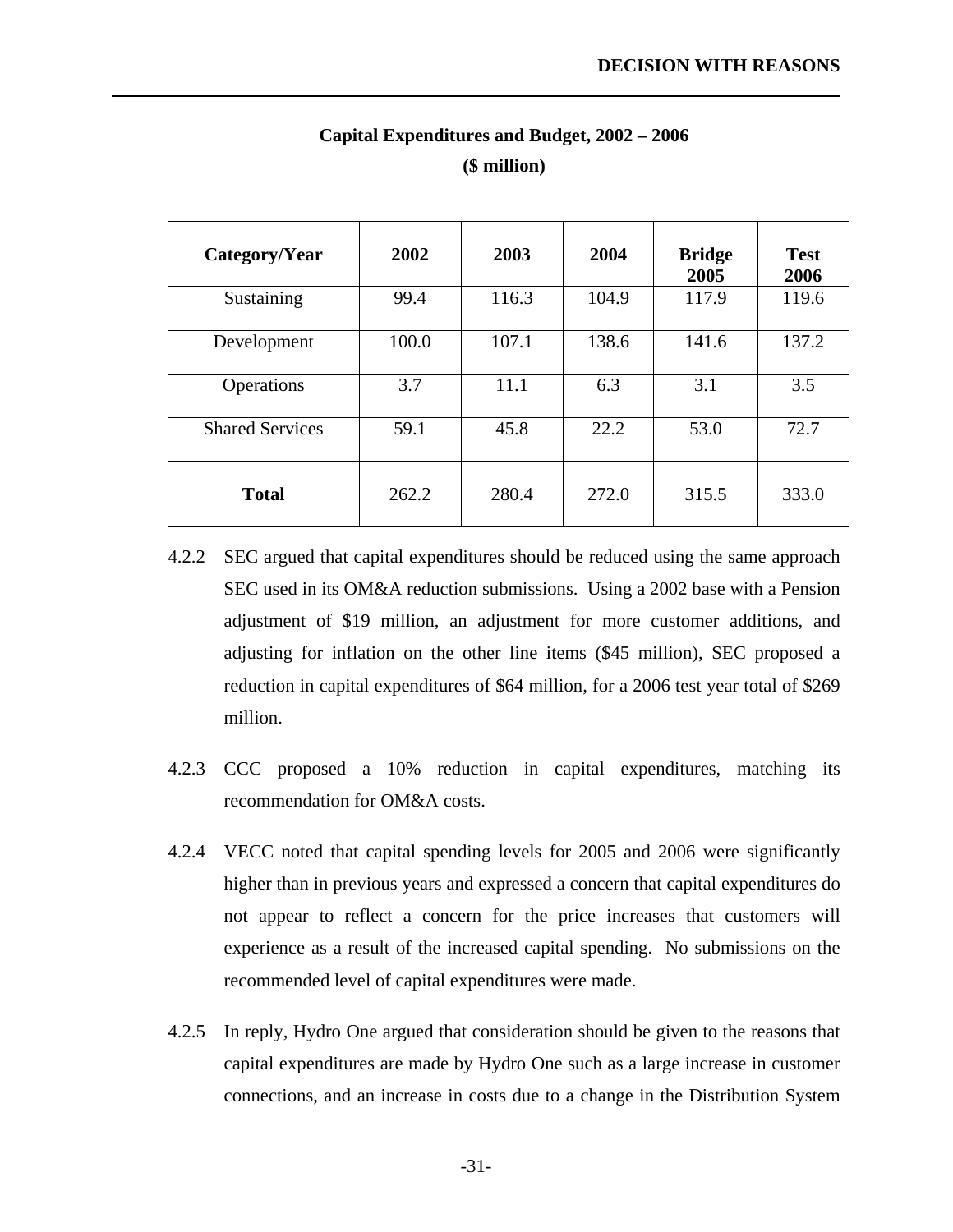<span id="page-35-0"></span>Code concerning capital contributions as cited in the Capital Budget evidence. Hydro One cautioned against accepting the argument of SEC to reduce capital expenditures as planned.

- 4.2.6 The Board has not been persuaded by intervenor argument that Hydro One's capital budget should be reduced from the amount sought. Neither the quantity nor the nature of the specific capital spending was discredited. Intervenor reasons for the requested relief were largely anecdotal and did not convince the Board that adjustments were necessary. The Board finds Hydro One's proposed capital budget for the test year to be reasonable.
- 4.2.7 The balance of this chapter discusses specific capital budget issues that were raised by intervenors.

### **4.3 ADEQUACY OF EXPENDITURES TO REDUCE LINE LOSSES**

- 4.3.1 In 2005, Hydro One commissioned Kinetrics Inc. to carry out an independent assessment of the technical losses on Hydro One's distribution system (the 'Kinetrics study'). The Kinetrics study recommended the implementation of a Distribution Loss Reduction Program with spending of \$12.75 million over a two year period (2006 and 2007). Hydro One proposed to spend only \$8 million on this program. The issue was whether or not Hydro One's capital expenditures should be increased by \$4.75, which was comprised of and increase of \$1.45 million for 2006 and for 2007 increased by \$3.3 million.
- 4.3.2 Hydro One's rationale was that the proposed lower level of spending of \$8 million would result in higher savings per dollar spent and that Hydro One intends to pursue the remaining opportunities in the future. With regard to the expenditures related to shunt capacitor and phase balancing, Hydro One provided three reasons for its resistance to moving ahead with the full budget immediately: 1) incremental power outages resulting from line work; 2) impact on customers; and 3) equipment availability and staff availability issues, training of staff and managing the larger project in a compressed timeframe.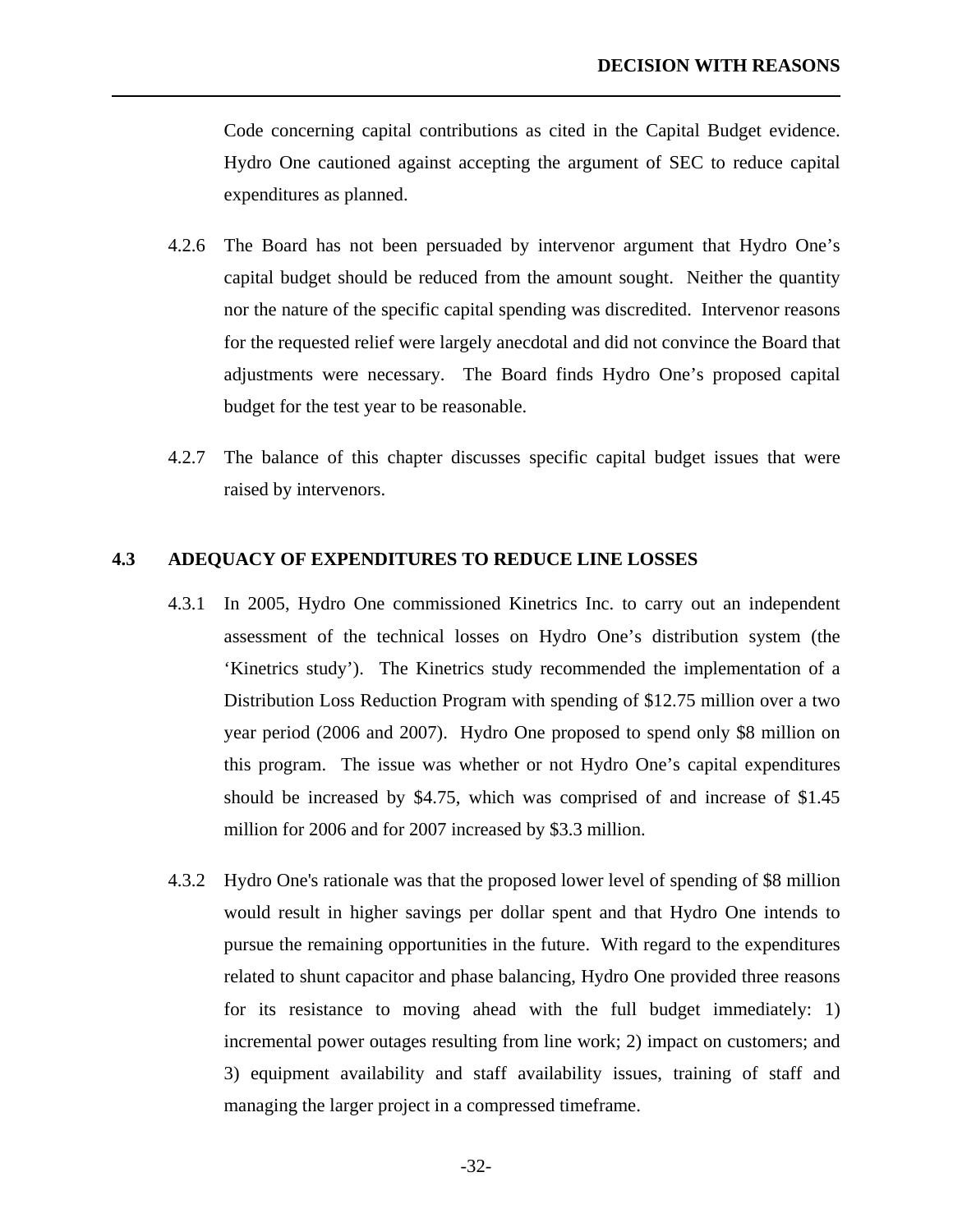4.3.3 Intervenor submissions in support of the full implementation of the Kinetrics study recommendations focused on the net savings associated with reduction of line losses, the relatively small size of the incremental program viewed in light of Hydro One's ability to manage such programs, the need to support energy reduction objectives, and the usefulness of the program as a tool to internalize a conservation culture.

- 4.3.4 Hydro One argued that the implementation of some or all of a consultant's recommendations was purely a management decision, and interference would represent micro-management of the Company's affairs. The Company further argued that it could not prudently spend the balance of the \$4.75 million in the time frame requested, and that the timing of the expenditure, not the expenditure itself, was the issue.
- 4.3.5 Hydro One denied that its decision to implement only part of the Kinetrics line loss recommendation reflected a lack of commitment to CDM and a conservation culture. Hydro One maintained that the decision to undertake part rather than all of the recommendations reflected an attempt to use ratepayers' money wisely, and reflected prudent management decisions made by those with practical experience and knowledge of the problems involved in fully implementing the recommendations.
- 4.3.6 In considering this issue, the Board has reviewed its conclusions contained in its recent decision on Generic CDM Programs by Electricity Distributors (LDCs), RP-2005-0020/EB-2005-0523, dated March 3, 2006.
- 4.3.7 Relevant conclusions taken from pages 8, 9 and 10 of the decisions are presented below:
	- The Board, in a rate case, has the authority to direct that CDM expenditures be increased or decreased.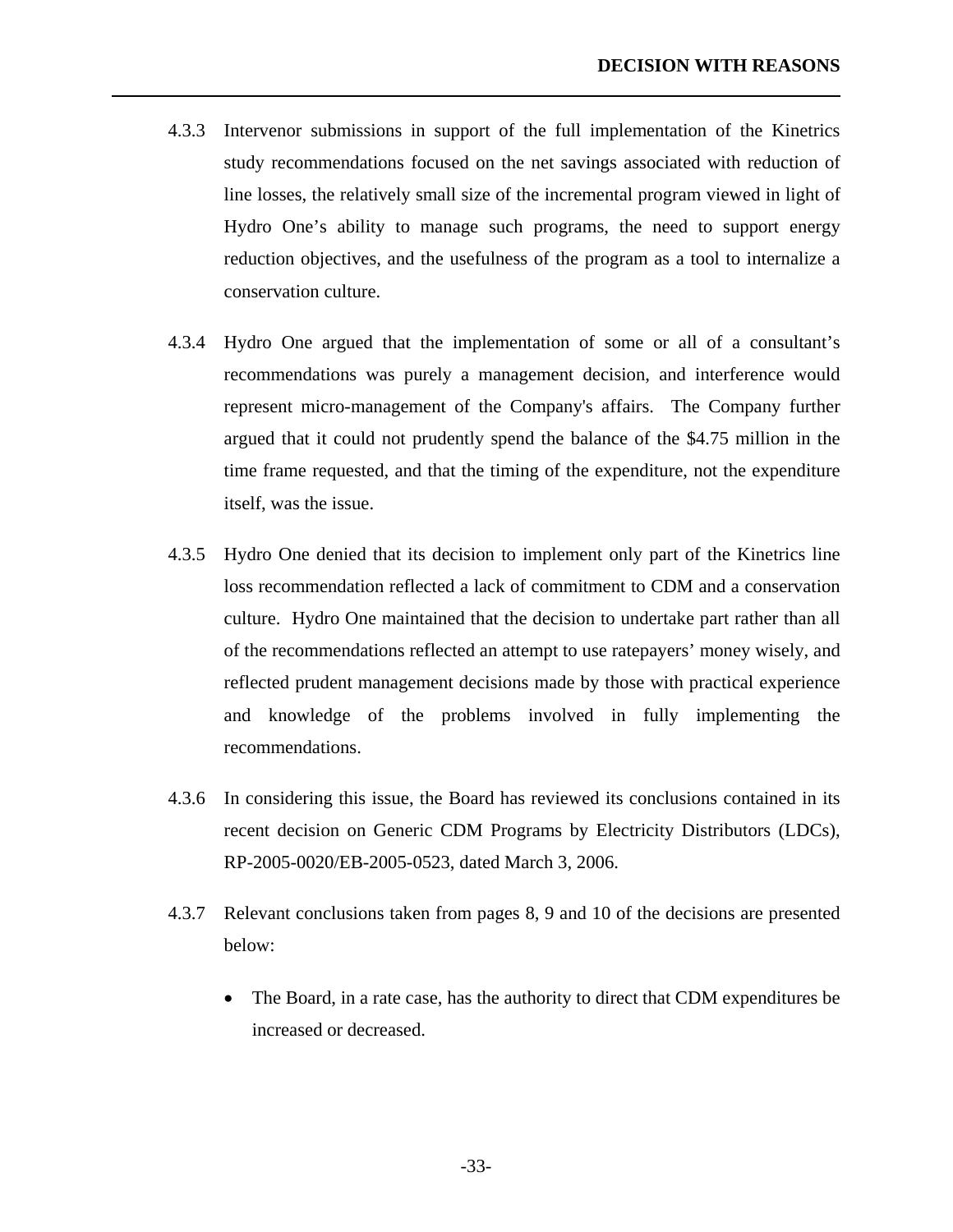• A utility's expenditures are presumed to be prudent and there is an onus on those challenging them to demonstrate the lack of prudence

- LDC expenditures should be presumed to be prudent unless they are demonstrated to be unreasonable.
- The examination of the investments on the basis of the TRC Test may not be the end of the matter. The utility may have good reasons why it cannot carry forward an investment.
- The Board would not order any spending above the level proposed by the LDC's in the 2006 rate cases.
- 4.3.8 While this Board Panel recognizes that it is not obligated to find similarly in this case, it has not found sufficient reasons to adopt any conclusions different from those expressed above.
- 4.3.9 The Board finds that Hydro One acted thoughtfully and prudently with respect to delaying the implementation of the total recommendation of the Kinetrics study, to a timeframe beyond this 2006 rate application. The utility provided good reasons why it could not carry forward the incremental line loss reduction investment in the time frame recommended, primarily related to resources and resource management. The Company in reply argument indicated that they would undertake all of the Kinetrics study recommendations as soon as it was feasible to do so.
- 4.3.10 The Board does accept the submissions of intervenors regarding the expected benefits of the \$4.75 million expenditure and directs Hydro One to include in its next main rates case filing a budget and a work plan to implement all the costeffective line-loss reduction suggestions contained within the Kinetrics study. If Hydro One concludes that any of the recommendations in the Kinetrics study should not be implemented, it must clearly demonstrate the reasons for that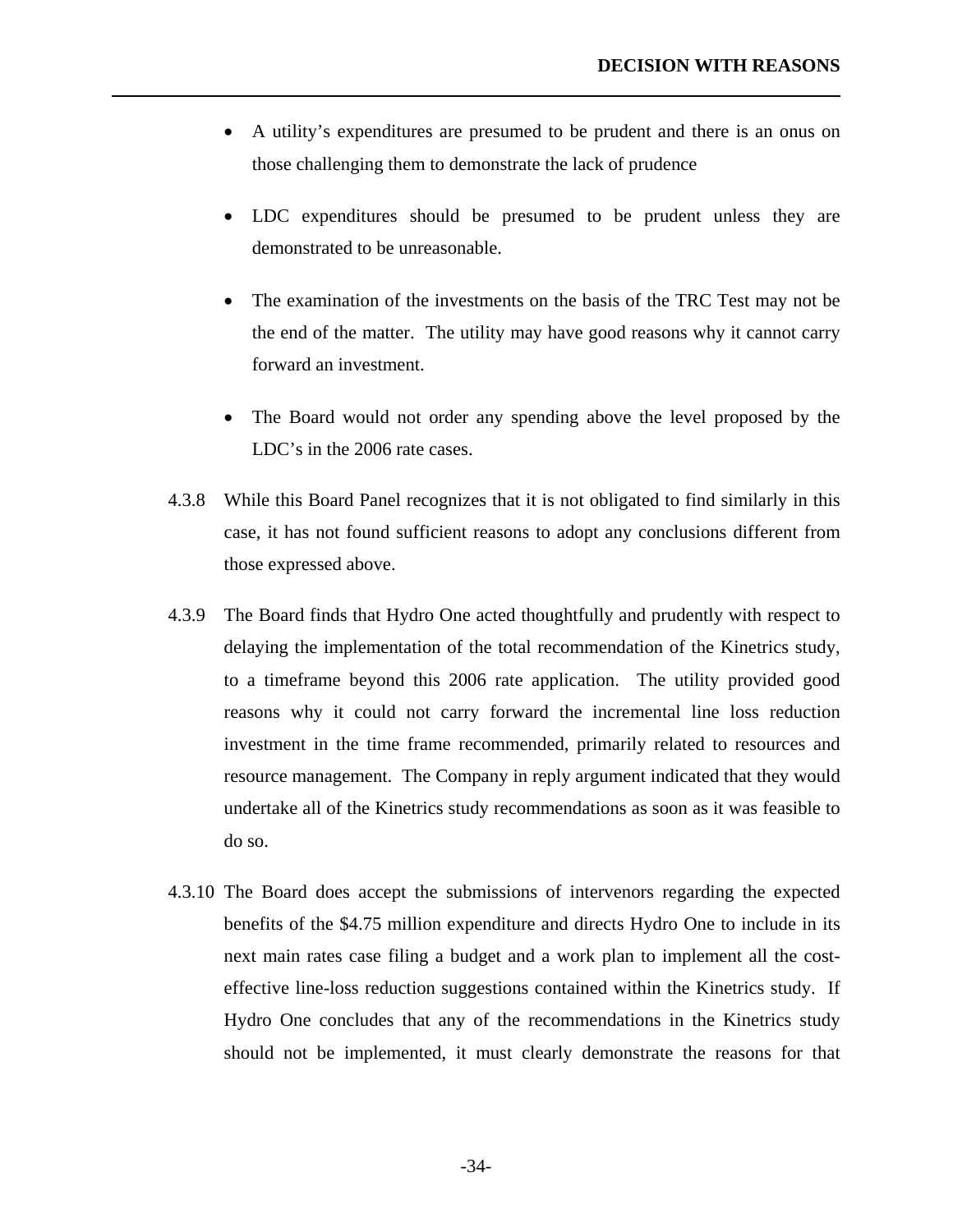position, and an accompanying budget and work plan for its preferred implementation plan.

### <span id="page-38-0"></span>**4.4 ALLOWANCE FOR FUNDS USED DURING CONSTRUCTION**

- 4.4.1 Allowance for Funds Used During Construction (AFUDC) refers to the costs associated with financing the capital projects that have yet to be recognized in rate base. Hydro One Distribution applied to use its calculation of a pre-tax Weighted Average Cost of Capital (WACC) as the rate for AFUDC. This pre-tax rate of 8.9% resulted in \$6.5 million being added to capital expenditures in the test year and therefore rate base. Hydro One calculated the post-tax AFUDC rate at 7.02% but interpreted the Board's 2006 Rate Handbook Report as allowing the use of a pre-tax WACC.
- 4.4.2 VECC submitted that the use of the term WACC generally refers to an after-tax number. It also referred to the Board's Distribution System Code which states in APPENDIX B Methodology and Assumptions for an Economic Evaluation, page 2: "A discount rate equal to the incremental after-tax cost of capital based on a prospective capital mix, debt, and preference to the cost rates and the latest approved rate of return on common equity." VECC did not provide a methodology for this after-tax calculation; it just referred to the Distribution System Code. The discounted cash flow approach is applicable to determining contributions from customers, and perhaps in ranking capital proposals.
- 4.4.3 The Board's 2006 Rate Handbook Report suggests that WACC be used as the AFUDC rate but the report does not indicate whether the rate would be calculated on a pre-tax or on a post-tax basis, or how the calculation would be made. In the absence of a prescribed method in the Rate Handbook, the Board finds it appropriate to adopt the same method used for gas utilities which relates to interest during construction based on forecast actual borrowing costs. These costs, or rates, may have been decided by the Board in the case, or approved as part of a settlement agreement.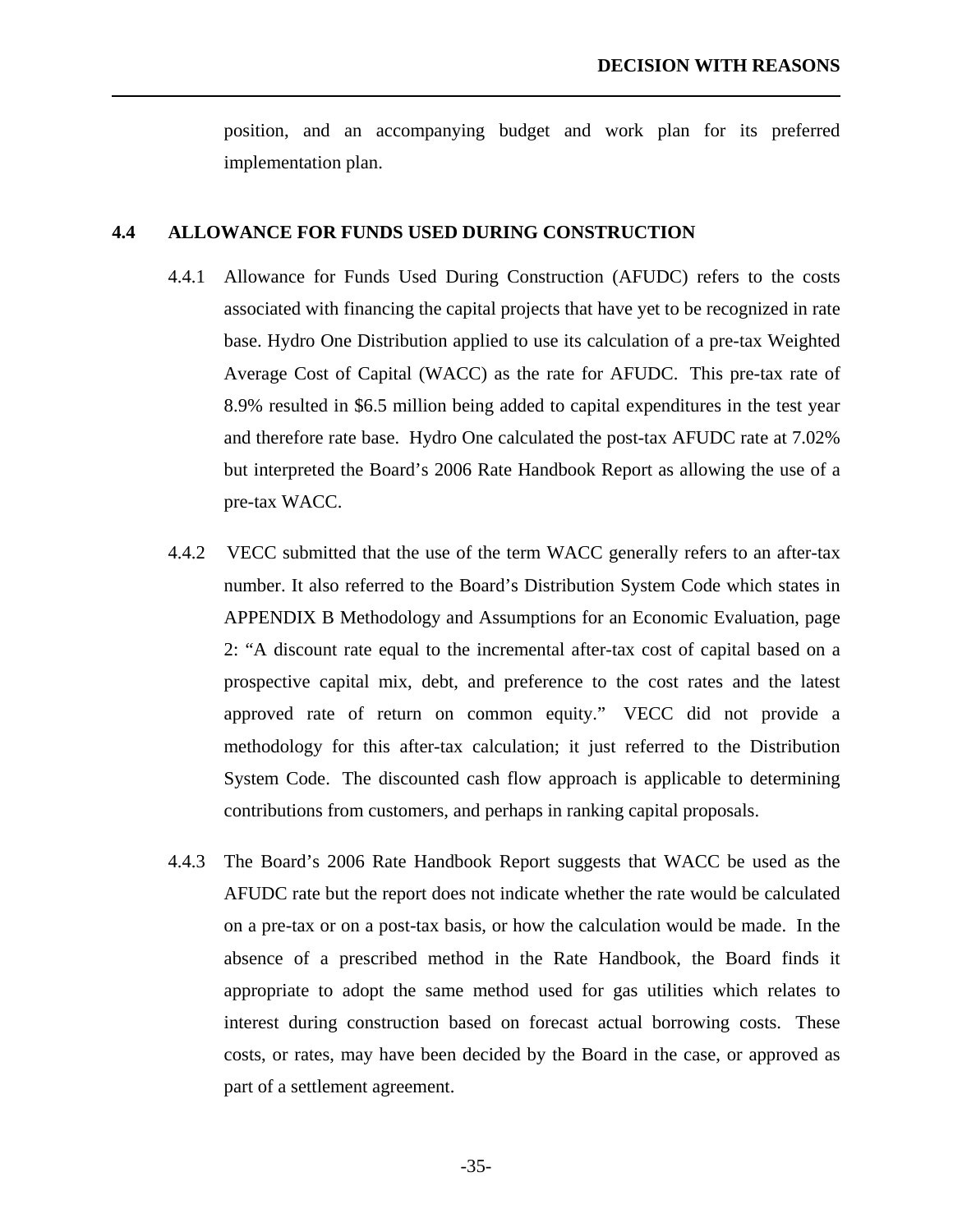4.4.4 The Board therefore directs Hydro One to recalculate the AFUDC using a rate of 6.2%, which is the Company's blended long-term debt rate. In the generic cost of capital review to be held in 2006, the Board may consider an appropriate methodology for the determination of AFUDC.

### **4.5 OVERHEAD CAPITALIZATION**

<span id="page-39-0"></span>l

- 4.5.1 In its original evidence, Hydro One applied for capitalized overhead of \$48.4 million to be added to distribution rate base in the 2006 test year, reflecting a capitalization rate of 17% contained in the Rudden study. Through an update, the capitalization rate was changed to 15.9% resulting in an adjusted \$46.5 million capitalized overhead to be added to rate base. The Applicant noted that, as recommended in the Rudden study, the calculation for overhead capitalization will be done afresh every year, and an appropriate amount will be trued-up in the following year.
- 4.5.2 No intervenor took issue with the methodology, results or recommendations in the Rudden study or Hydro One's proposals. The Board accepts the cost consequences for the test year flowing from the Rudden study and the study's recommendations and also accepts Hydro One's truing-up proposal as reasonable.

### **4.6 ADEQUACY OF EXPENDITURES FOR SERVICE QUALITY PERFORMANCE**

- 4.6.1 There were two issues raised concerning the service quality and performance: Will the service quality targets of Hydro One be maintained with the proposed levels of spending; and, should Hydro One increase investment in the Greater Sudbury Area to improve service quality?
- 4.6.2 With regard to the first issue, the evidence shows that Hydro One met most of its reliability performance targets and that it intends to increase its spending in areas that would improve its reliability and performance, such as the vegetation management program.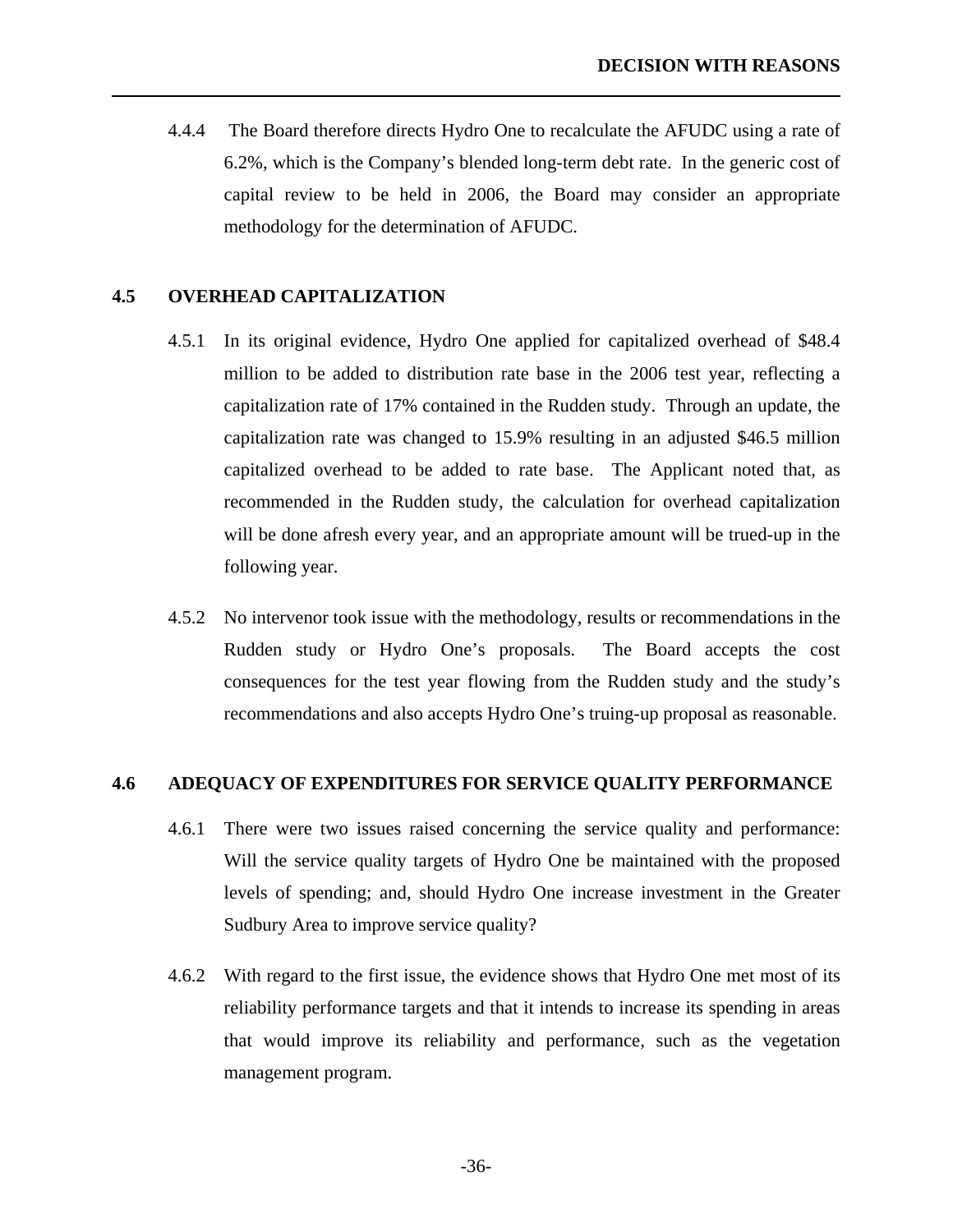4.6.3 With regard to the second issue, anecdotal evidence provided by the witness for Greater Sudbury suggested that there is a higher service quality level provided to area residents served by the local municipally owned utility than that provided to residents served by Hydro One.

- 4.6.4 Evidence provided by Hydro One indicated that there is little material difference in the reliability indicators between customers served by Hydro One and those served by Greater Sudbury Hydro. This evidence also indicated that even if there are differences in the service reliability indicators, Hydro One advised that allocating resources to elevate performance standards above the norm in one part of the system would need to be subsidized by other customers, which would be inequitable and unfair to those customers.
- 4.6.5 The Board has not been convinced that service quality indicators for Hydro One's customers in the Greater Sudbury Area are any different than those of Hydro One's other customers, and thus the Board has not been convinced that any additional investment is required by Hydro One to improve service quality in the Great Sudbury Area. In making this finding, the Board found no evidence to suggest that service quality targets of Hydro One will not be maintained based upon the proposed level of spending.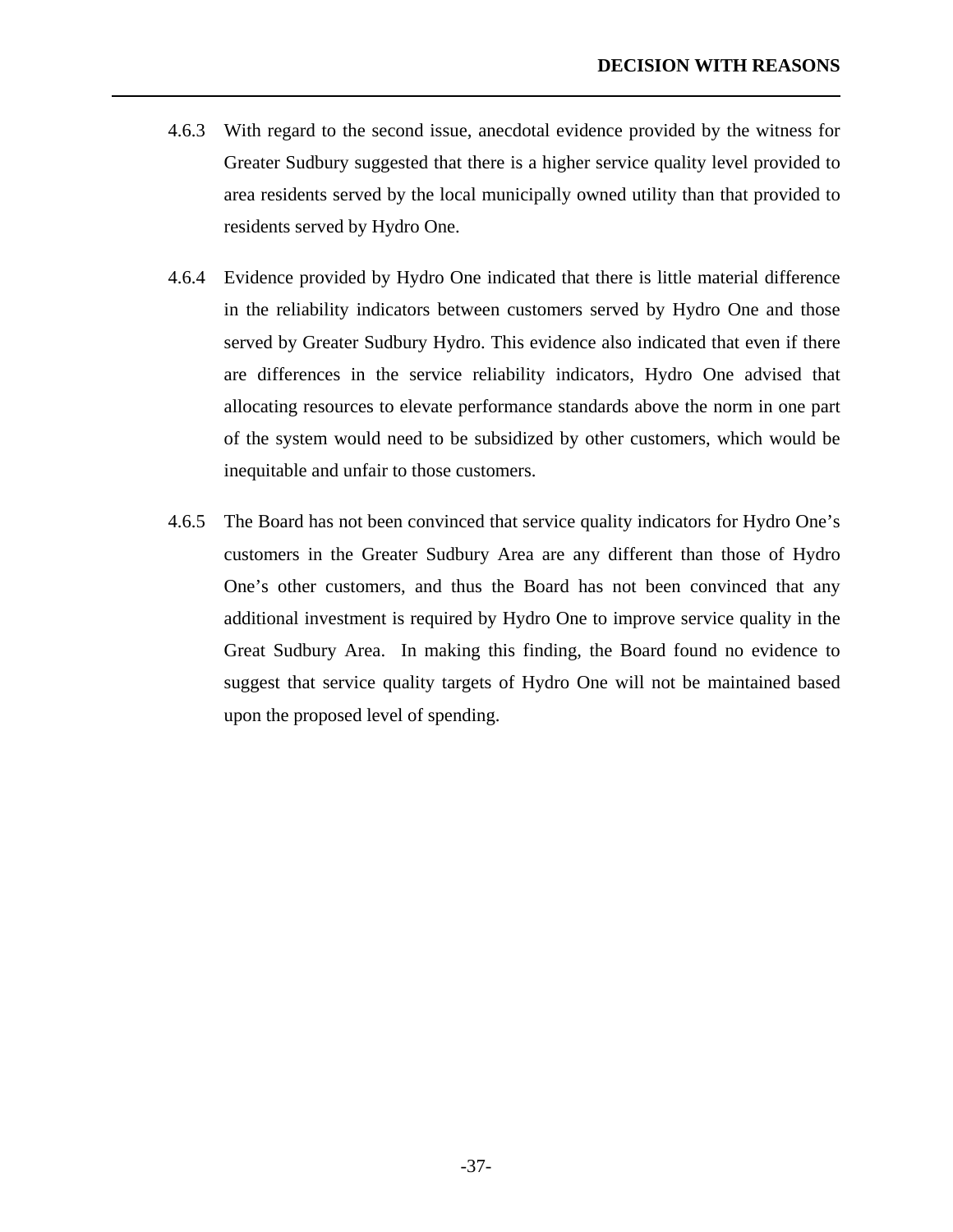# **5. CAPITALIZATION AND COST OF CAPITAL**

<span id="page-41-0"></span>l

This chapter deals with the capitalization of Hydro One distribution's rate base and cost of capital for the 2006 test year. Hydro One's proposed capitalization and cost of capital for the purpose of setting 2006 rates are shown in the table below.

| <b>Instrument</b>        | <b>\$ Millions</b> | $\frac{6}{9}$ | Cost Rate $(\% )$ | Return $(\% )$ |
|--------------------------|--------------------|---------------|-------------------|----------------|
| Long-Term Debt           | 1,994              | 53.7          | 6.24              | 3.35           |
| Unfunded Short Term Debt | 233                | 6.3           | 3.33              | 0.21           |
| <b>Preference Shares</b> | 149                | 4.0           | 5.50              | 0.22           |
| <b>Common Equity</b>     | 1,336              | 36.0          | 9.00              | 3.24           |
| <b>Total</b>             | 3,712              | 100.0         |                   | 7.02           |

**Capital Structure and Cost of Capital, 2006**

Third party public investors hold all of the debt issued by Hydro One Inc. When it filed its application, Hydro One had \$99 million in preference shares allocated to support the Distribution operation. In its application Hydro One stated that an additional \$38 million in preferred shares would be issued by Hydro One Distribution during 2005 to maintain the preference shares at 4% of the capital structure.

The Capitalization and Cost of Capital issues that arose in the proceeding and which need to be determined by the Board are as follows:

- Should the deemed common equity component be reduced to 35% from 36%?
- What is the appropriate rate of return on common equity?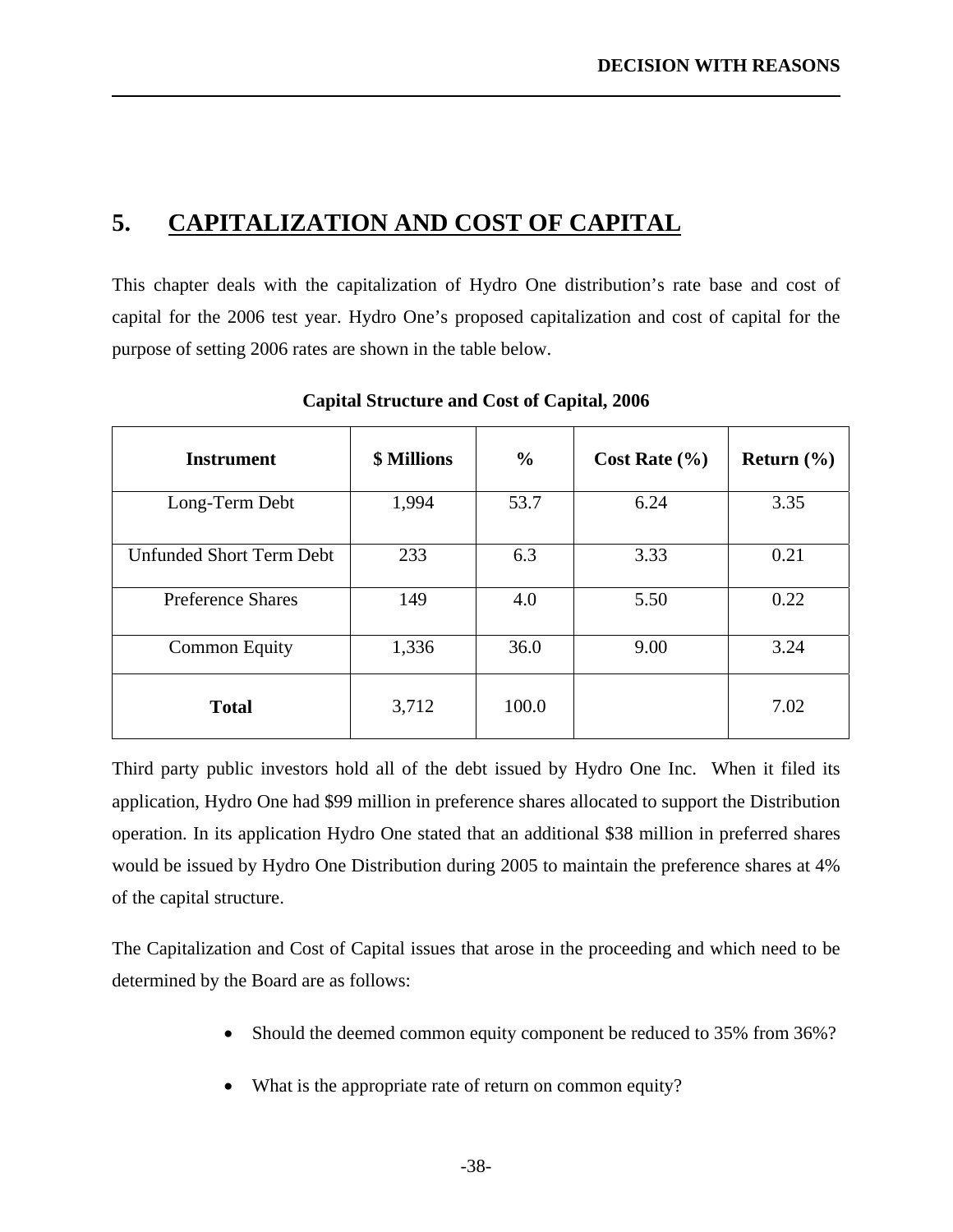### <span id="page-42-0"></span>**5.1 SHOULD THE DEEMED COMMON EQUITY COMPONENT BE REDUCED TO 35% FROM 36%?**

- 5.1.1 Hydro One proposed to continue its present capital structure of 60% debt, 4% preference equity and 36% common equity as approved in the RP-2000-0023 decision. The Board's 2006 Rate Handbook establishes a deemed capital structure of 65% debt and 35% equity for a company of Hydro One's size. Hydro One claimed that its proposal was consistent with the Board's Handbook as the debt/equity structure for Ontario electricity distributors remained the same in 2006 as in the 2000 Handbook and Hydro One's proposed capital structure remained the same in 2006 as in 2000.
- 5.1.2 Only two intervenors commented on this issue. CCC accepted the capital structure as proposed but noted an apparent inconsistency in Hydro One's position in that it argued the Handbook should not be followed when the Board considered capital structure but should be followed when the Board considered the rate of Return on Common Equity ("ROE").
- 5.1.3 Energy Probe agreed that Hydro One's position was inconsistent. Energy Probe noted that the capital structure prescribed in the Rate Handbook for a utility the size of Hydro One was 65% debt and 35% equity, and argued that Hydro One should also have a deemed structure that includes a 35% equity component. Energy Probe argued that by proposing an equity portion higher than that in the Handbook, Hydro One was implying that the Company's risk profile is higher than other utilities of its size.
- 5.1.4 Hydro One noted that it has an actual debt/equity structure consisting of 36% common equity and this structure was approved by the Board in two previous rate applications.
- 5.1.5 The Board finds that the capital structure of Hydro One, for the purposes of 2006 rates, will remain unchanged. As Hydro One asserted, the Board has approved the proposed capital structure in two previous rate applications and there is no evidence that a change is required. Also, a change in the capital structure must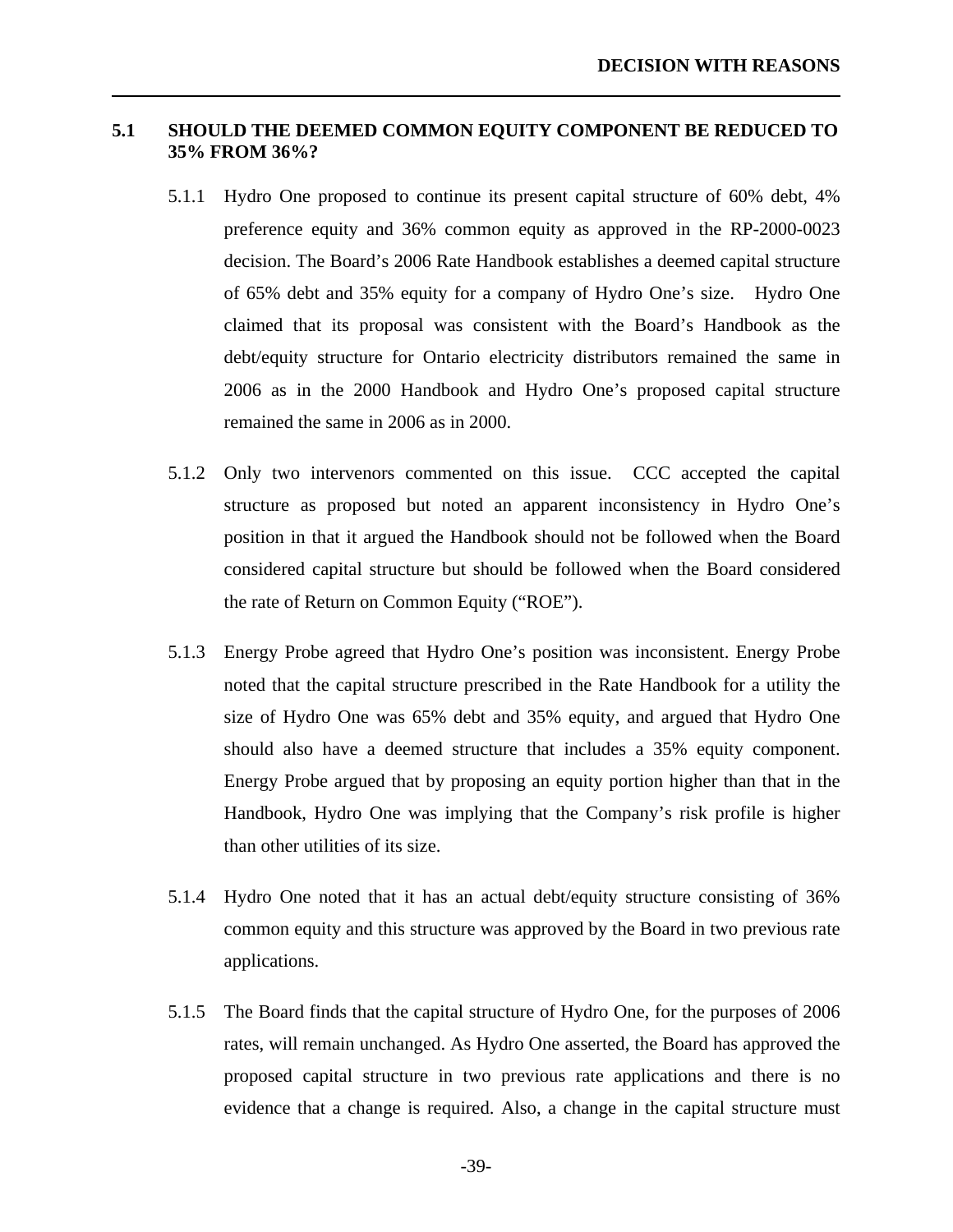<span id="page-43-0"></span>generally require a review of the equity risk premium embodied in the authorized rate of return. In any event, the Board plans to hold a generic proceeding on cost of capital this year and it is appropriate that changes to Hydro One's capital structure await the results of that proceeding.

### **5.2 WHAT IS THE APPROPRIATE RATE OF RETURN ON COMMON EQUITY?**

- 5.2.1 Hydro One requested a ROE for the 2006 test year of 9%, which is the stipulated rate in the Rate Handbook.
- 5.2.2 Certain intervenors argued that the 9% ROE set out in the Handbook applied only to historical test year filers, not to those distributors that made applications based on a forward test year. They argued that the ROE should be changed by updating the bond yield data that were used to determine the rate of return in the Handbook. The resultant rate would be 8.3%. Hydro One maintained that the Handbook does not distinguish between past and future test years, and that it would inequitable to charge some ratepayers a different return on equity depending on whether the utility chooses to file on an historic or future test year.
- 5.2.3 Hydro One maintained that the ROE should be 9%. However, Hydro One and most intervenors agreed that if the economic indicators were to be updated, the equity risk premium should also be updated. That is, any change in the bond yield from the previous level underpinning the previous rate of return authorized by the Board should be multiplied by the .75 factor stipulated in the formulaic approach that had been previously been adopted by the Board. This approach was outlined by Kathleen McShane of Foster Associates in a January 19, 2006 document that was filed in the proceeding. Using this approach and based on December 2005 data, the calculated rate of return on common equity would be 8.65%.
- 5.2.4 Hydro One did not agree with this return. Hydro One argued that the bond yield data that determined the 9% rate were current for April 2005, the same time frame used in the determination of the other data in the application. Therefore, if the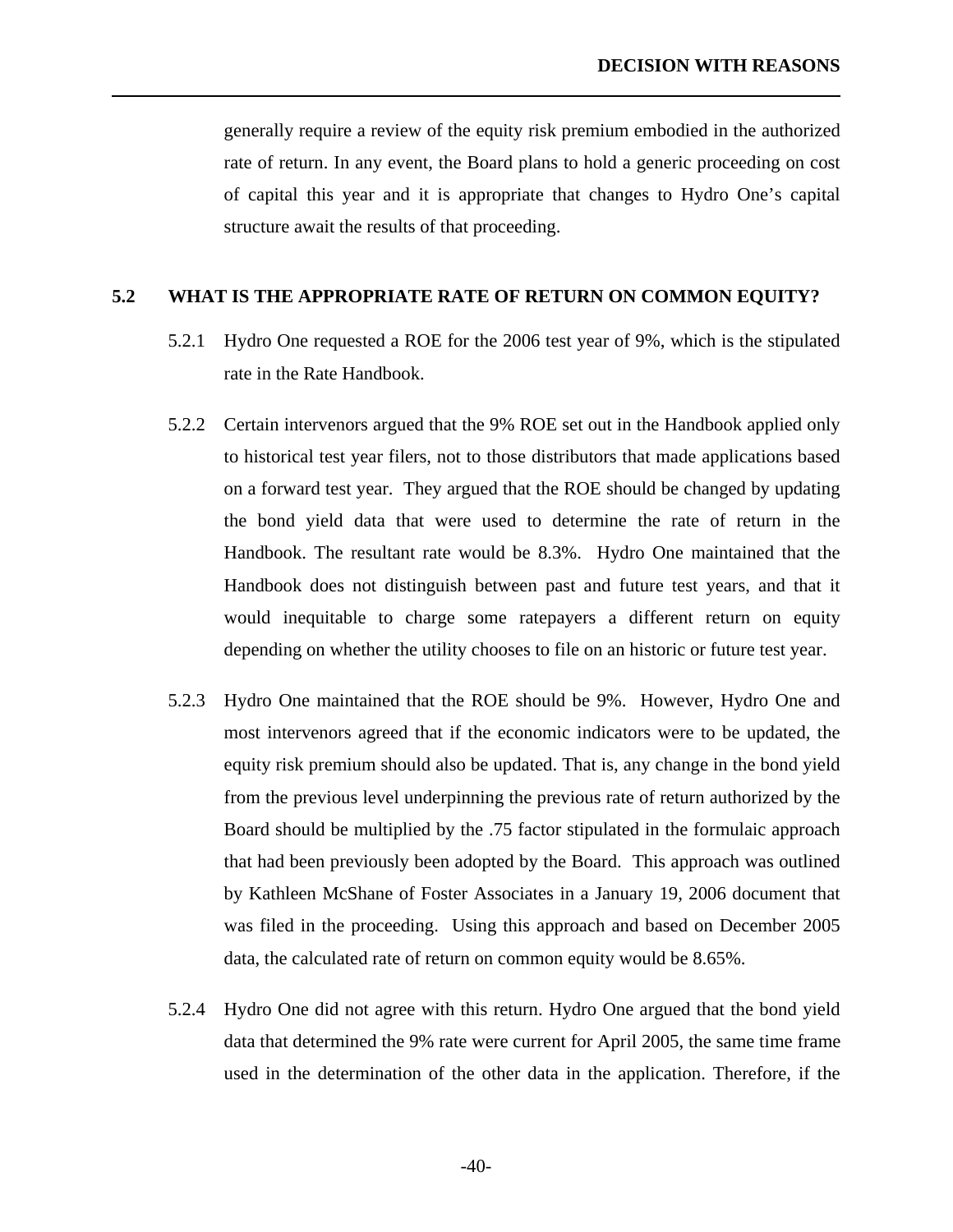bond yield data were to be updated, Hydro One maintained that other debt parameters and other costs should be updated as well.

5.2.5 Hydro One made reference to the financial markets' expectations that the ROE would be 9%, but did not provide any details of the effects of not meeting market expectations.

l

- 5.2.6 The Board agrees with Hydro One and most intervenors that if the ROE were to be updated from that in the Handbook, then the equity risk premium should be adjusted in accordance with the formulaic approach that has been used historically by the Board. However, it is not clear that the updates should end there. Hydro One argued that if the Company had been aware that the ROE would be disputed, it might have filed evidence questioning the method of calculating ROE. In fact, in this case, very little evidence was provided to justify an ROE different than that in the Handbook. The evidence that was provided arose in the Toronto Hydro Distribution Rates case, RP-2005-0020/EB-2005-0421. No witness was examined on the evidence that was provided in the instant case or in the Toronto Hydro case. The Board believes that it has insufficient evidence before it to confidently calculate the appropriate ROE.
- 5.2.7 We also note that the Report of the Board on the Handbook states:

"Several parties commented on the certainty that the updated but preset return on equity and debt rates would provide to distributors, their shareholders, the financial community, and customers. The Board concludes that the simplicity and certainty provided by alternative 1, which is the predetermined and fixed rate on equity, are attractive attributes."

- 5.2.8 It is reasonable for Hydro One and other parties to expect, in this matter, that they could rely on the certainty mentioned in the Report, regardless of whether they used a forward test year application.
- 5.2.9 The Board finds that the ROE for 2006 will be 9.0%. It is in the Board's plans to examine the question of ROE in a generic proceeding in the near future.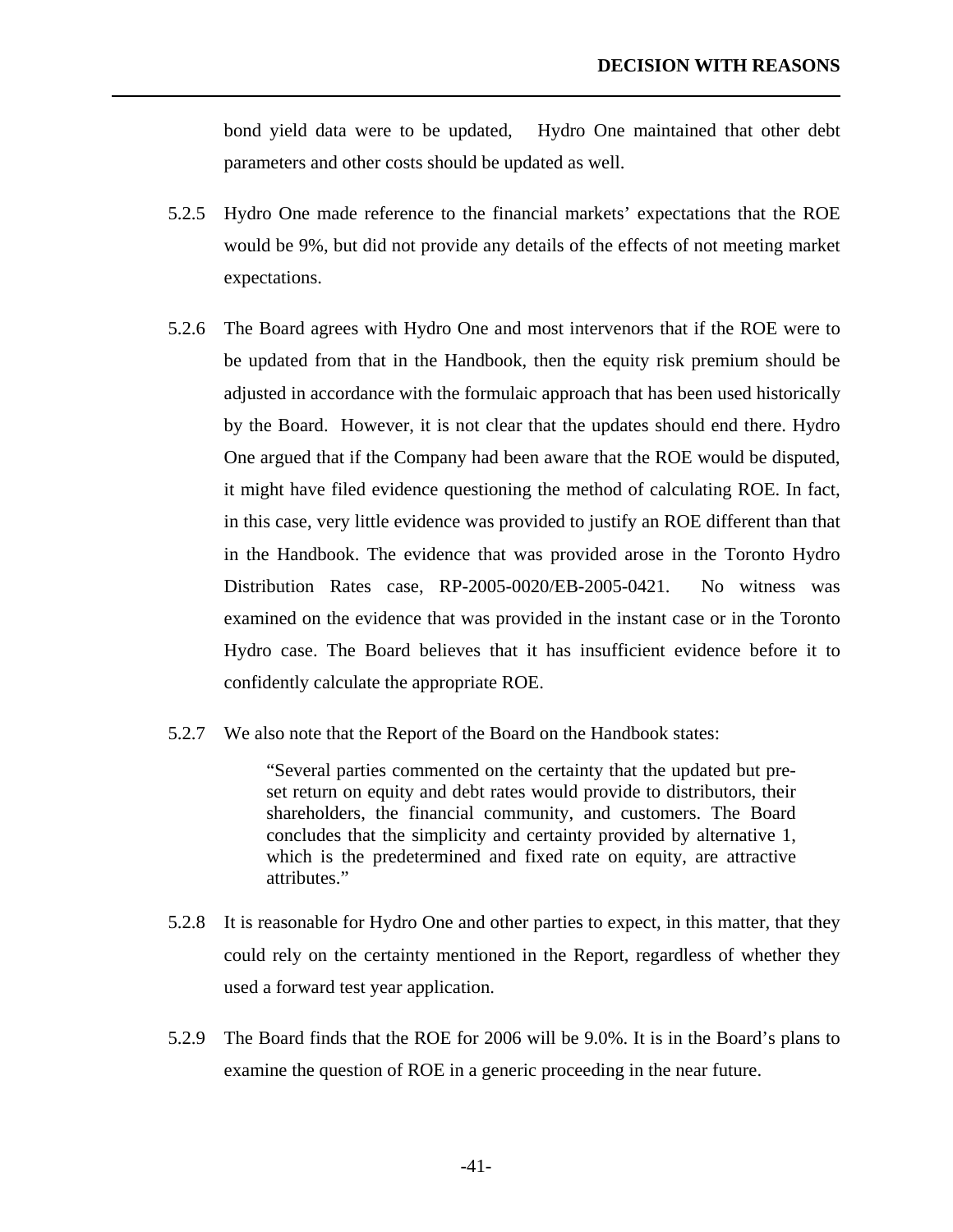### **5.3 SHOULD MORE RECENT INTEREST RATE FORECASTS BE USED DETERMINE THE COST OF NEW PROPOSED DEBT?**

5.3.1 This issue primarily arose as a result of the ROE question.

<span id="page-45-0"></span>l

5.3.2 Consistent with the decision not to update the interest rate data for the ROE, the Board finds that the debt rates should not be updated for 2006 rates.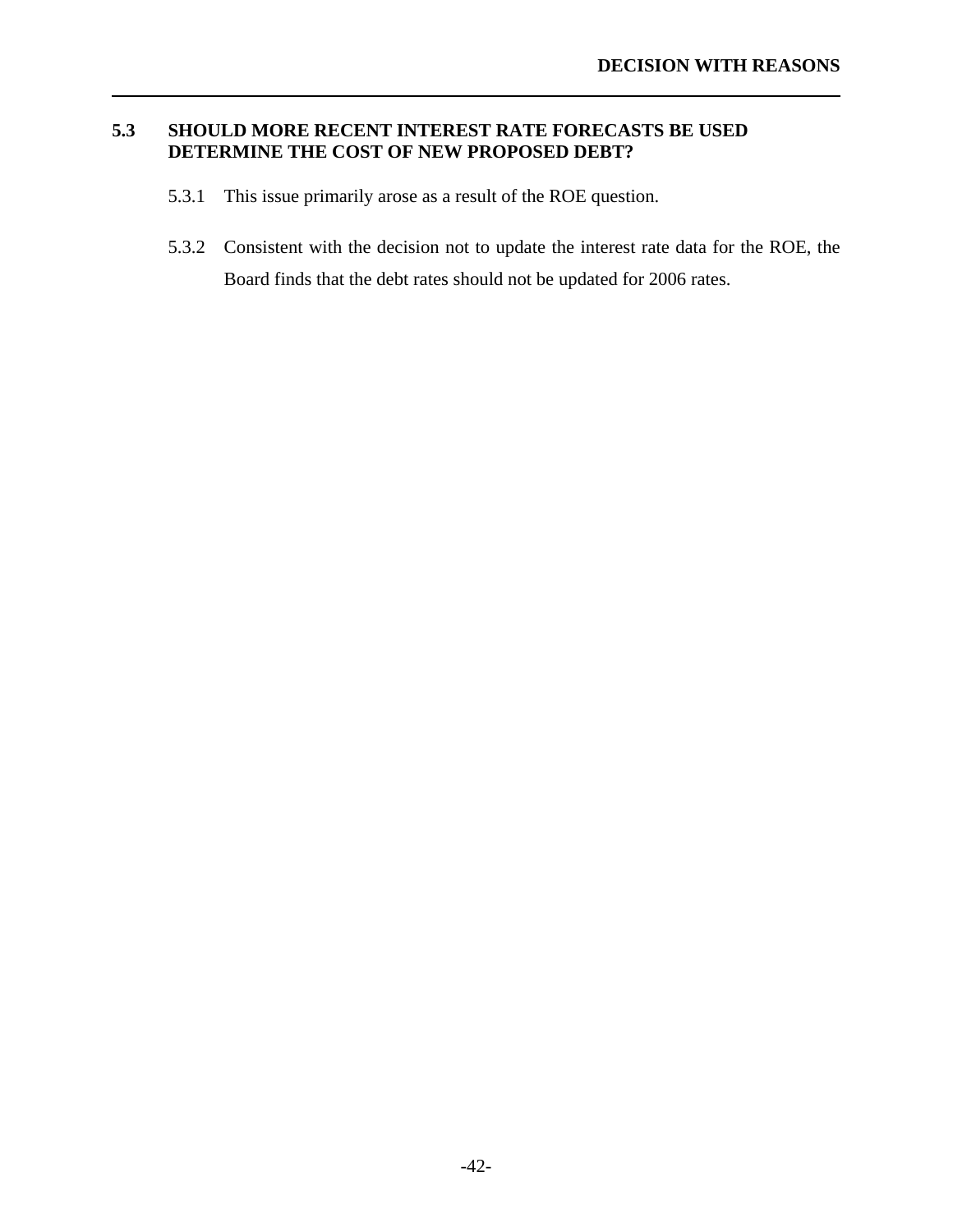# **6. REGULATORY ASSETS AND DEFERRAL /VARIANCE ACCOUNTS**

<span id="page-46-0"></span>l

Hydro One applied for the recovery of Regulatory Asset Deferral Accounts in the amount of \$103.7 million. The Regulatory Assets claimed are dealt with in two groups: Pre-authorized accounts with previous prudence review (\$6.6 million) and Pre-authorized accounts without previous prudence review (\$97.1 million).

Hydro One forecast the values in both types of accounts up to April 30, 2006, consistent with the practice of the other distributors in filing their 2006 distribution rate applications for final Regulatory Asset recovery.

### **6.1 PRE-AUTHORIZED ACCOUNTS WITH PREVIOUS PRUDENCE REVIEW**

- 6.1.1 As is the case with other electricity distributors, Hydro One incurred costs preparing for and making, the transition to the competitive market which opened in May 2002. Hydro One was authorized to record such costs in several Regulatory Assets accounts which also included the Retail Settlement and Retail Costs Variance Accounts. There was also a Low Voltage Costs Account dealt with previously by the Board in Hydro One's Low Voltage facilities application. The Board dealt with the disposition of the December 31, 2003 balances in the above accounts in its RP-2004-0117/0118 decision and order.
- 6.1.2 The net total balance which has accumulated since January 1, 2004 in these preauthorized accounts is forecast to be \$6.6 million at April 30, 2006, which consists of a \$58.9 million credit in the Retail Settlement and Retail Costs Variance Accounts, a \$63.3 million debit in the Low Voltage Costs account and a \$2.3 million debit in the Rural and Remote Protection Account. The forecast balance reflects interest at the rate of 7.71% as per the RP-2004-0117/0118 Decision. Hydro One is proposing recovery over a four year period from May 1,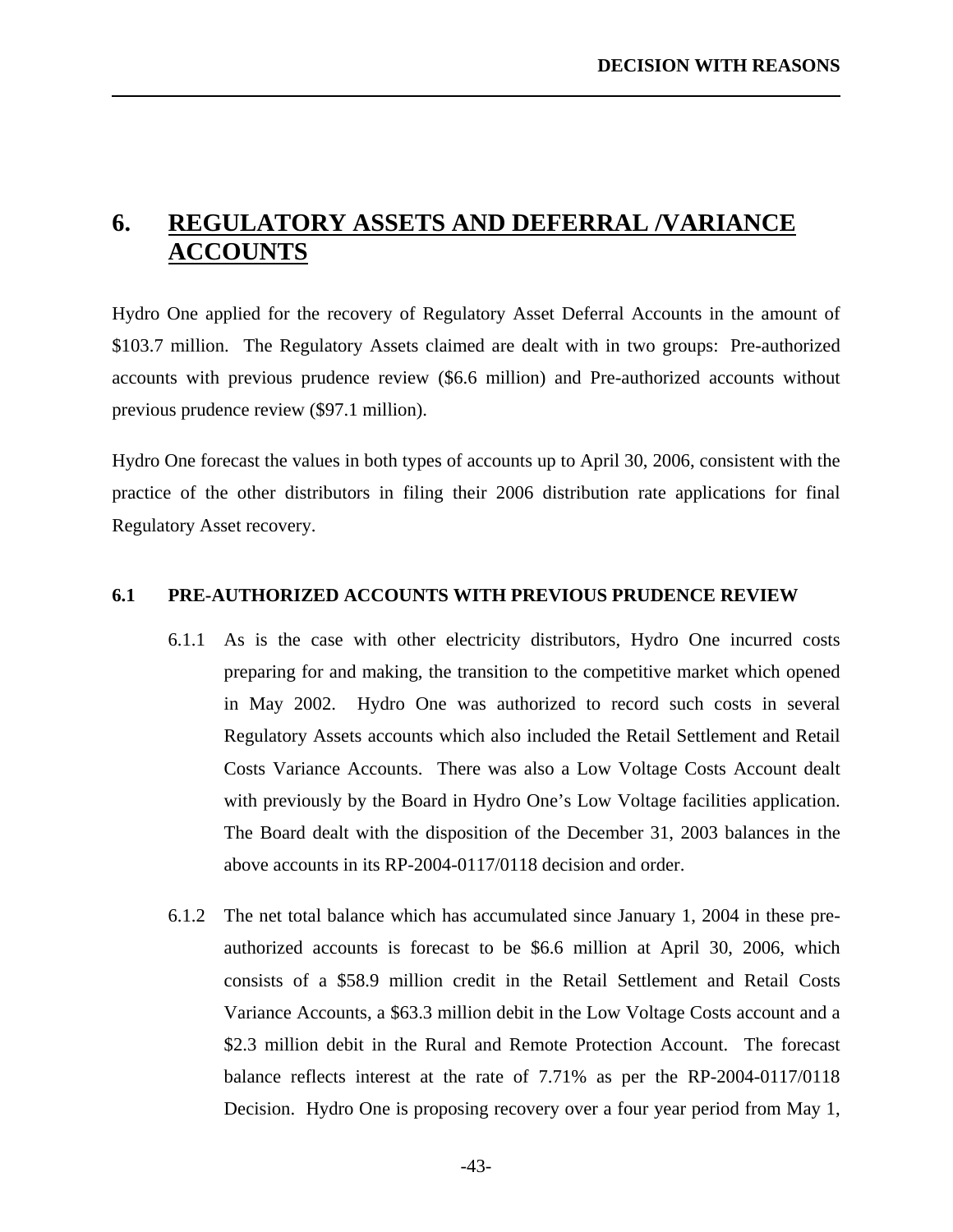2006 to April 30, 2010. Hydro One proposed to allocate and recover the balance in the same way as the Board had previously approved.

- 6.1.3 With one exception, no intervenor took issue with Hydro One's proposals. VECC argued that the 7.71% interest rate applied to these and other accounts is too high and suggested that the interest rate be reduced to no more than 5%.
- 6.1.4 Subject to the finding below, the Board accepts Hydro One's proposed amounts and method of recovery.
- 6.1.5 The Board accepts the proposed 7.71% interest rate for balances to April 30, 2006 as that rate was previously approved by the Board for these Regulatory Asset accounts. However, as the balances in these accounts will be crystallized and transferred to Account 1590 as of May 1, 2006, the Board needs to determine the appropriate interest rate for electricity distributors to apply from that date forward. That rate will be prescribed by the Board following a consultation process in the near future. This process will also deal with the interest rate to be applied to all deferral and variance accounts post May 1, 2006.

### **6.2 PRE-AUTHORIZED ACCOUNTS WITHOUT PREVIOUS PRUDENCE REVIEW**

6.2.1 The accounts noted below have been pre-authorized by the Board but no prudence review was undertaken until this proceeding.

### **Pension Costs**

<span id="page-47-0"></span>l

6.2.2 By decision dated July 14, 2004 (RP-2004-0180), the Board approved the authorization of a deferral account capturing pension costs but noted that it would address the prudence of such costs as part of this proceeding. The forecast balance for April 30, 2006 is \$90.6 million, including interest at the rate of 7.71%. Hydro One proposed that distribution revenue be used as the basis for allocating and recovering the recorded amount from customer groups.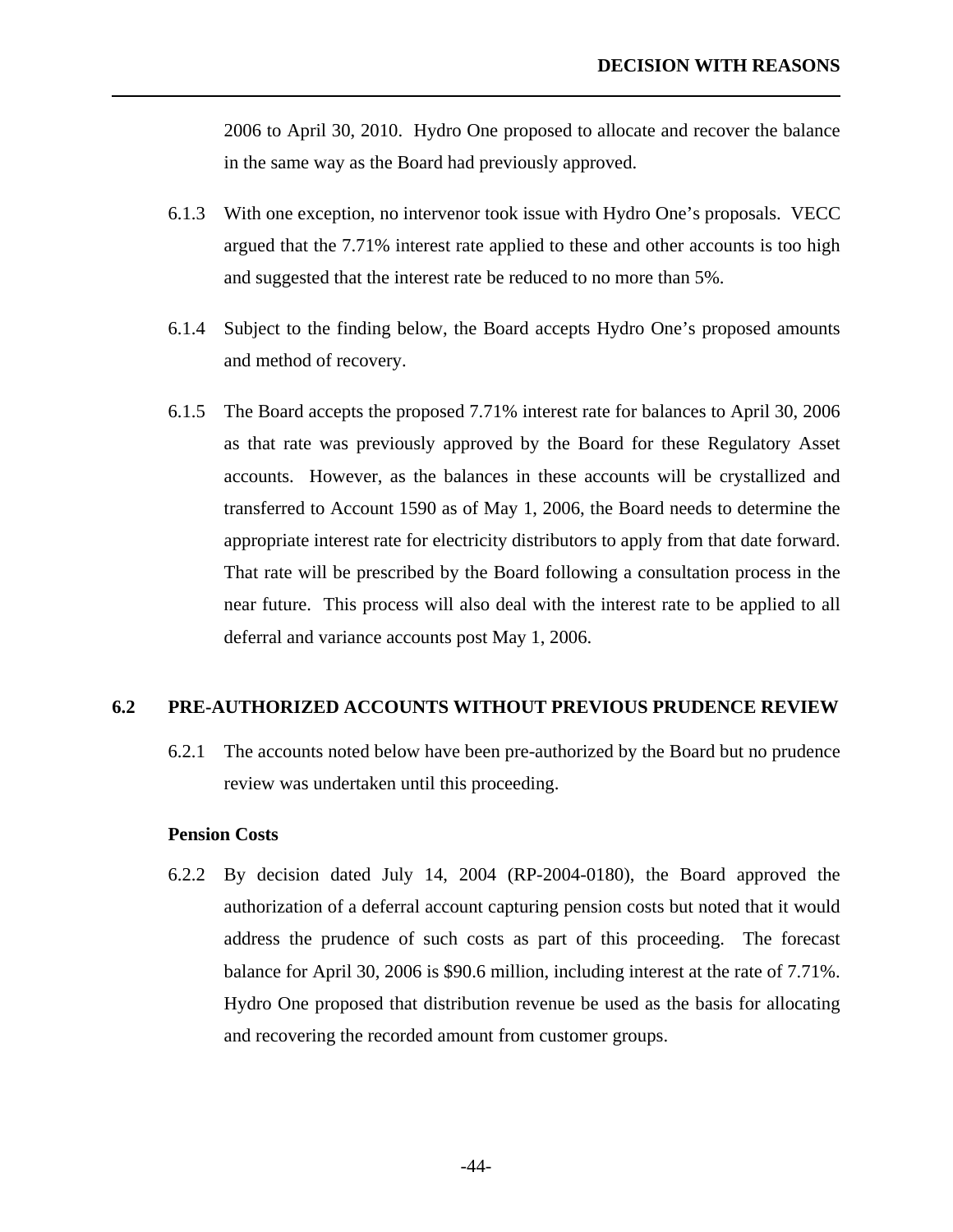6.2.3 The Board has dealt with the prudence of the recorded pension costs in Chapter 3 of the decision. However, the Board notes that by letter dated February 20, 2006 to electricity distributors, the Board indicated that the interest rate to be applied to the pension deferral account would be 3.88%. The Board therefore directs Hydro One to recalculate the interest using 3.88% instead of 7.71%.

### **OEB Costs Deferral Account**

l

- 6.2.4 In a letter dated December 20, 2004 to electricity distributors, the Board authorized the establishment of a deferral account to record OEB costs assessments that may not be included in rates. Hydro One calculated the difference to be \$1.2 million based on the Board's invoice for its 2004 fiscal year and \$3.9 million for its 2005 fiscal year. The April 30, 2006 balance is forecast to be \$5.2 million and includes interest at the rate of 5.75% specified in the Board's December 20, 2004 letter to all electricity distributors. Hydro One proposed that distribution revenue be used as the basis for allocating and recovering the recorded amount from customer groups.
- 6.2.5 VECC argued that the costs claimed in the OEB Cost Assessment account should be reduced to reflect amounts already included in the rates of Hydro One's acquired electricity distributors. While the Board accepts the principle advanced by VECC, the Board finds that there is not convincing evidence that there is indeed double counting. In any event, even if some of the OEB assessment costs were reflected in some of Hydro One's acquired electricity distributors, the total amount would be inconsequential to Hydro One's total revenue requirement. The Board accepts the Company's proposed amounts and method of recovery.

### **MEU Rate Mitigation**

6.2.6 In its March 15, 2005 decision (RP-2005-0014 *et al*) the Board directed Hydro One to adjust its proposals to reflect certain rate mitigation to its acquired electricity distributors and to capture the revenue shortfall in a deferral account. The forecast balance to April 30, 2006 is estimated to be \$1.2 million, including interest at the rate of 7.71%. Hydro One proposed that the recorded amount be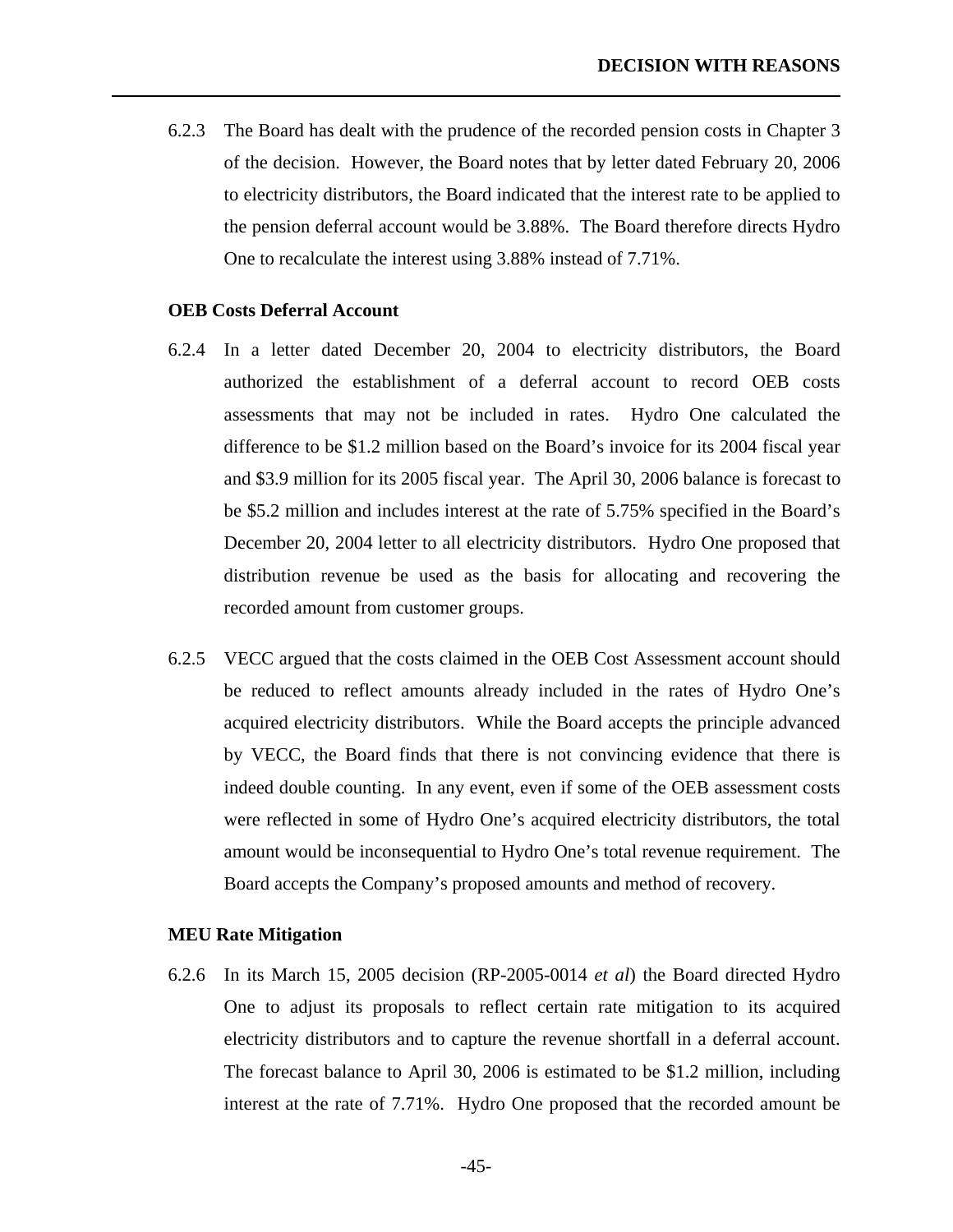<span id="page-49-0"></span>allocated and recovered from its acquired electricity distributors on the basis of distribution revenue.

6.2.7 The Board accepts the Company's proposed amounts and method of recovery with the following exception. The Board did not specify a rate of interest when it authorized the establishment of this account. The Board-approved rate of interest for deferral accounts at or around that time was the 5.75% rate applied to the OEB Costs Deferral Account. The Board therefore directs Hydro One to recalculate the interest using 5.75% instead of 7.71%.

### **6.3 VARIANCE ACCOUNTS**

- 6.3.1 Hydro One requested approval to establish new variance accounts for:
	- Smart Metering This account would track the costs related to expenditures for implementing smart meters to comply with government directions.
	- Standby Rates This account would capture the revenue from applying a new standby charge to customers who will use the services of Hydro One when their own generation facilities are out of service.
	- OEB Cost Assessment Differential This account would track the incremental OEB assessment costs for 2006.
	- Loss of Revenue for Distributed Generation This account would track the distribution revenue loss resulting from Distributed Generators locating in Hydro One's service territory.
- 6.3.2 No intervenor objected to the Company's proposals.
- 6.3.3 Except for Smart Metering and Loss of Revenue for Distributed Generation, the Board authorizes Hydro One to establish the variance accounts as proposed.
- 6.3.4 With respect to the proposed Smart Metering variance account, the Board's Generic Decision of March 21, 2006 dealing with certain generic matters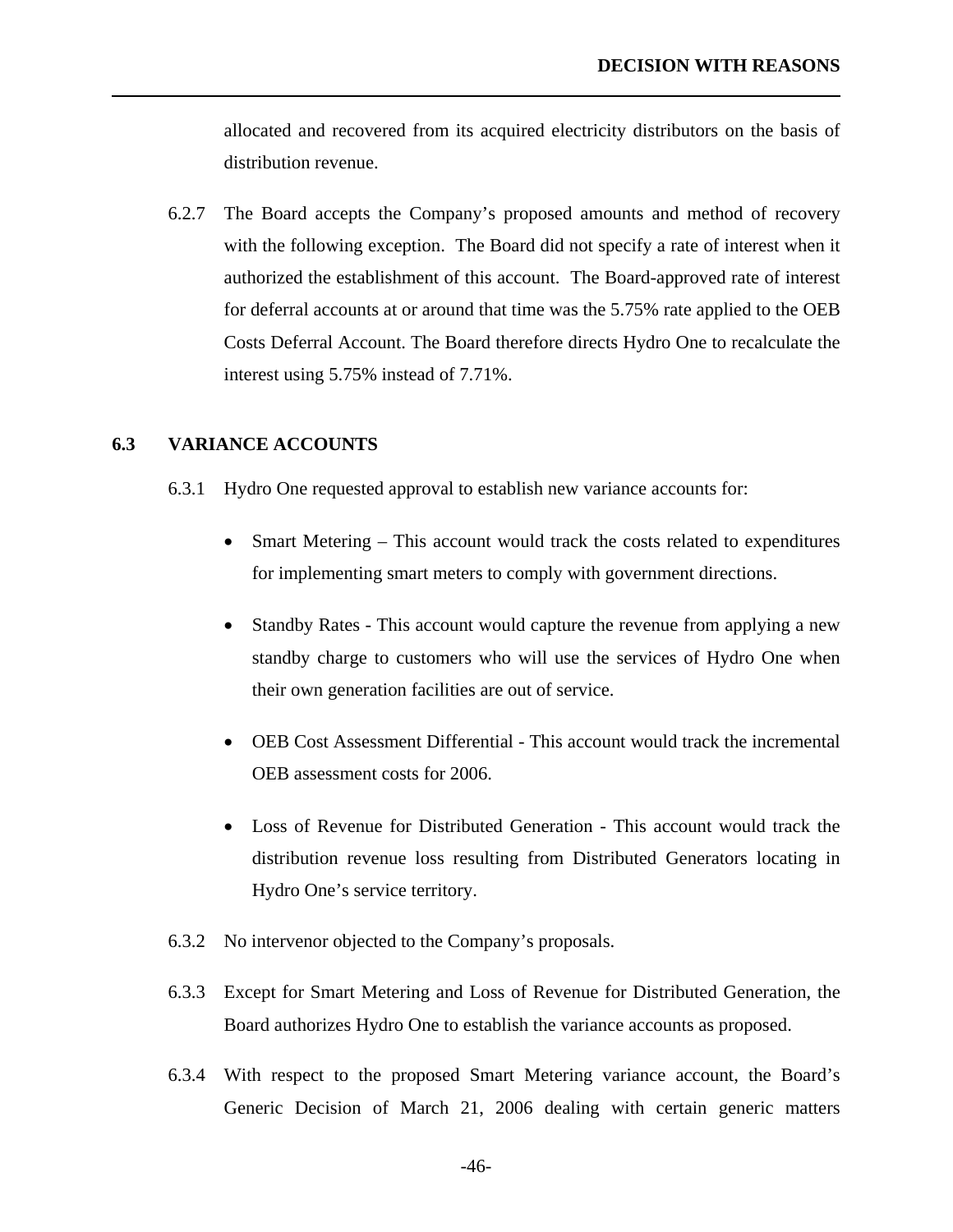pertaining to the establishment of 2006 rates for electricity distributors contains a finding relevant to the Company's request. Hydro One did not file a specific smart meter investment plan or request approval of any associated amount in revenue requirement. In this situation, the Generic Decision provides that an amount determined as \$0.30 per residential customer per month should be reflected in Hydro One's rates. The Board finds in this Decision that the recovery of this increase in the revenue requirement amount, as determined above, will be allocated to all metered customers and recovered through the applicable monthly service charge. This increment shall be reflected in the monthly service charges contained in the Tariff of Rates and Charges to be filed by Hydro One. The Board therefore rejects the Company's specific proposal for a variance account but notes that the Generic Decision on 2006 EDR specifies that capital and operating variance accounts will be established for smart meter expenses. The Decision states that the Board will provide specific details regarding the establishment of the accounts.

- 6.3.5 While the Board approves the proposed Standby Rates variance account, the Generic Decision provided that existing and proposed standby rates should be declared interim upon the effective date of the rates approved in this decision. Given that Hydro One proposes to introduce a standby rate, this rate shall be interim.
- 6.3.6 With respect to the proposed Loss of Revenue for Distributed Generation variance account, the Board's Generic Decision stated that it is premature at this time to establish such accounts and that this matter can be addressed at the time the Board considers a standard methodology for standby rates.
- 6.3.7 There were suggestions by intervenors for the Company to establish certain other deferral or variance accounts. The Board has dealt with these requests elsewhere in this decision. None of the suggestions were accepted by the Board.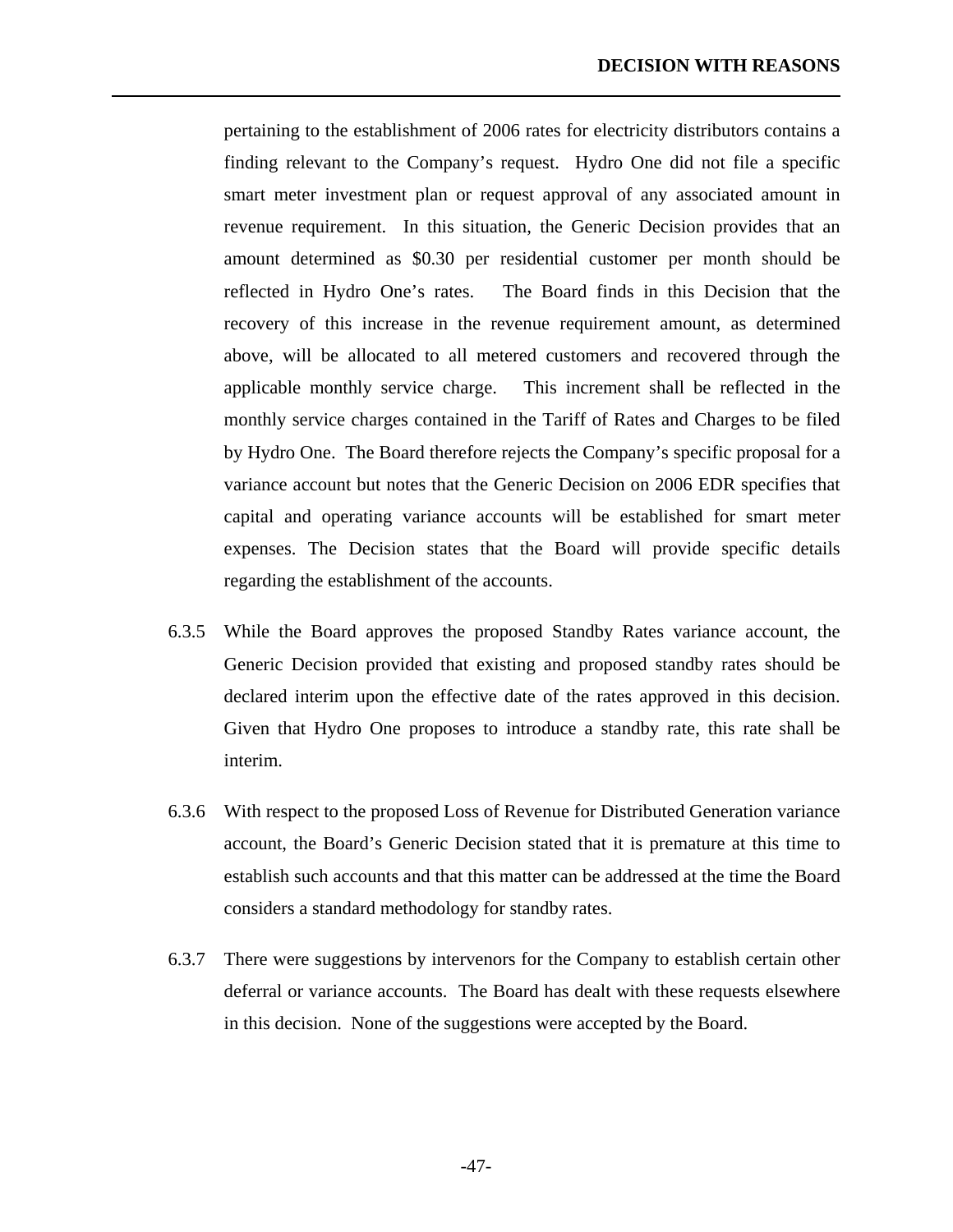# **7. RATE IMPACTS AND HARMONIZATION**

<span id="page-51-0"></span>l

Hydro One's evidence dealt extensively with the allocation of the revenue requirement to its customer groups and with the various other rates and charges. Intervenors either accepted or did not object to the Company's proposals, except on the matters of the Company's harmonization plans for the Acquired utilities and the proposed rates for line losses. The Board deals with these matters below as well as with the Company's proposals regarding rate mitigation.

### **7.1 ARE THE BILL IMPACTS AND MITIGATION PLANS APPROPRIATE?**

- 7.1.1 The total bill impacts resulting from the Company's proposals were based on the commodity price for RPP eligible customers of 5¢/kWh for the first 750 kWh and 5.8¢/kWh over 750 kWh. For RPP ineligible customers, commodity costs were assumed to be 5.2  $\phi$ /kWh when calculating the class average impact.
- 7.1.2 For Hydro One legacy customers, the requested change in the revenue requirement results in an approximate 6% increase in the total bill on average. The total bill increases on a class basis for legacy customers range from 2.0% to 6.4% depending on consumption as shown in the table below.

| <b>Bill Impacts</b> |
|---------------------|
|                     |

| <b>Class</b> | <b>Monthly</b>     |      | Range       |
|--------------|--------------------|------|-------------|
|              | <b>Consumption</b> | Low  | <b>High</b> |
| Residential  | 1000 kWh           | 3.3% | 6.4%        |
| GS < 50      | 2000 kWh           | 3.3% | 4.9%        |
| GS > 50      | 100,000 kWh        | 2.0% | 4.9%        |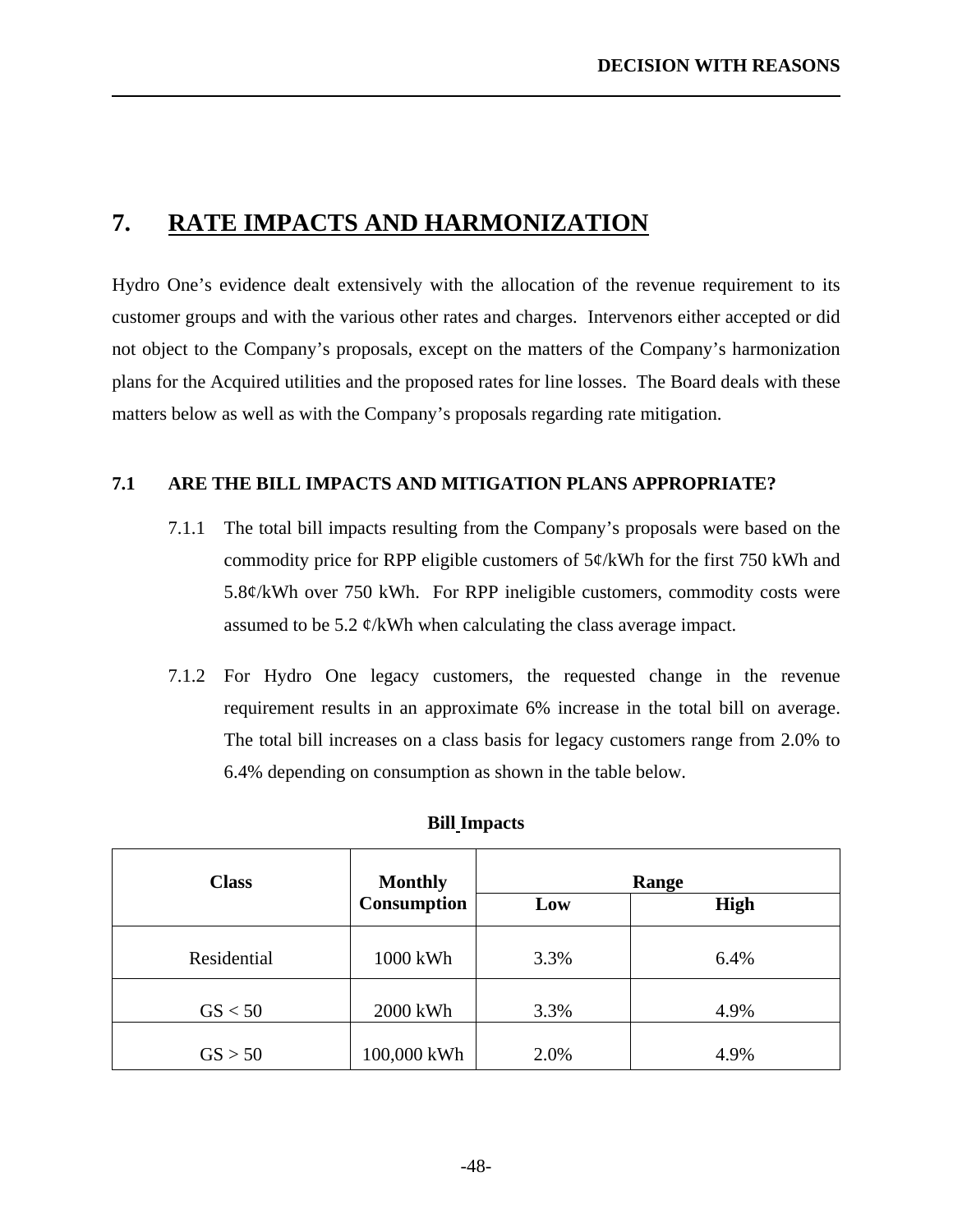7.1.3 Hydro One's mitigation measures included the following:

<span id="page-52-0"></span>l

- Recovery of balances in Regulatory Asset accounts over a four year period, instead of the two years contemplated the Board's Regulatory Asset Phase II Decision (RP-2004-0117/0118);
- Foregoing recovery of the revenue shortfall resulting from the establishment of the new Fixed Service Charge for unmetered scattered load for Acquired General Service customers; and
- Reduction to the proposed distribution rates for 19 Acquired LDC customer classes to reduce the impacts to an average level below 10%.
- 7.1.4 Hydro One appears to have approached rate mitigation in a relatively responsible and thorough manner including doubling the recovery period for Regulatory Assets.
- 7.1.5 Aside from the bill impacts resulting from the proposed harmonization process, no concerns were raised specific to the bill impacts resulting from the mitigation methodology outlined above. The Board finds the proposed rate mitigation plan for Hydro One legacy customers to be acceptable.

### **7.2 SHOULD RATES FOR ACQUIRED UTILITIES BE HARMONIZED?**

- 7.2.1 Hydro One applied for approval to harmonize the distribution rates of the 87 acquired local utilities over a period of two years. Hydro One's proposed harmonization plan process entails the following steps:
	- 1. Identify the Distribution revenue attributable to Acquired Residential customers for each Acquired LDC based on current rates and 2006 sales volumes;
	- 2. Round service charges downward (e.g., \$3.60 becomes \$3.00), which serves to reduce the number of rate classes;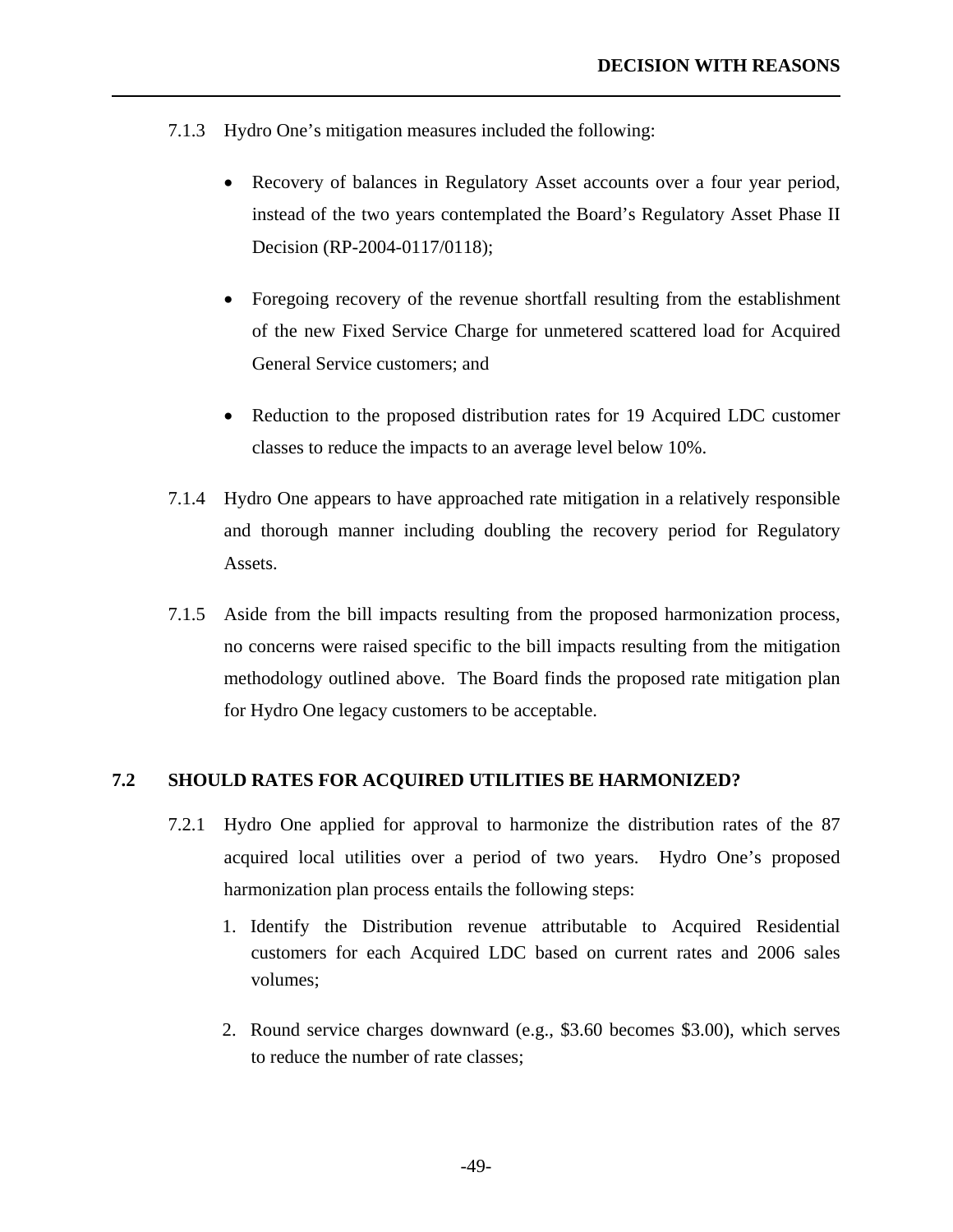- 3. Determine the target fixed and volumetric rates that would be applicable to the Acquired Residential customers group recovering the current Distribution Revenue as calculated in Step 1 above. The target rates would be the weighted average rates for all Acquired LDCs;
- 4. Determine the incremental increase/reduction required to bring the rounded service charge to the target service charge;
- 5. Divide the increment into two (assuming a two year phase-in plan);

- 6. Apply the increment calculated in step 5 above to the rounded service charge to determine year one service charge;
- 7. Calculate year two service charge in the same manner as the target service charge calculated in step 3 above;
- 8. Determine a common volumetric charge for all Acquired LDCs to recover the remainder of Distribution revenue in each year of the plan.
- 9. Maintain two of Caledon's Residential rate classes in 2006 since they are similar to the Legacy Retail Residential normal density and seasonal rate classes in Hydro One's Legacy Retail group.
- 7.2.2 The first step of harmonization would result in 13 residential class rate groups and 20 general service class rate groups for the Acquired LDCs. After taking into account the mitigation plan to reduce bill impacts to 10% or less, an additional 16 residential rate groups and three general service rate groups would be created.
- 7.2.3 The first phase of harmonization proposed by Hydro One would result in 52 rate groups – 29 residential and 23 general service groups. Approximately 61,000 of the Acquired Residential customers would experience lower distribution rates while about 75,000 would experience higher rates.
- 7.2.4 According to Hydro One, the rationale for not harmonizing its legacy urban residential (UR) and urban general service (UG) customer class rates with those of the Acquired LDCs is that Hydro One's legacy rates are based on density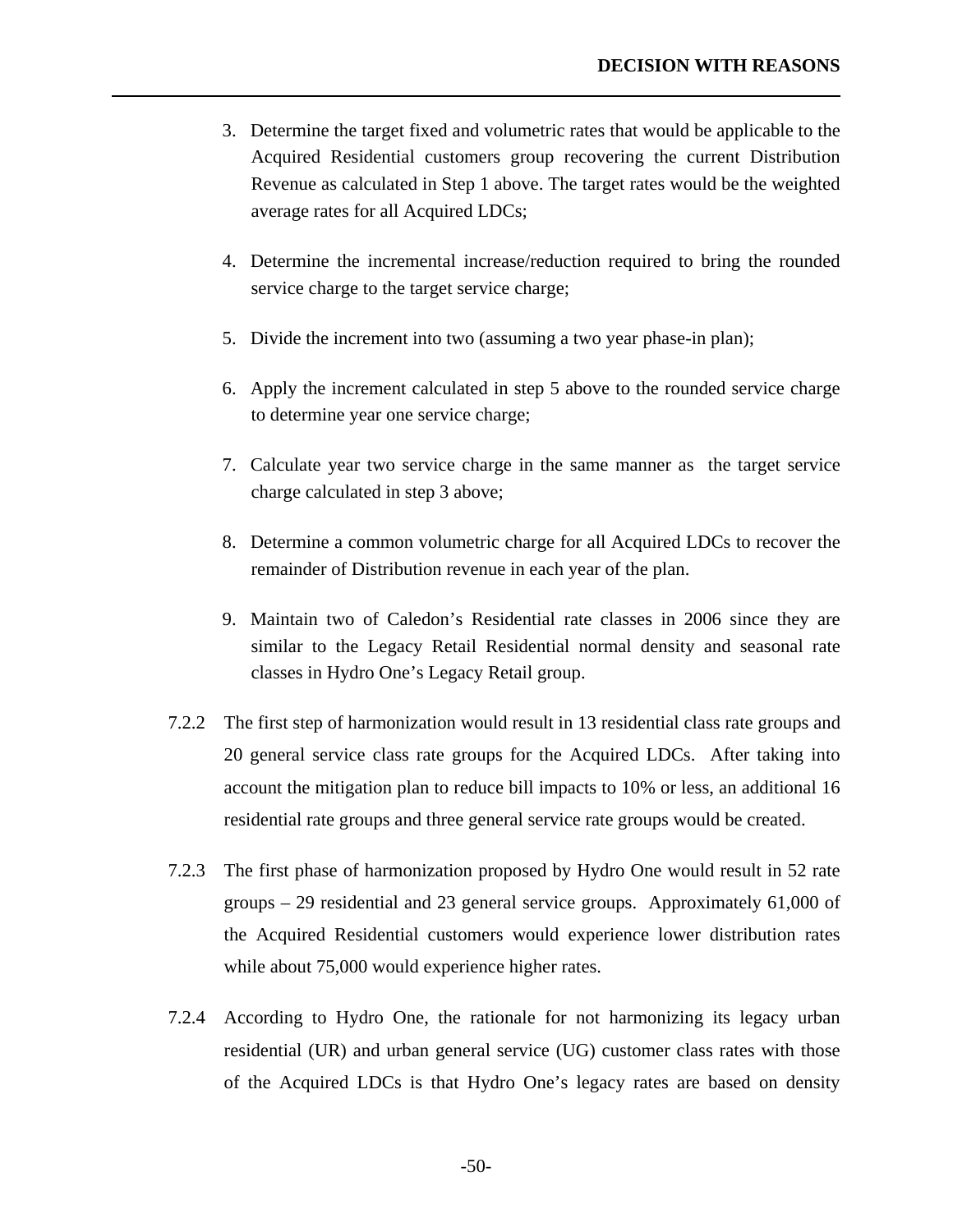considerations whereas the acquired LDCs' rates are not. In order to undertake such harmonization, Acquired residential customers would first have to be assigned a density categorization. Cost allocation studies including density categorization are not part of the 2006 EDR process, but are associated with the Board's current Cost Allocation process.

- 7.2.5 Of all of the increases resulting from the implementation of Hydro One's Application, the proposed harmonization process would generate the greatest bill increases. Resulting bill impacts of over 10% drove Hydro One to propose mitigation for 19 of the Acquired Distributors. After mitigation, the bill impact of Hydro One's proposed harmonization plan would be below 10% for each customer class as a whole, but would generally exceed 10% for individual customers with relatively low levels of consumption. For a number of the acquired utilities, the impacts are greater than 10% for the residential customer groups with typical usage levels such as 750 and 1000 kilowatt hours. Customers of some acquired utilities would see such increases in both successive years of the harmonization plan, as Hydro One has applied for approval on both years of the plan in 2006 and 2007.
- 7.2.6 The Distribution Rate Handbook (the "Handbook") intends that the bill impact considerations be focused on distribution rate changes alone when approving a utility's revenue requirement to ensure the utility remains economically viable. However, as this particular harmonization process is a revenue allocation matter, it has no effect on revenue requirement and therefore has no impact on Hydro One's economic viability. As Hydro One notes "Hydro One, of course, is quite neutral in this exercise. In fact, it would be better off if the Board decided not to harmonize". The latter statement is associated with Hydro One's proposal to absorb about \$300,000 in foregone revenue due to the mitigation.
- 7.2.7 While Hydro One submitted that the Handbook directs a utility that has acquired other utilities to harmonize their rates, the Board notes that Section 13.2 of the Handbook actually says "Distributors who have a merged, acquired, or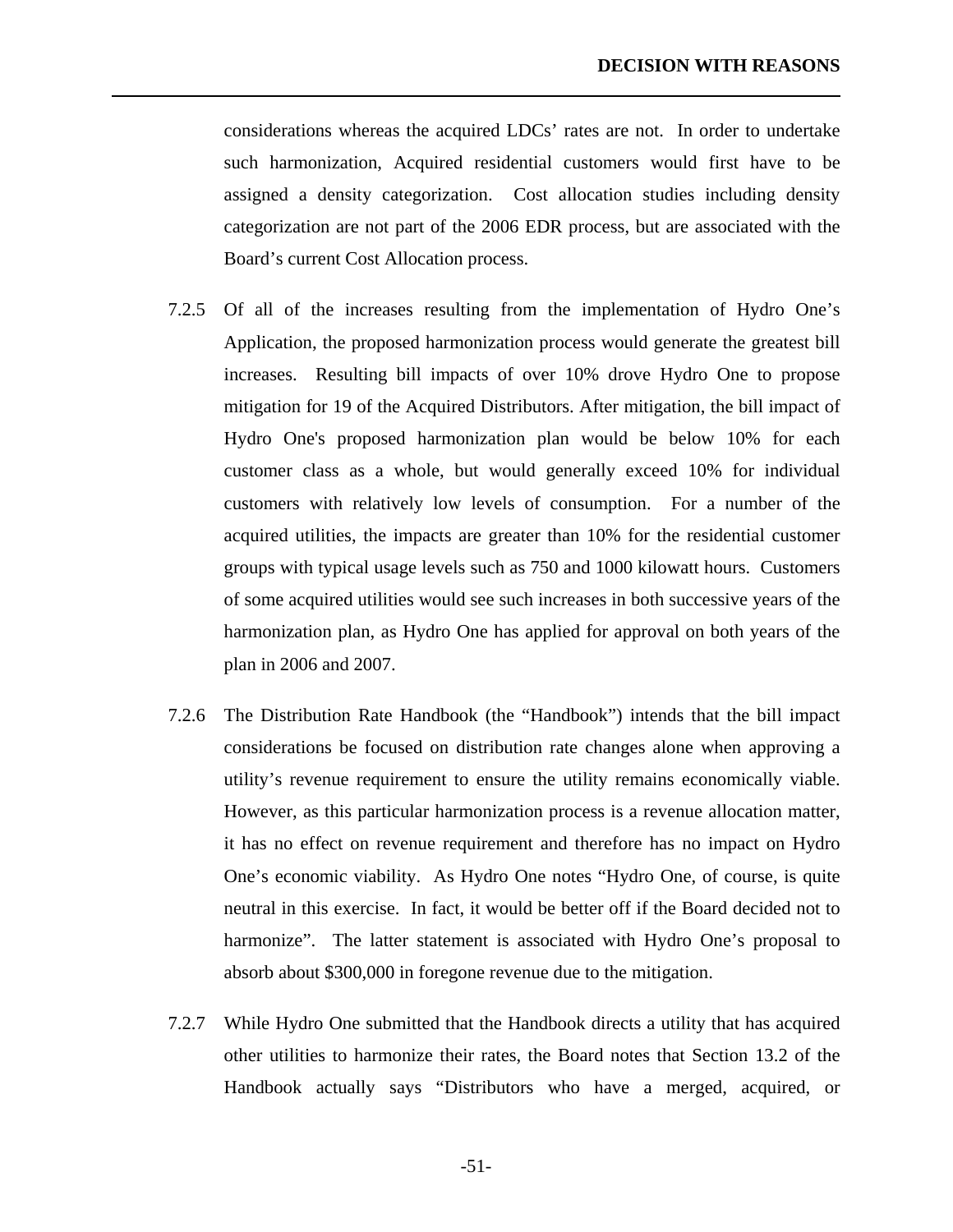amalgamated service area … may file a rate harmonization plan." The Handbook is permissive in this instance because the Board expects distributors to take the timing of the harmonization and related circumstances into account.

- 7.2.8 Some intervenors took the position that rate harmonization and mitigation should take into account potential increases in commodity costs. If commodity costs are taken into account and the harmonization plan is implemented as requested, on May 1st some Acquired LDC customers could experience bill increases of 20% to 30% in the total bill.
- 7.2.9 Other intervenors were concerned about harmonizing rates before a cost allocation study is completed for the Acquired LDCs.
- 7.2.10 Concerns were expressed about the possibility that some customers might experience significant increases and decreases in their bills within a short period of time. For example, significant increases in distribution rates resulting from Hydro One's proposed harmonization plan could be followed by a significant rate reduction resulting from the cost allocation process, or conversely, a decrease could be followed by an increase after cost allocation analysis.
- 7.2.11 A harmonization plan needs to be supported by evidence that harmonization is necessary and the rates, which result from harmonization, will be reasonable. While the Board supports the harmonization of distribution rates in principle, the timing of harmonization is important. This is particularly true when the applicant is requesting approval for a harmonization process with significantly high bill impacts extending over a two year period.
- 7.2.12 The Board finds that Hydro One's proposed rate harmonization plan for the Acquired LDCs is premature. There is insufficient evidence to determine that resulting changes to individual Acquired LDC customers would be fair and reasonable based upon costs. Obviously rates for all Acquired LDC customers will increase as a result of the combination of the cost allocation process and harmonization with Hydro One's legacy customers. For these reasons, the Board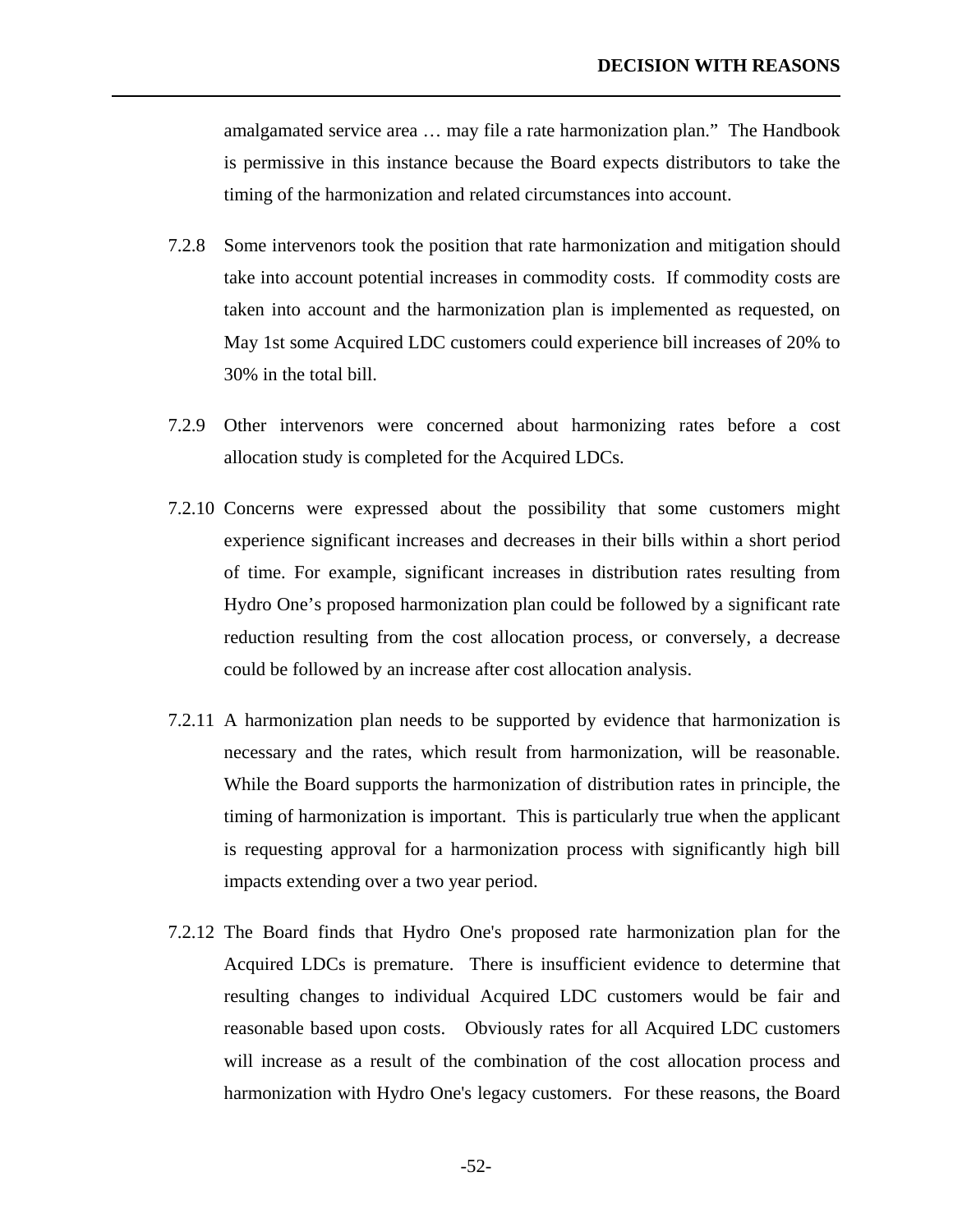<span id="page-56-0"></span>has not been convinced that sufficient merit exists to justify the proposed interim harmonization among Acquired LDCs alone, based on the yo-yo effect that some customers will see in their rates.

7.2.13 Harmonization is a utility process aimed at ensuring that all of a utility's customers share fairly in the utility distribution costs. This interim harmonization proposal by Hydro One does not appear to accomplish that objective.

### **7.3 ARE THE PROPOSED LINE LOSS FACTORS REASONABLE?**

- 7.3.1 The term "distribution line losses" refers to the difference between the amount of energy delivered to the distribution system and the amount of energy consumed by customers.
- 7.3.2 Hydro One applied for two schedules of proposed Loss Factors to become affective May 1, 2006. One schedule is applicable to Hydro One's legacy retail customers and LV system-connected customers, and the other to Hydro One's Acquired LDCs.
- 7.3.3 In effect, there is no change between the proposed line loss factor schedules, and those currently in use. The issue in this case concerns the ongoing use of factors perceived by parties to be potentially flawed or inaccurate.
- 7.3.4 In RP-2002-0023, the Board directed Hydro One as follows: "For the longer term, the issue is the extent to which the current pooling of costs and customers in determining loss factors, as opposed to determining customer-specific loss factors, remains appropriate. The Board expects the applicant to review these issues further and report to the Board at the time of its next main rates filing."
- 7.3.5 Despite the Board's direction, Hydro One did not address the issue of customerspecific loss factors in its evidence, and questions regarding the appropriateness of the existing loss factors remain. Hydro One did contract with Kinetrics to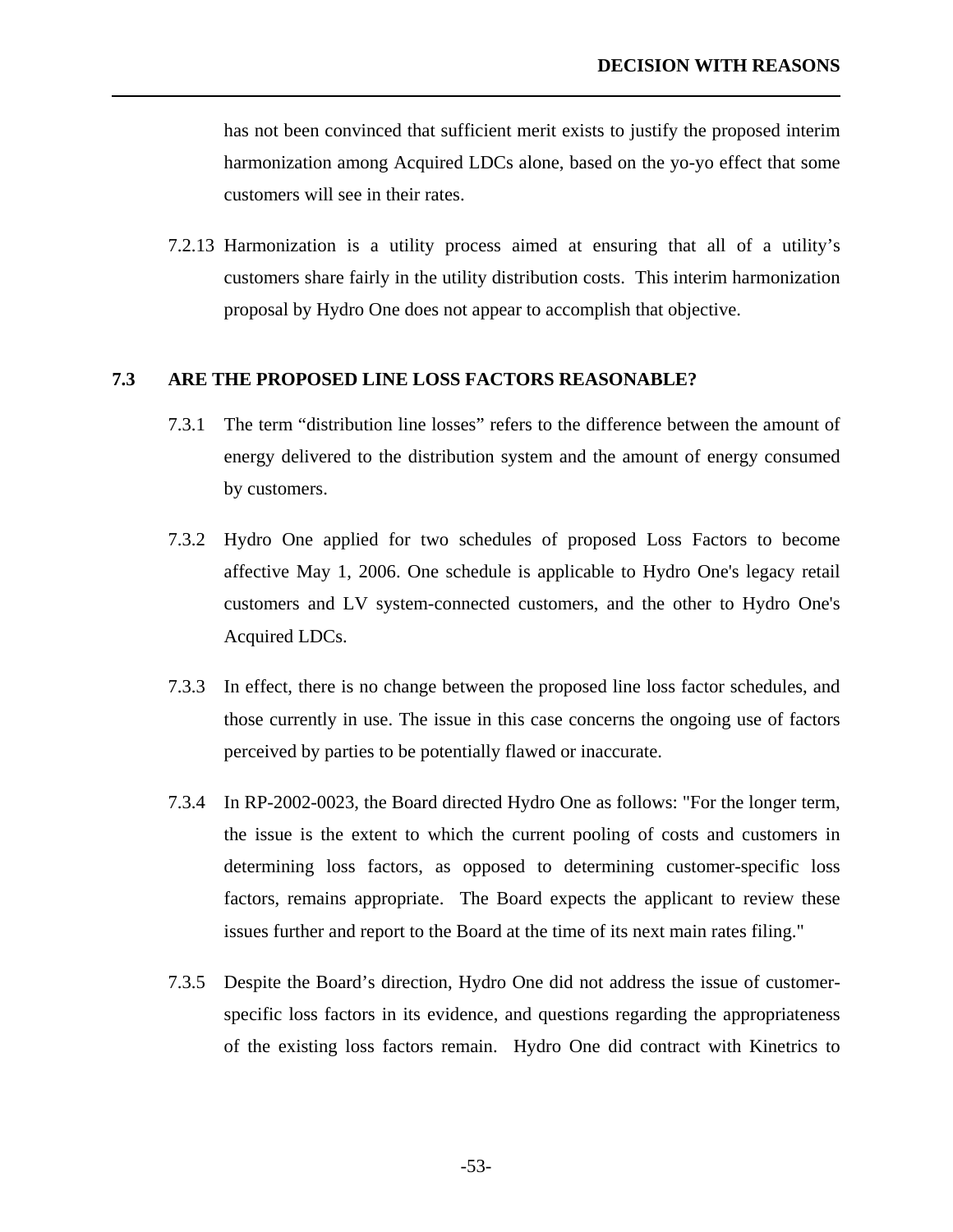perform a line loss study of their distribution assets, the results of which were included in the prefiled evidence.

7.3.6 The Kinetrics study estimated slightly higher distribution loss factors than Hydro One is currently using and Hydro One did not propose any change at this time. Hydro One also proposed to undertake programs to reduce losses, which are discussed in Chapter 4 of this decision.

- 7.3.7 ECMI agreed with Hydro One that there should be no change to the current loss factors, but did so for entirely different reasons. ECMI cited two reasons why the Kinetrics study may not generate accurate results. First, Kinetrics relied upon 1980 load profiles in its study, which seemed inconsistent with a recent OEBmandated load research project in conjunction with the 2007 Cost Allocation project. Second, Kinetrics relied largely upon evidence from the United States and Britain to evaluate non-technical losses, resulting in an increase in loss factors ranging from 0.28 to 1.2 percentage points.
- 7.3.8 When asked why meters could not be installed by Hydro One to more accurately determine individual line loss factors, Hydro One cited two primary reasons: firstly, the cost of doing so, which is approximately \$80 million for approximately 3000 metering points; and secondly, the inability to reconcile meter readings taken on different reading dates over different reading periods.
- 7.3.9 The Board remains dissatisfied with the current application of distribution loss factors as a fair and reasonable allocation of costs to Hydro One's LV customers. The Board's thrust toward better cost allocation for electricity distributors in 2007 may be the catalyst for Hydro One to more accurately apportion line losses to specific customers in specific customer class.
- 7.3.10 The Board acknowledges that an \$80 million program of metering to more accurately estimate line losses does not appear to be a prudent approach. The Board is of the view that either a less expensive metering program, or a second effort to evaluate line losses using current load data and local experience, may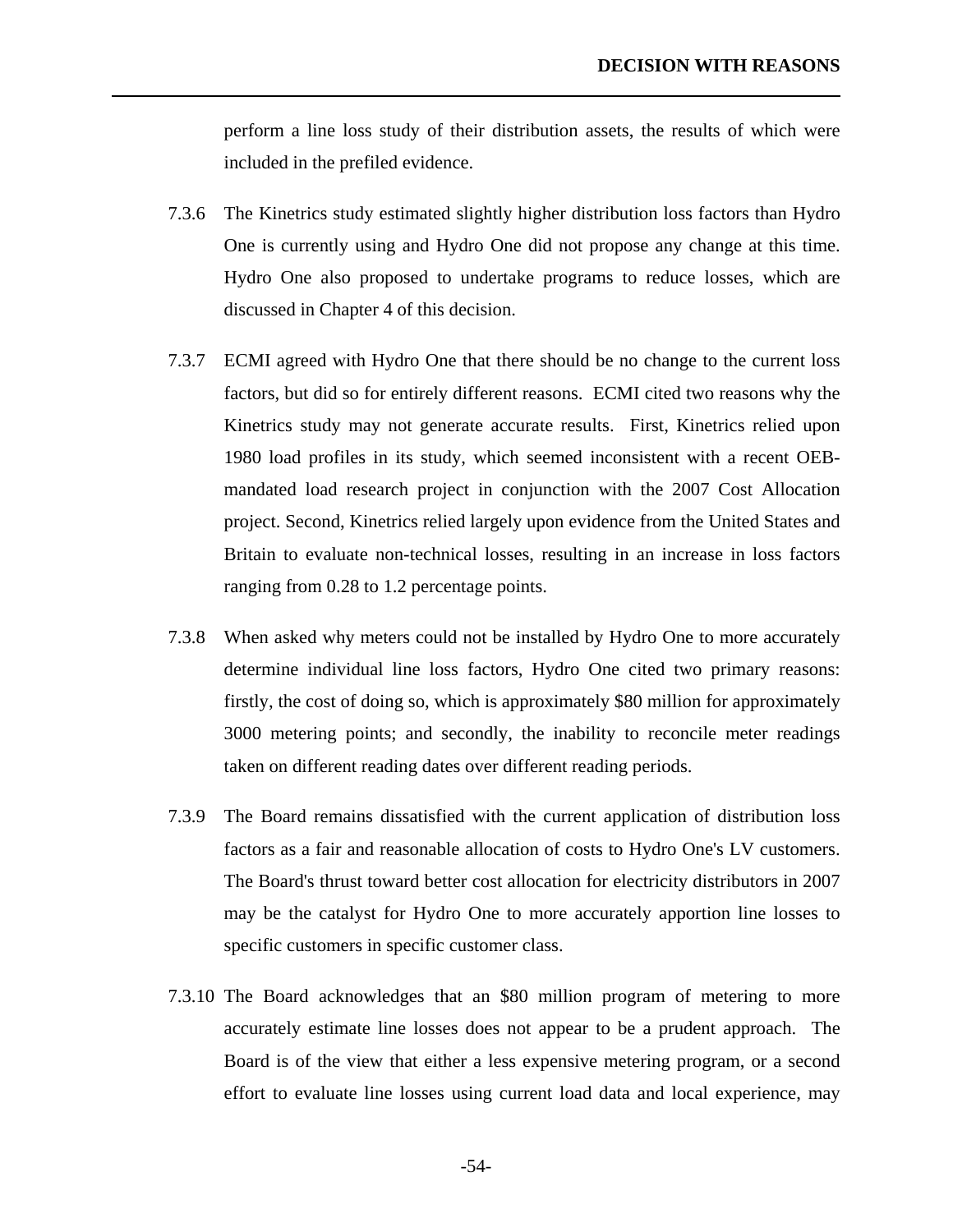provide loss factor estimates that are more acceptable and credible to stakeholders.

7.3.11 For these reasons and because of the Board's lack of confidence in the reasonableness of the historic load data used in the determining the factors by Kinetrics, the Board agrees with the recommendation of Hydro One and ECMI to leave the loss factors unchanged at this time.

l

7.3.12 The Board expects Hydro One to continue its efforts to refine line loss factors as they affect the bills of individual LV customers. This may become a more expressed requirement as part of, or following, the upcoming 2007 OEB cost allocation review process.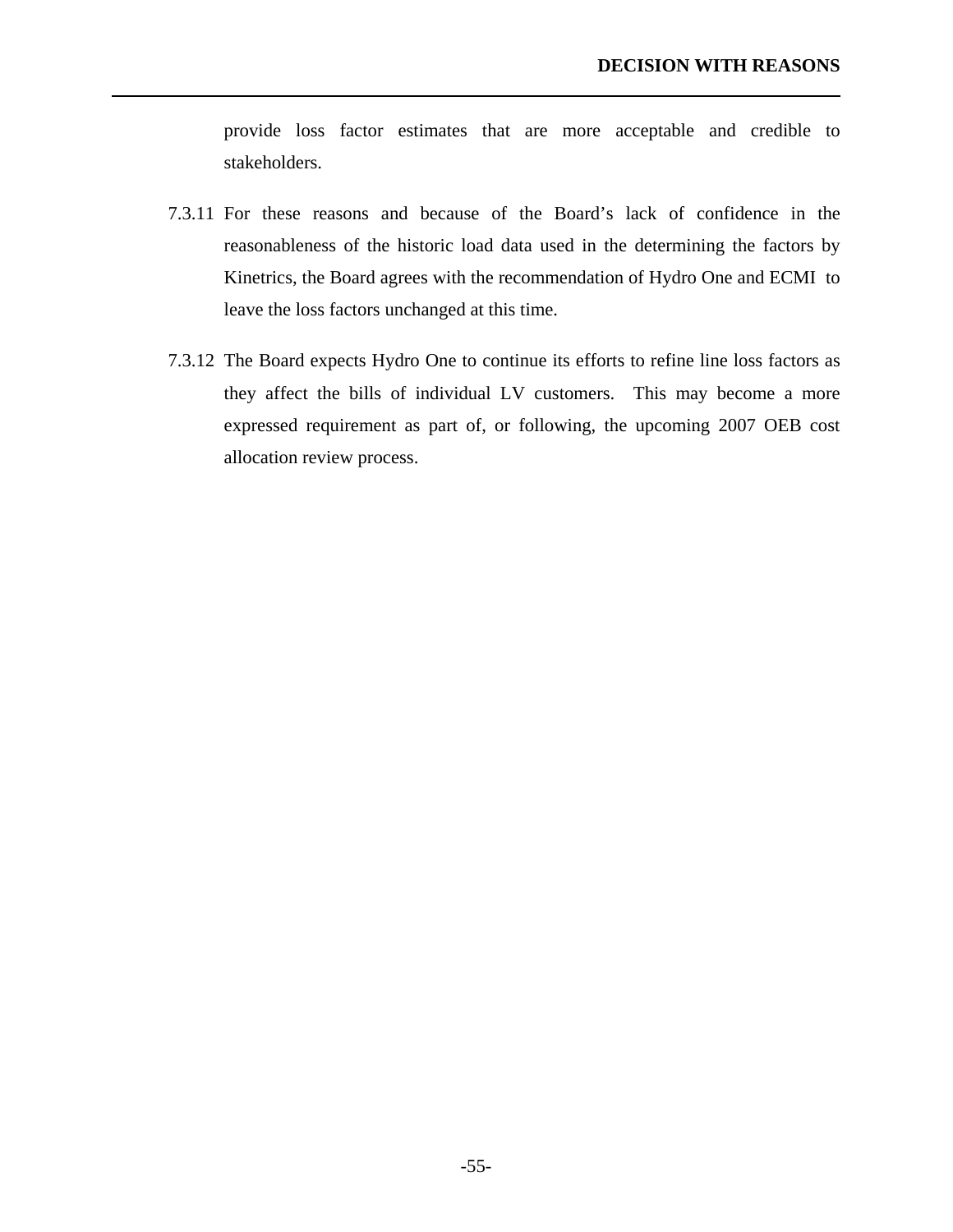# <span id="page-59-0"></span>**8. RATE IMPLEMENTATION AND COMPLETION OF THE PROCEEDING**

- 8.1.1 The only changes to the Company's proposals are those associated with the Board's finding to recalculate the interest for AFUDC, the pension costs deferral account and the MEU rate mitigation account. In addition, Hydro One's revenue requirement will increase by \$0.30 per residential customer per month as outlined in Chapter 6 of this decision, a result of the Board's generic decision on Smart Metering. The proposed allocation of the distribution revenue requirement to the various customer groups has been accepted by the Board, with the exception of the Company's proposal to harmonize the rates for the Acquired utilities. The Company's other proposed rates and charges are also accepted by the Board.
- 8.1.2 The Board directs the Company to file with the Board and all intervenors of record a draft rate order and its Tariff of Rates and Charges to reflect the Board's findings in this decision. The Tariff schedule shall have an effective date of May 1, 2006 and shall be final with the exception of the Standby Rate which shall be interim. The Company shall consult with Board Staff as to the form of the Tariff schedule so as to be consistent with the form approved or to be approved for the other electricity distribution utilities. Intervenors shall have five calendar days to respond to the Company's draft Rate Order. The Company should respond as soon as possible to any comments by intervenors.
- 8.1.3 A number of intervenors eligible for costs awards requested costs. These intervenors shall file their costs statements with the Board and Hydro One by April 27, 2006. Hydro One may respond by May 12, 2006 and intervenors may reply by May 29, 2006. Hydro One shall also pay the Board's costs upon receipt of the invoice.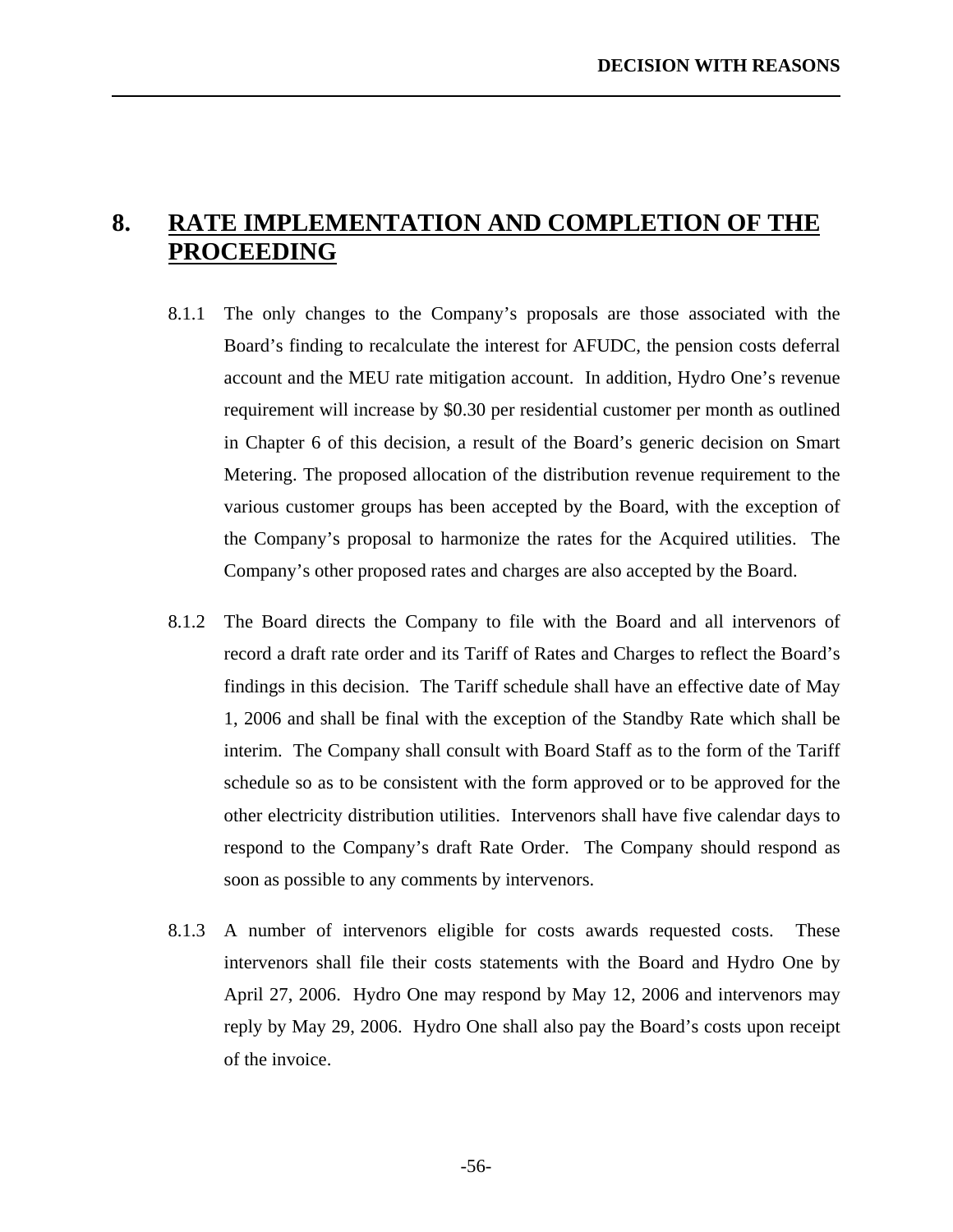**DATED** at Toronto, April 12, 2006

### ORIGINAL SIGNED BY

Pamela Nowina Vice Chair and Presiding Member

### ORIGINAL SIGNED BY

Paul Vlahos Member

l

### ORIGINAL SIGNED BY

Bob Betts Member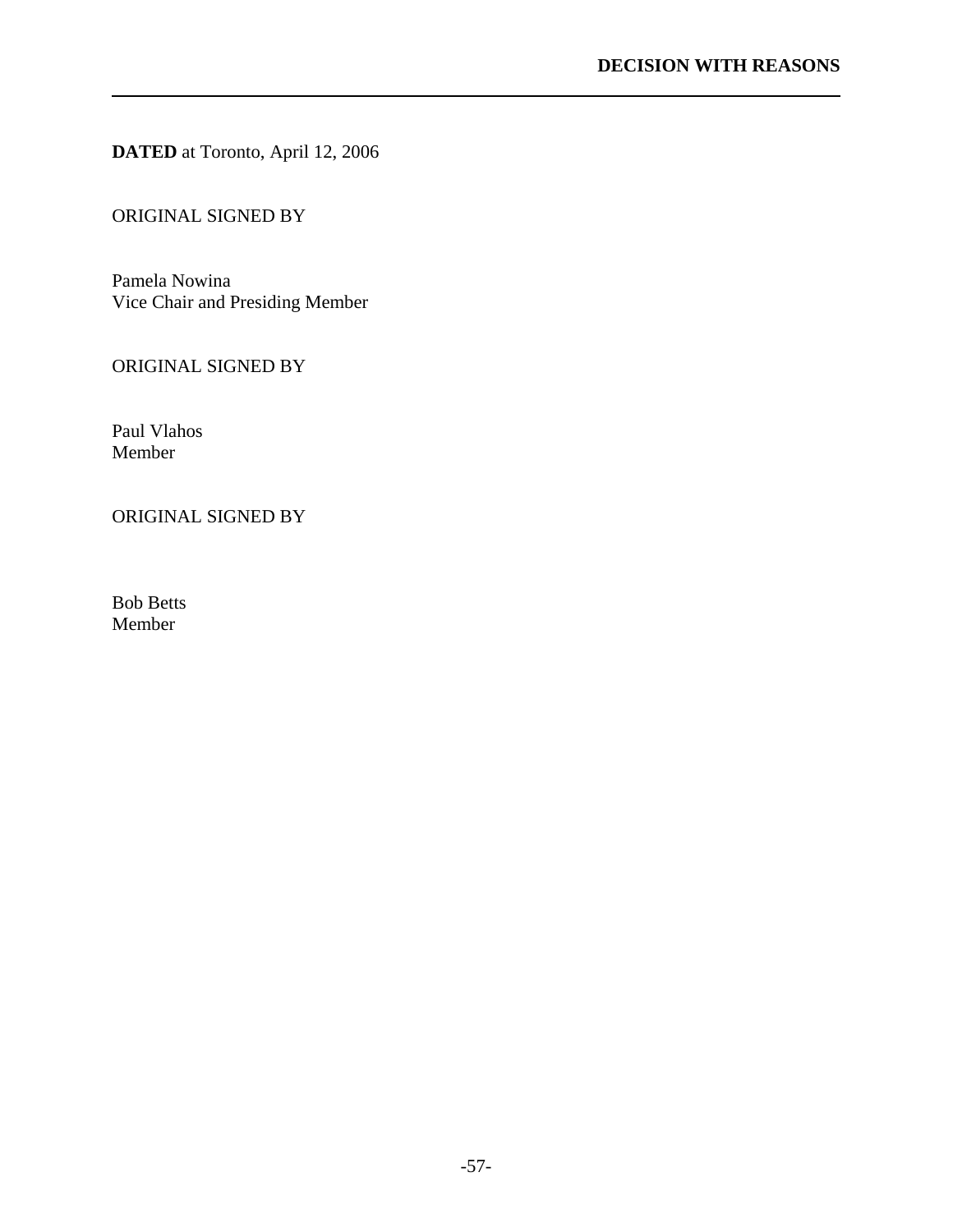### **APPENDIX 1**

### **HYDRO ONE NETWORKS INC.**

### **2006 DISTRIBUTION RATES**

### **DECISION WITH REASONS**

### **BOARD FILE NO. RP-2005-0020/EB-2005-0378**

### **PROCEDURAL DETAILS INCLUDING LISTS OF PARTIES AND WITNESSES**

**April 12, 2006**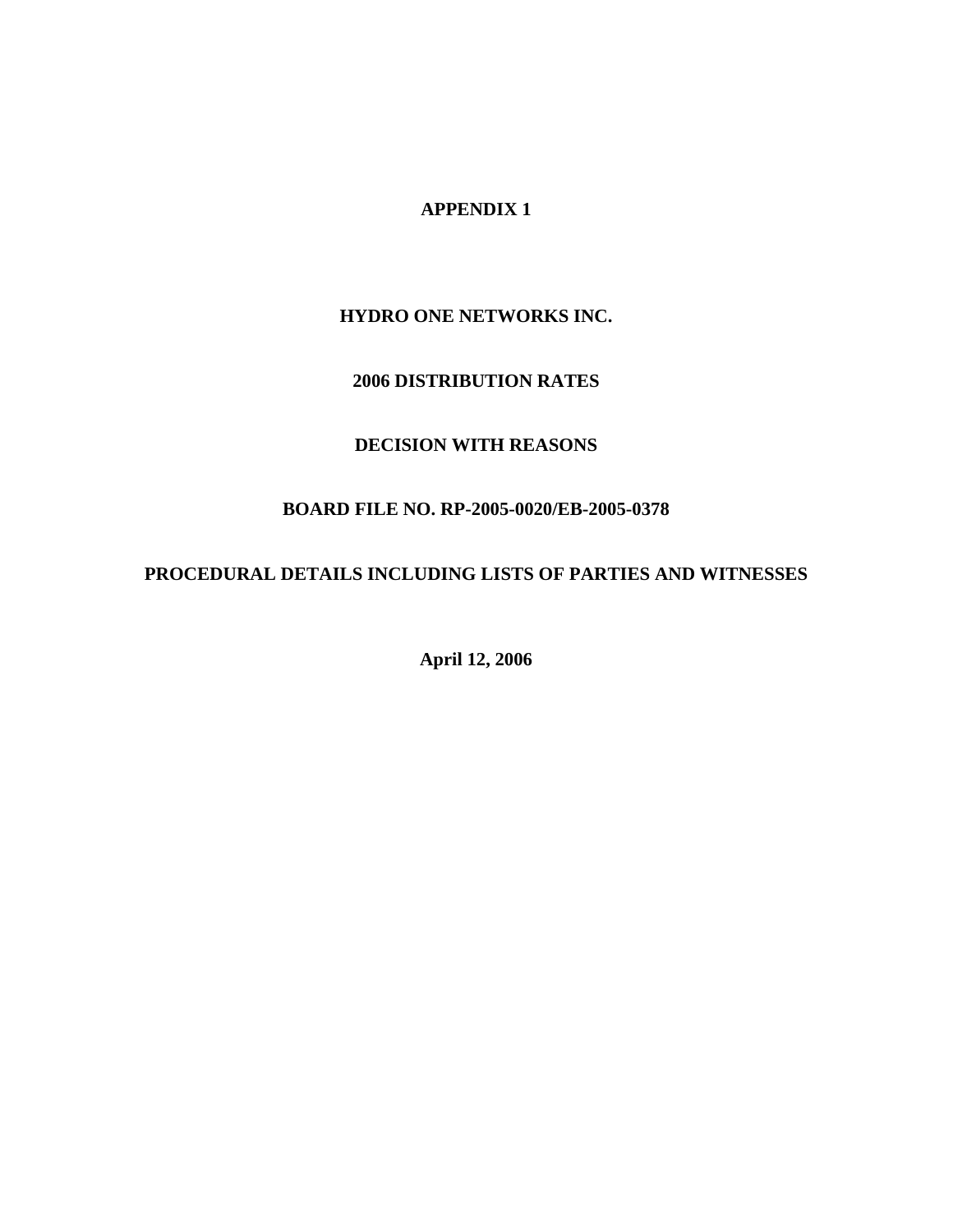# **PROCEDURAL DETAILS INCLUDING LISTS OF PARTIES AND WITNESSES**

### **THE PROCEEDING**

On August 30, 2005, the Board issued a Notice of Application which was published and served in accordance with the Board's direction.

The Board issued Procedural Order No.1 on September 28, 2005, establishing the procedural schedule for a number of events prior to the oral hearing. These events included:

- Issues conference on October 4, 2005;
- Issues Day on October 7, 2005;
- Written interrogatories to the Applicant by October 18, 2005;
- Written interrogatory responses from the Applicant by November 1, 2005;
- Intervenor evidence filed by November 11, 2005.

On Issues Day, the Board heard submissions from the School Energy Coalition, Green Energy Coalition, Pollution Probe, the Schools Energy Coalition, the Low Income Energy Network, Consumers Council of Canada, Canadian Manufacturers and Exporters, the Vulnerable Energy Consumers Coalition, Energy Probe and Toronto Hydro Electric System Limited.

The Board issued Procedural Order No.2 on October 18, 2005, which included the Board's decision on the contested issues identified on Issues Day. The Issues List for the proceeding was attached to Procedural Order No. 2. The Board reminded parties that it considered the current Issues List to be a list of topics and expected a refined list of actual issues to be presented to the Board before the commencement of the oral hearing.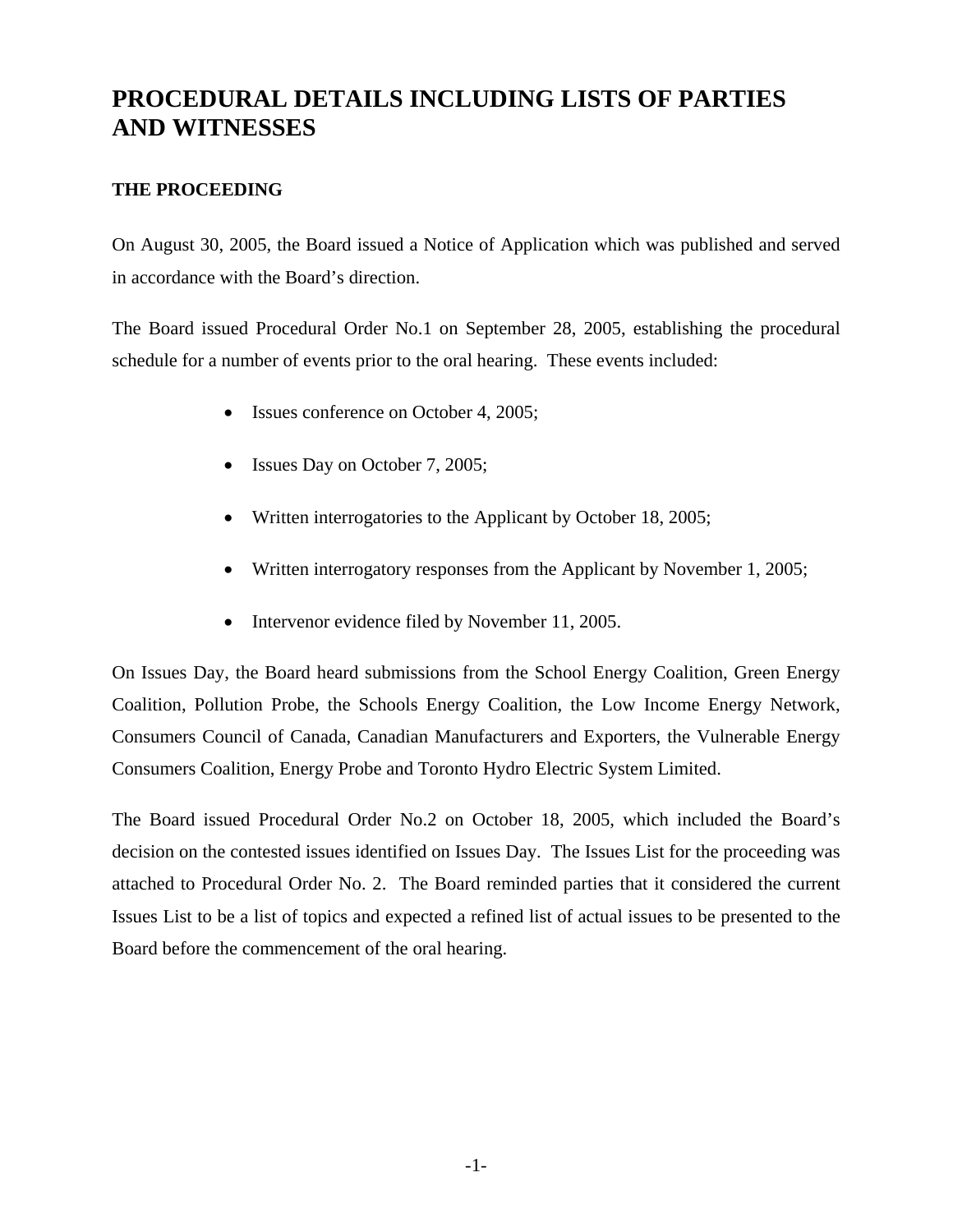Procedural Order No. 2 also included the following scheduling dates:

- Filing of supplemental evidence by the Applicant on Line Loss Spending by October 21, 2005.
- Filing of written interrogatories to the Applicant on the Line Loss filing by October 26, 2005;
- Extending the date for submission of intervenor evidence to November 18, 2005.

The Board issued Procedural Order No.3 on November 16, 2005, which set the date for the Settlement Conference for November 28, 2005 and included the Board's direction that the Issues List be refined into a list of actual issues that the Board must determine. The Board set a filing date for the Settlement Proposal and/or refined issues list of December 15, 2005. A date of January 9, 2006 was set for the commencement of the oral hearing.

The Board received written evidence from the City of Sudbury on November 11, 2005.

Procedural Order No. 4, issued on November 30, 2005, outlined the interrogatory process for the evidence filed by the City of Sudbury. Interrogatories were due on December 2, 2005 and responses due on December 9, 2005.

The Board issued Procedural Order No. 5 on December 19, 2005 which included the revised Issues List and also provided the specific dates in January and February that the Board would not be sitting.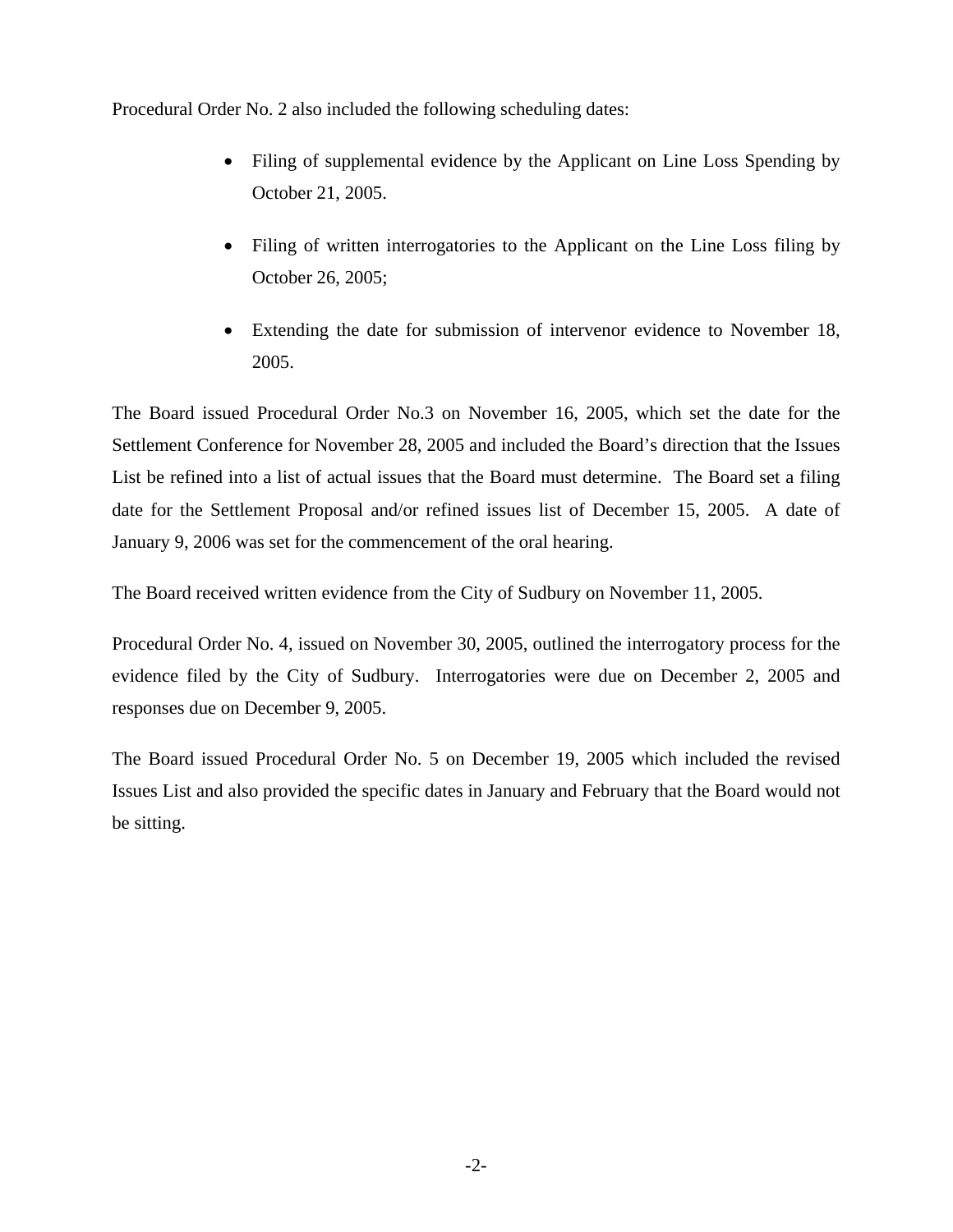### **PARTICIPANTS AND REPRESENTATIVES**

Below is a list of participants and their representatives who were active either at the oral hearing or at another stage of the proceeding. A complete list of intervenors is available at the Board's offices.

| <b>Board Counsel and Staff</b>                                                   | Donna Campbell<br>Jennifer Lea<br><b>Harold Thiessen</b><br>Nabih Mikhail<br>Chris Cincar<br>Duncan Skinner |
|----------------------------------------------------------------------------------|-------------------------------------------------------------------------------------------------------------|
| <b>Pollution Probe</b>                                                           | Murray Klippenstein                                                                                         |
| ECMI – Coalition of Small and Medium Sized Distributors                          | Roger White<br><b>Andrew Bateman</b>                                                                        |
| Consumers Council of Canada (CCC)                                                | <b>Robert Warren</b>                                                                                        |
| Green Energy Coalition (GEC)                                                     | David Poch                                                                                                  |
| Canadian Manufacturers & Exporters (CME)                                         | <b>Brian Dingwall</b>                                                                                       |
| <b>Energy Probe</b>                                                              | David Macintosh<br><b>Tom Adams</b>                                                                         |
| School Energy Coalition (SEC)                                                    | Jay Shepherd<br>Darryl Seal                                                                                 |
| Vulnerable Energy Consumer's Coalition (VECC)                                    | John DeVellis<br><b>Bill Harper</b>                                                                         |
| Federation of Northern Ontario Municipalities and the City<br>of Timmins (FONOM) | Peter Scully                                                                                                |
| Federation of Ontario Cottagers Association (FOCA)                               | John McGee                                                                                                  |
| <b>City of Greater Sudbury</b>                                                   | Peter Ruby<br><b>Michael Stewart</b>                                                                        |
| Power Workers Union (PWU)                                                        | Richard Stephenson<br>Judy Kwik                                                                             |
| Inergi Inc.                                                                      | <b>Philip Tunley</b><br>Mayank Sharma                                                                       |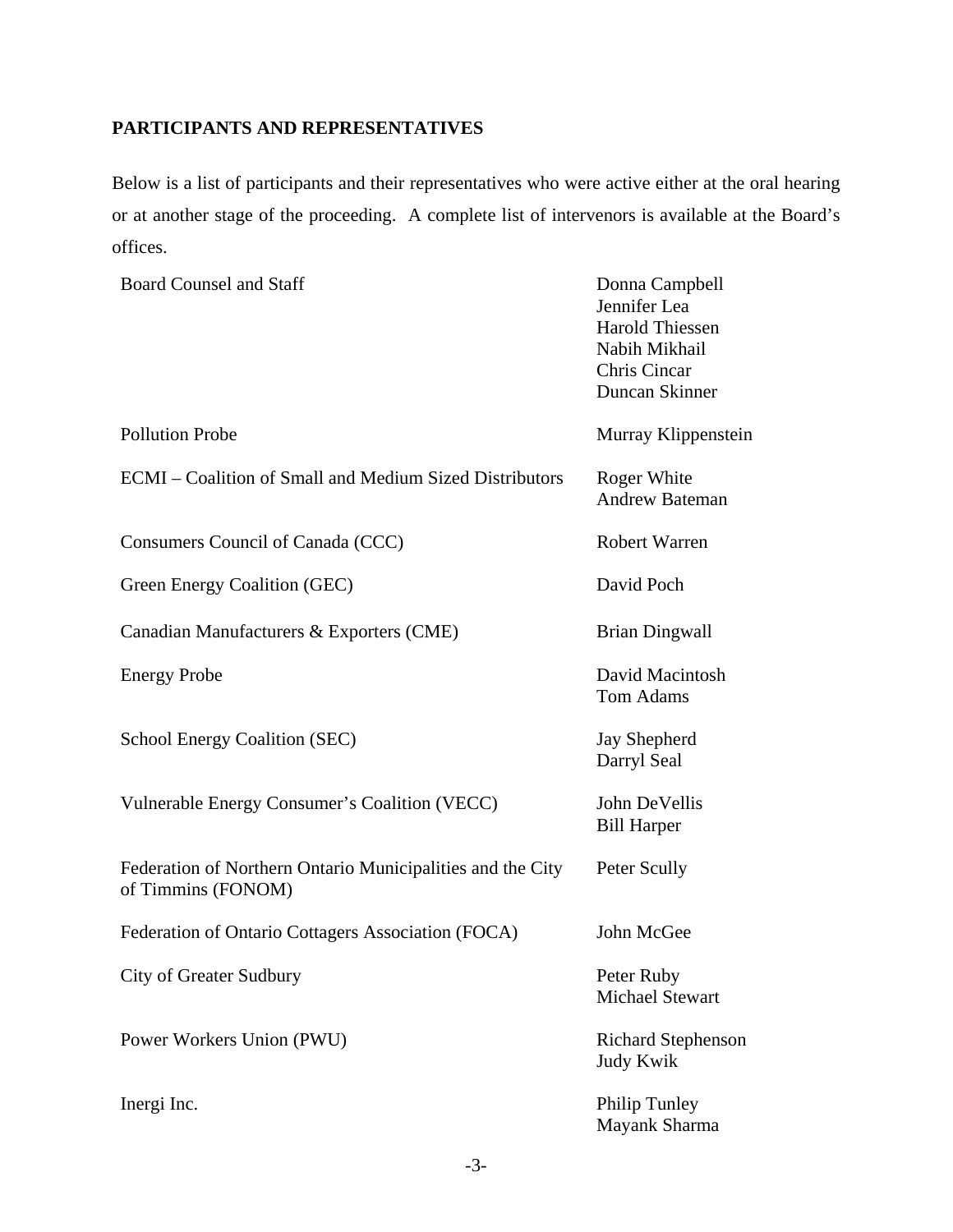### **WITNESSES**

There were 22 witnesses who testified at the oral hearing.

The following Company employees appeared as witnesses at the oral hearing:

| <b>Stanley But</b>     | Manager, Economics and Load<br>Forecasting                                       |
|------------------------|----------------------------------------------------------------------------------|
| Allan Cowan            | Manager, Business Planning and Analysis                                          |
| <b>Steven Vance</b>    | Manager, Process Management                                                      |
| George Juhn            | Manager, Lines and Right of Way<br>Programs                                      |
| Raymond Gee            | Director of Work Management and<br><b>Technical Services Customer Operations</b> |
| George Carleton        | Director, Business Integration Asset<br>Management                               |
| <b>Mike Penstone</b>   | Director, System Investment                                                      |
| Kevin Thompson         | Manager, Business Planning                                                       |
| Mark Fukuzawa          | Director, Customer Care                                                          |
| <b>Sandy Struthers</b> | <b>Chief Information Officer</b>                                                 |
| Don McInnes            | Senior Manager, Contract Management                                              |
| Greg Van Dusen         | Director, Corporate Accounting Policies<br>and Systems                           |
| Ian Innis              | Manager, Regulatory Finance                                                      |
| Frank D'Andrea         | Manager, Financial Reporting and<br><b>Accounting Policy</b>                     |